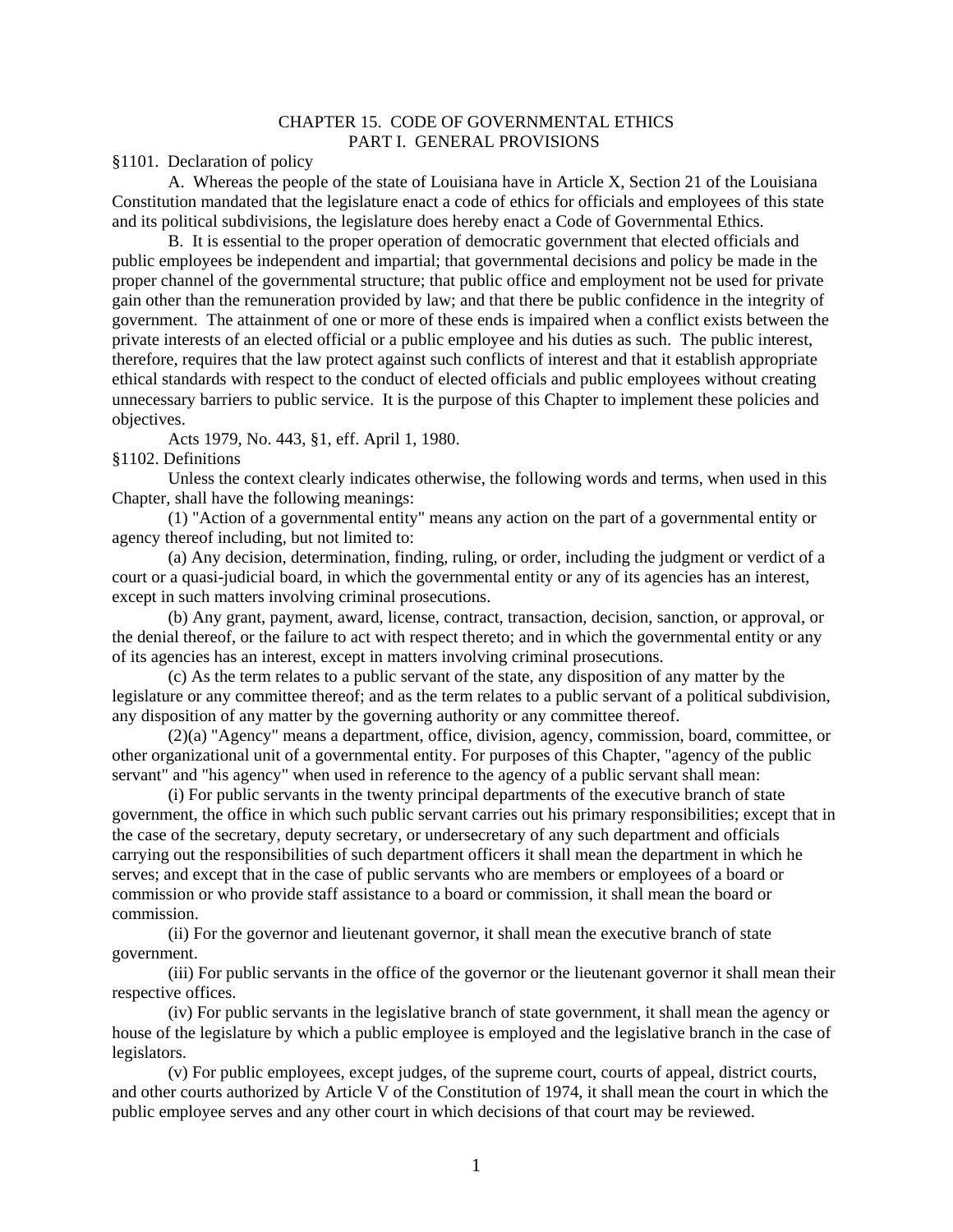(vi) For public servants of political subdivisions, it shall mean the agency in which the public servant serves, except that for members of any governing authority and for the elected or appointed chief executive of a governmental entity, it shall mean the governmental entity. Public servants of political subdivisions shall include, but shall not be limited to, elected officials and public employees of municipalities, parishes, and other political subdivisions; sheriffs and their employees; district attorneys and their employees; coroners and their employees; and clerks of court and their employees.

(b) The board may adopt rules and regulations to provide for the application of this definition.

(3) "Agency head" means the chief executive or administrative officer of an agency or any member of a board or commission who exercises supervision over the agency.

(4) "Assist" means to act in such a way as to help, advise, furnish information to, or aid a person with the intent to assist such person.

(5) "Board" means the Board of Ethics.

(6) Repealed by Acts 1996, 1st Ex. Sess., No. 64, §10, eff. Jan. 1, 1997.

(7) "Compensation" means any thing of economic value which is paid, loaned, granted, given, donated, or transferred or to be paid, loaned, granted, given, donated, or transferred for or in consideration of personal services to any person.

(8) "Controlling interest" means any ownership in any legal entity or beneficial interest in a trust, held by or on behalf of an individual or a member of his immediate family, either individually or collectively, which exceeds twenty-five percent of that legal entity.

(9) "Elected official" means any person holding an office in a governmental entity which is filled by the vote of the appropriate electorate. It shall also include any person appointed to fill a vacancy in such offices.

(10) "Ethics body" means the Board of Ethics.

(11) "Governing authority" means the body which exercises the legislative functions of a political subdivision.

(12) "Governmental entity" means the state or any political subdivision which employs the public employee or employed the former public employee or to which the elected official is elected, as the case may be.

(13) "Immediate family" as the term relates to a public servant means his children, the spouses of his children, his brothers and their spouses, his sisters and their spouses, his parents, his spouse, and the parents of his spouse.

(14) "Legislator" means any person holding office in the Senate or the House of Representatives of the Louisiana Legislature which is filled by the vote of the appropriate electorate.

(15) "Participate" means to take part in or to have or share responsibility for action of a governmental entity or a proceeding, personally, as a public servant of the governmental entity, through approval, disapproval, decision, recommendation, the rendering of advice, investigation, or the failure to act or perform a duty.

(16) "Person" means an individual or legal entity other than a governmental entity, or an agency thereof.

(17) "Political subdivision" means any unit of local government, including a special district, authorized by law to perform governmental functions.

(18) "Public employee" means anyone, whether compensated or not, who is:

(a) An administrative officer or official of a governmental entity who is not filling an elective office.

(b) Appointed by any elected official when acting in an official capacity, and the appointment is to a post or position wherein the appointee is to serve the governmental entity or an agency thereof, either as a member of an agency, or as an employee thereof.

(c) Engaged in the performance of a governmental function.

(d) Under the supervision or authority of an elected official or another employee of the governmental entity.

A public employee shall be in such status on days on which he performs no services as well as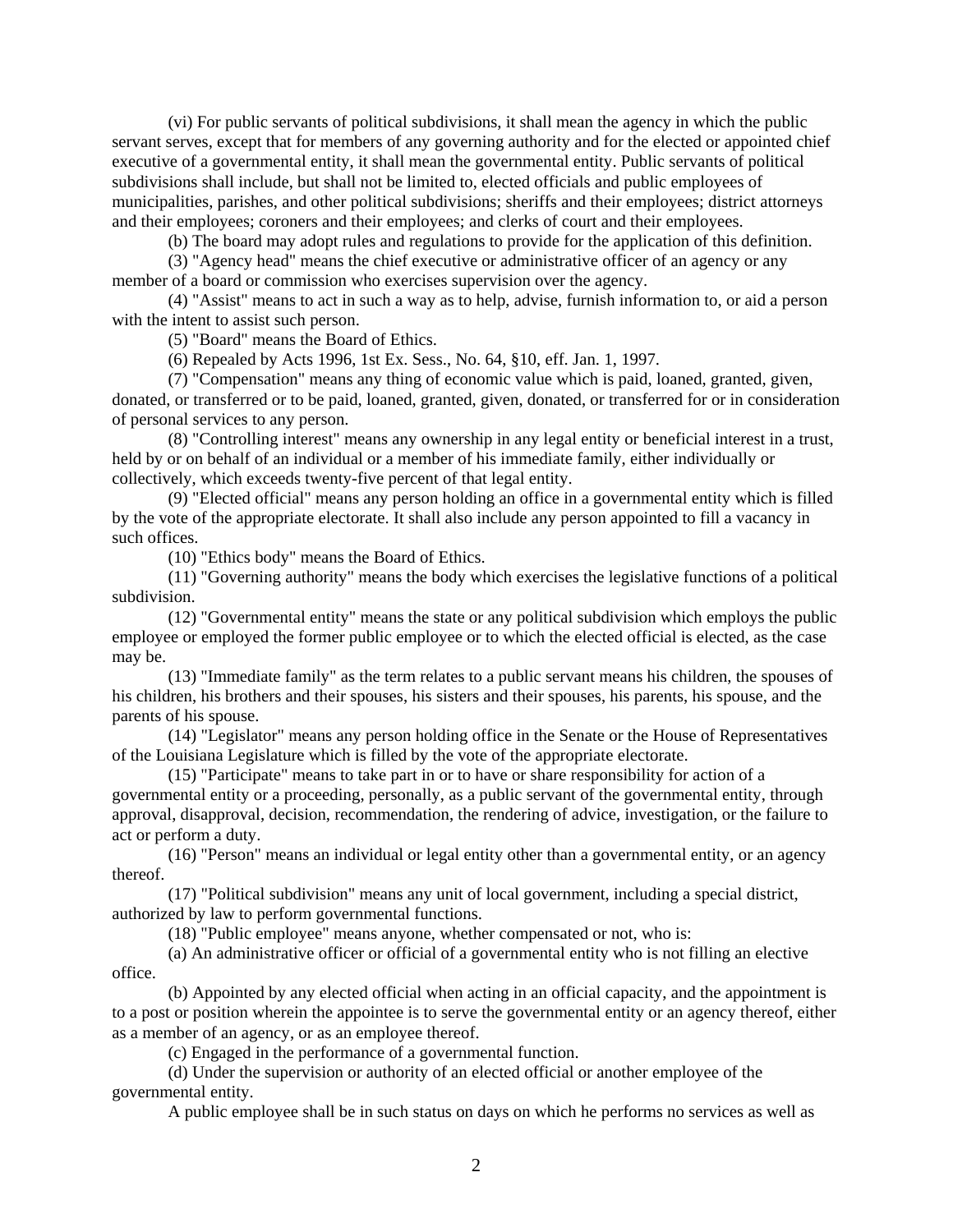days on which he performs services. The termination of any particular term of employment of a public employee shall take effect on the day the termination is clearly evidenced.

(19) "Public servant" means a public employee or an elected official.

(19.1) "Regulatory employee" means a public employee who performs the function of regulating, monitoring, or enforcing regulations of any agency.

(20) "Responsibility" in connection with a transaction involving a governmental entity means the direct administration or operating authority, whether intermediate or final, and either exercisable alone or with others, and either personally or through or with others or subordinates, to effectively direct action of the governmental entity, as the case may be, in respect to such transaction.

(20.1) "Service" means the performance of work, duties, or responsibilities, or the leasing, rental, or sale of movable or immovable property.

(21) "Substantial economic interest" means an economic interest which is of greater benefit to the public servant or other person than to a general class or group of persons, except:

(a) The interest that the public servant has in his position, office, rank, salary, per diem, or other matter arising solely from his public employment or office.

(b) The interest that an elected official who is elected to a house, body, or authority has in a position or office of such house, body, or authority which is required to be filled by a member of such house, body, or authority by law, legislative rule, or home rule charter.

(c) The interest that a person has as a member of the general public.

(22)(a) "Thing of economic value" means money or any other thing having economic value, except promotional items having no substantial resale value; pharmaceutical samples, medical devices, medical foods, and infant formulas in compliance with the Food, Drug, and Cosmetic Act, 21 USC 301 et seq., provided to a physician, health care professional, or appropriate public employee for the administration or dispensation to a patient at no cost to the patient; food, drink, or refreshments consumed by a public servant, including reasonable transportation and entertainment incidental thereto, while the personal guest of some person, and, with reference to legislators and employees in the legislative branch of state government only, reasonable transportation when organized primarily for educational or informational purposes, including food and drink incidental thereto, and includes but is not limited to:

(i) Any loan, except a bona fide loan made by a duly licensed lending institution at the normal rate of interest, any property interest, interest in a contract, merchandise, service, and any employment or other arrangement involving a right to compensation.

(ii) Any option to obtain a thing of economic value, irrespective of the conditions to the exercise of such option.

(iii) Any promise or undertaking for the present or future delivery or procurement of a thing of economic value.

(b) In the case of an option, promise, or undertaking, the time of receipt of the thing of economic value shall be deemed to be, respectively, the time the right to the option becomes fixed, regardless of the conditions to its exercise, and the time when the promise or undertaking is made, regardless of the conditions to its performance.

(c) Things of economic value shall not include salary and related benefits of the public employee due to his public employment or salary and other emoluments of the office held by the elected official. Salary and related benefits of public employees of higher education institutions, boards, or systems shall include any supplementary compensation, use of property, or other benefits provided to such employees from funds or property accruing to the benefit of the institution, board, or system, as approved by the appropriate policy or management board, from an alumni organization recognized by the management board of a college or university within the state or from a foundation organized by the alumni or other supportive individuals of a college or university within the state the charter of which specifically provides that the purpose of the foundation is to aid said college or university in a philanthropic manner.

(d)(i) With reference to legislators and employees in the legislative branch of state government only, and for purposes of this Section, "reasonable transportation", when organized primarily for educational or for informational purposes, including on-site inspections, shall include transportation to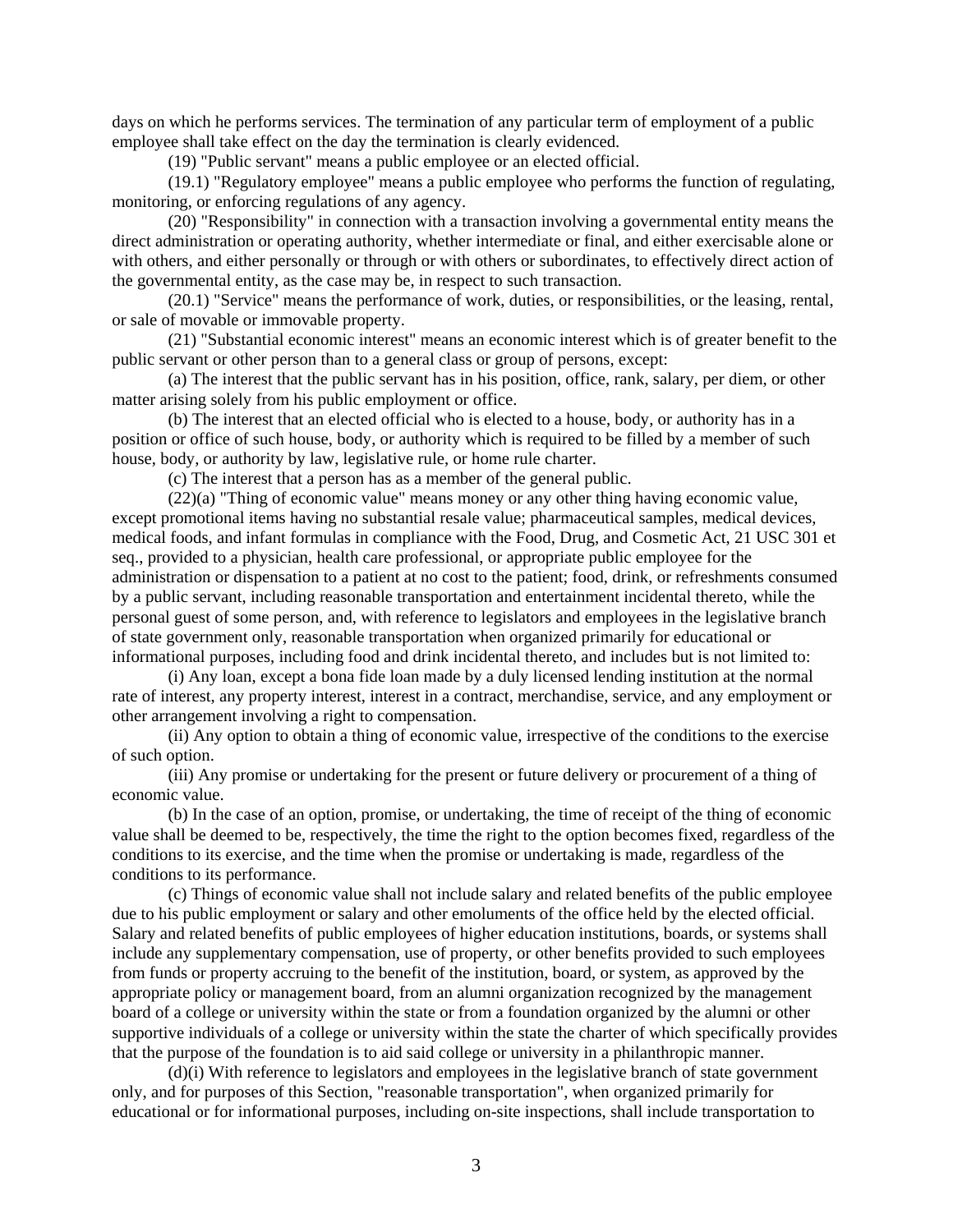any point within the boundaries of this state, including the territorial waters thereof, and to any offshore structure located on the outer continental shelf seaward of such territorial waters and offshore of Louisiana. With reference to employees in the legislative branch of state government, such transportation shall only be for official legislative purposes and shall have prior approval from the presiding officer of the respective house wherein such legislative employee is employed.

(ii) With references to legislators only, "reasonable transportation", when organized primarily for entertainment purposes incidental to food, drink, or refreshments, shall include transportation to any point within this state that is within a fifty-mile radius of the perimeter of the legislator's district, or within a fifty-mile radius of the perimeter of the parish wherein the state capitol is located if the legislator is conducting official business in said parish.

(23) "Transaction involving the governmental entity" means any proceeding, application, submission, request for a ruling or other determination, contract, claim, case, or other such particular matter which the public servant or former public servant of the governmental entity in question knows or should know:

(a) Is, or will be, the subject of action by the governmental entity.

(b) Is one to which the governmental entity is or will be a party.

(c) Is one in which the governmental entity has a direct interest. A transaction involving the agency of a governmental entity shall have the same meaning with respect to the agency.

(24) Blank.

Acts 1979, No. 443, §1, eff. April 1, 1980. Amended by Acts 1980, No. 838, §1; Acts 1983, No. 403, §1; Acts 1985, No. 491, §1; Acts 1986, No. 359, §1; Acts 1988, No. 144, §1; Acts 1990, No. 687, §1, eff. July 20, 1990; Acts 1996, 1st Ex. Sess., No. 64, §§6, 10, eff. Jan. 1, 1997; Acts 1996, 1st Ex. Sess., No. 66, §5, eff. Jan. 1, 1997; Acts 1998, 1st Ex. Sess., No. 163, §1; Acts 1999, Nos. 851, 1204, 418, §1; Acts 2006, No. 408, §1; Acts 2006, No. 496, §1, eff. June 22, 2006; Acts 2006, No. 524, §1, eff. June 22, 2006.

### PART II. ETHICAL STANDARDS FOR PUBLIC SERVANTS

§1111. Payment from nonpublic sources

A.(1) Payments for services to the governmental entity. No public servant shall receive anything of economic value, other than compensation and benefits from the governmental entity to which he is duly entitled, for the performance of the duties and responsibilities of his office or position; however, supplementary compensation or benefits provided to an employee of a public higher education institution, board, or system from funds or property accruing to the benefit of the institution, board, or system as approved by the appropriate policy or management board, through an alumni organization recognized by the management board of a college or university within the state or through a foundation organized by the alumni or other supportive individuals of a college or university within the state the charter of which specifically provides that the purpose of the foundation is to aid said college or university in a philanthropic manner shall be deemed for purposes of this Subsection as compensation and benefits from the government to which he is duly entitled.

(2) Any supplementary compensation or benefits provided to the commissioner of higher education or to an employee of the Board of Regents from funds or property accruing to the benefit of the board as approved by appropriate policy through a foundation organized to support higher education, including the Board of Regents, the charter of which specifically provides that the purpose of the foundation is to aid higher education in a philanthropic manner shall be deemed for purposes of this Subsection as compensation and benefits from the government to which he is duly entitled.

(3) Any supplementary compensation or benefits provided to a member of the faculty, administration, or staff of the New Orleans Center for Creative Arts/Riverfront from funds or property accruing to the benefit of the center pursuant to the approval of the board of directors for use as provided in R.S. 17:1970.27 through a foundation organized to support the center which is chartered specifically to provide aid to the center in a philanthropic manner shall be deemed for purposes of this Subsection as a supplement to his compensation to which he is duly entitled. Such a supplement shall not, however, be considered as regular compensation from his governmental employer nor shall it form any basis for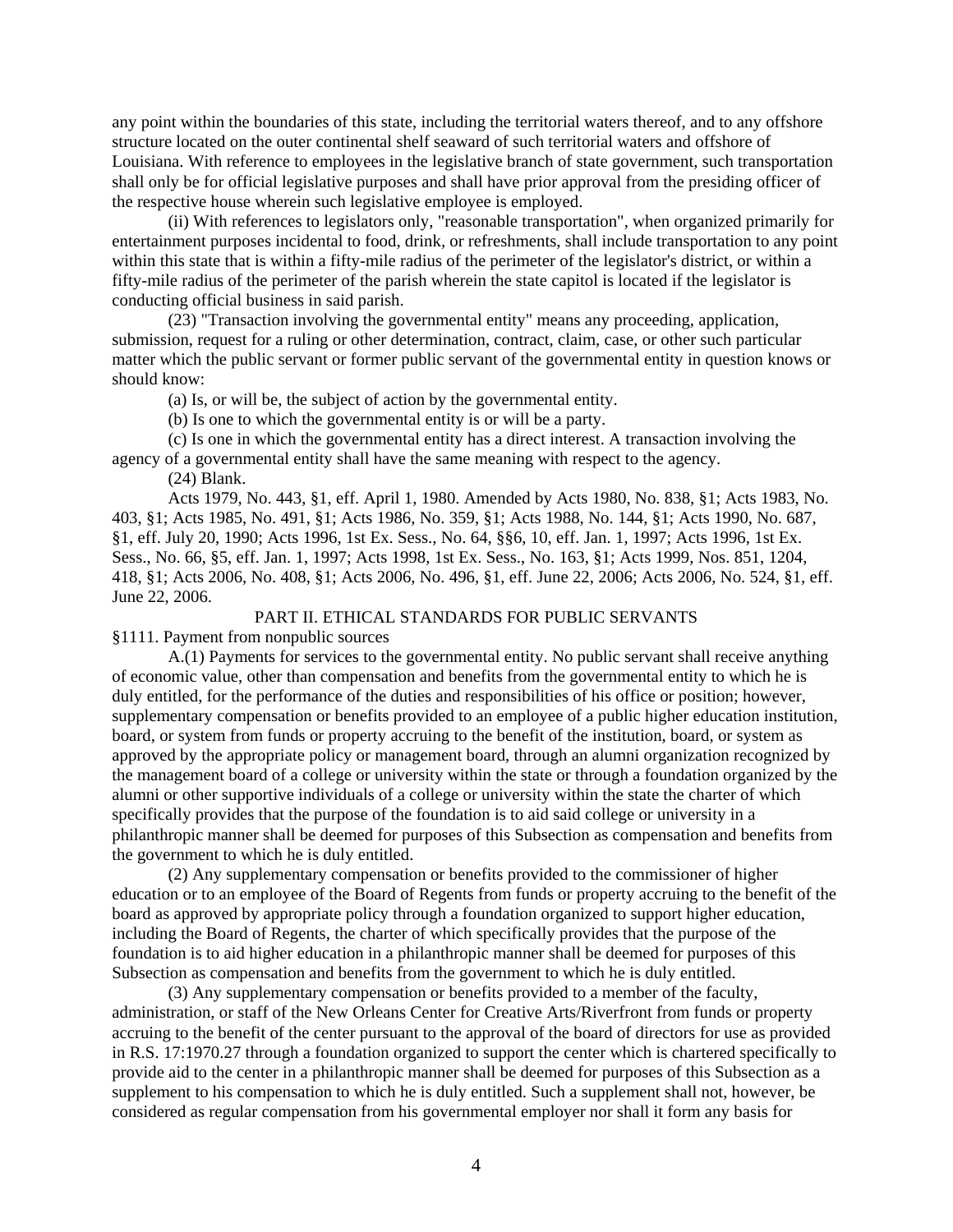governmentally supported benefits.

(4) Up to three thousand dollars per year to be credited against qualified student loan debt that is provided to a former law student, who is an attorney and a public employee, through a bona fide Loan Repayment Assistance Program, established as a qualified program under the federal Internal Revenue Code and administered by any law school using funds or property accruing to the benefit of the law school or from a foundation which is organized specifically to aid and support the programs of the law school and the charter of which specifically provides that the purpose of the foundation is to aid the law school in a philanthropic manner, shall be deemed for purposes of this Subsection as a supplement to his compensation to which he is duly entitled. However, such a supplement shall not be considered regular compensation from the governmental entity which employs him, nor shall it be the basis for governmentally supported benefits.

B. Finder's fees. No public servant shall receive any thing of economic value from a person to whom the public servant has directed business of the governmental entity.

C. Payments for nonpublic service.

(1) No public servant shall receive any thing of economic value for any service, the subject matter of which:

(a) Is devoted substantially to the responsibilities, programs, or operations of the agency of the public servant and in which the public servant has participated; or

(b) Draws substantially upon official data or ideas which have not become part of the body of public information.

(2) No public servant and no legal entity in which the public servant exercises control or owns an interest in excess of twenty-five percent, shall receive any thing of economic value for or in consideration of services rendered, or to be rendered, to or for any person during his public service unless such services are:

(a) Bona fide and actually performed by the public servant or by the entity;

(b) Not within the course of his official duties;

(c) Not prohibited by R.S. 42:1112 or by applicable laws or regulations governing nonpublic employment for such public servant; and

(d) Neither performed for nor compensated by any person from whom such public servant would be prohibited by R.S.  $42:1115(A)(1)$  or (B) from receiving a gift.

(3)(a) Notwithstanding any other provision of the law to the contrary, and specifically the provisions of this Section, an employee of the office of the clerk of court may research public records, prepare chains of title, or perform any other title abstract related work, for compensation from nonpublic sources, with the approval of the clerk of court, provided such services are not performed during the employee's assigned working hours, and does not interfere with the performance of his assigned duties.

(b) No clerk of court shall receive any compensation or any portion of compensation received by any employee from nonpublic sources for the performance of any services related to the preparation of chains of title or any other title abstract related work approved by the clerk of court to be done by an employee during his nonworking hours.

(c) A willful violation of this Paragraph shall subject the clerk of court to a conviction of a misdemeanor and a fine of not less than five hundred dollars nor more than two thousand dollars.

(d) The clerk of court of each parish in conjunction with the parish governing authority shall promulgate rules and regulations for the use of its facilities, records, and equipment by all abstractors, including deputy clerks, regarding availability, costs, and procedures.

(4) Notwithstanding the provisions of Subparagraph (d) of Paragraph (2) of this Subsection, an elected official shall not be prohibited for a period of not more than ninety days following the first day of his initial term of office from receiving compensation from a person from whom he would be prohibited by R.S. 42:1115(A)(1) from receiving a gift for the completion while in office of any contract or subcontract which was entered into prior to his initial election to office, provided that such contract or subcontract is written and includes established terms for compensation and completion and that such contract or subcontract shall not be renewed after his initial election. Within thirty days of taking office,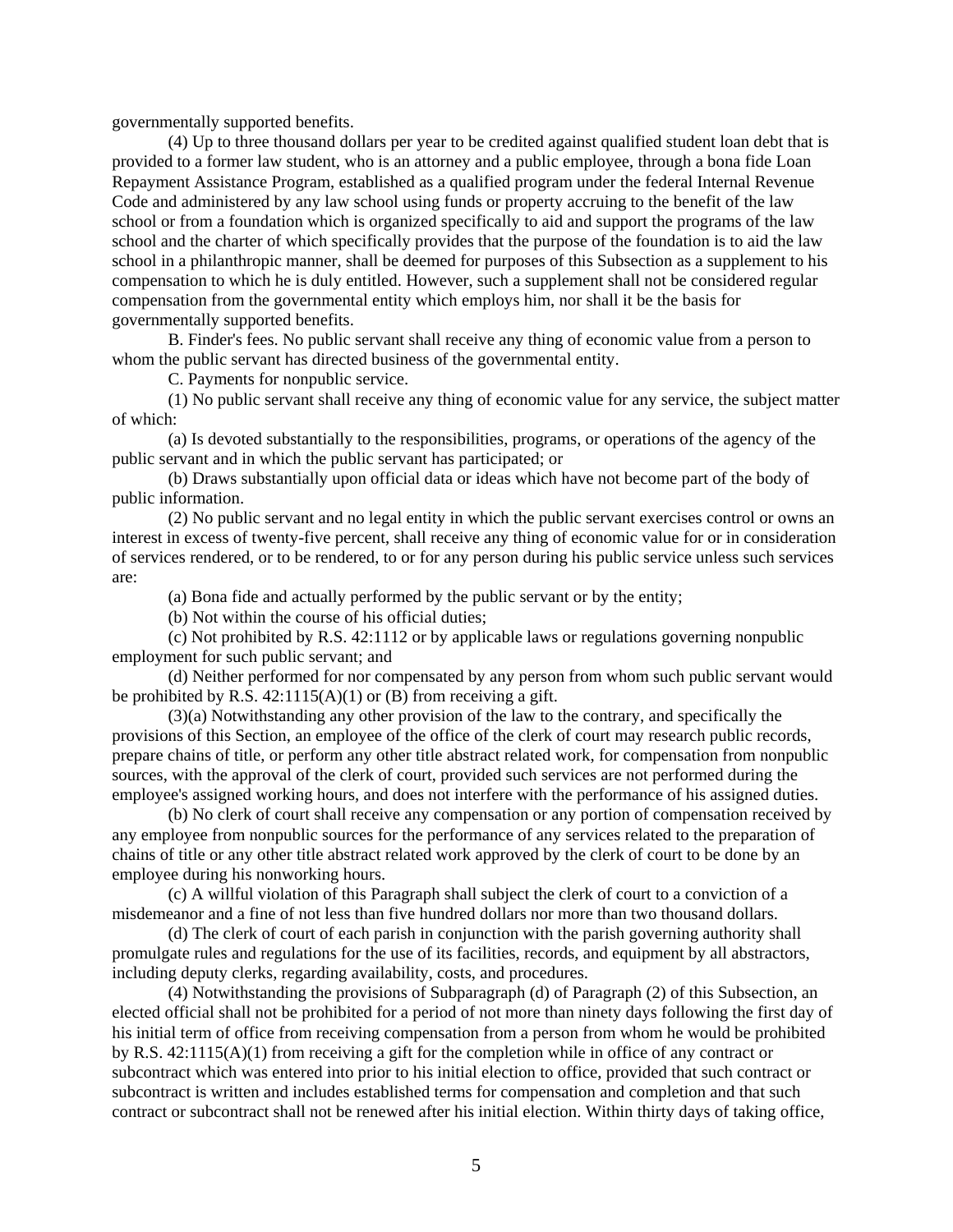the elected official shall file a written notice of such contract or subcontract with his governmental entity and the Board of Ethics, setting forth the nature of the contract or subcontract, the established completion date, and the established compensation therefor.

D. Payments for future services. No public servant shall receive, directly or indirectly, any thing of economic value during the term of his public service in consideration of personal services to be rendered to or for any person subsequent to the term of such public service; however, a public servant may enter into a contract for prospective employment during the term of his public service unless otherwise prohibited by R.S. 42:1116.

E. Payments for rendering assistance to certain persons.

(1) No public servant, and no legal entity of which such public servant is an officer, director, trustee, partner, or employee, or in which such public servant has a substantial economic interest, shall receive or agree to receive any thing of economic value for assisting a person in a transaction, or in an appearance in connection with a transaction, with the agency of such public servant.

(2)(a) No elected official of a governmental entity shall receive or agree to receive any thing of economic value for assisting a person in a transaction or in an appearance in connection with a transaction with the governmental entity or its officials or agencies, unless he shall file a sworn written statement with the board prior to or at least ten days after initial assistance is rendered.

(b) The contents of the sworn written statement required by this Subsection shall be prescribed by the board and such statement shall be a public record.

(c) The board shall review all sworn statements filed in accordance with this Subsection. If the board determines that any such sworn statement is deficient or may suggest a possible violation of this Part, it shall, within ten days of the receipt of such statement, notify the elected official filing the statement of its findings. Such notification shall be deemed confidential and privileged and shall only be made public in connection with a public hearing by the board for an alleged violation of this Part where such would be relevant to the alleged violation for which the elected official is being investigated.

Acts 1979, No. 443, §1, eff. April 1, 1980; Acts 1983, No. 403, §1; Acts 1983, No. 697, §1; Acts 1986, No. 359, §1; Acts 1992, No. 1123, §1; Acts 1995, No. 74, §1, eff. June 12, 1995; Acts 2004, No. 722, §1; Acts 2006, No. 517, §1, eff. June 22, 2006; Acts 2006, No. 773, §1, eff. June 30, 2006. §1112. Participation in certain transactions involving the governmental entity

A. No public servant, except as provided in R.S. 42:1120, shall participate in a transaction in which he has a personal substantial economic interest of which he may be reasonably expected to know involving the governmental entity.

B. No public servant, except as provided in R.S. 42:1120, shall participate in a transaction involving the governmental entity in which, to his actual knowledge, any of the following persons has a substantial economic interest:

(1) Any member of his immediate family.

(2) Any person in which he has a substantial economic interest of which he may reasonably be expected to know.

(3) Any person of which he is an officer, director, trustee, partner, or employee.

(4) Any person with whom he is negotiating or has an arrangement concerning prospective employment.

(5) Any person who is a party to an existing contract with such public servant, or with any legal entity in which the public servant exercises control or owns an interest in excess of twenty-five percent, or who owes any thing of economic value to such public servant, or to any legal entity in which the public servant exercises control or owns an interest in excess of twenty-five percent, and who by reason thereof is in a position to affect directly the economic interests of such public servant.

C. Every public employee, excluding an appointed member of any board or commission, shall disqualify himself from participating in a transaction involving the governmental entity when a violation of this Part would result. The procedures for such disqualification shall be established by regulations issued pursuant to R.S. 42:1134(1).

D. No appointed member of any board or commission, except as provided in R.S. 42:1120.1,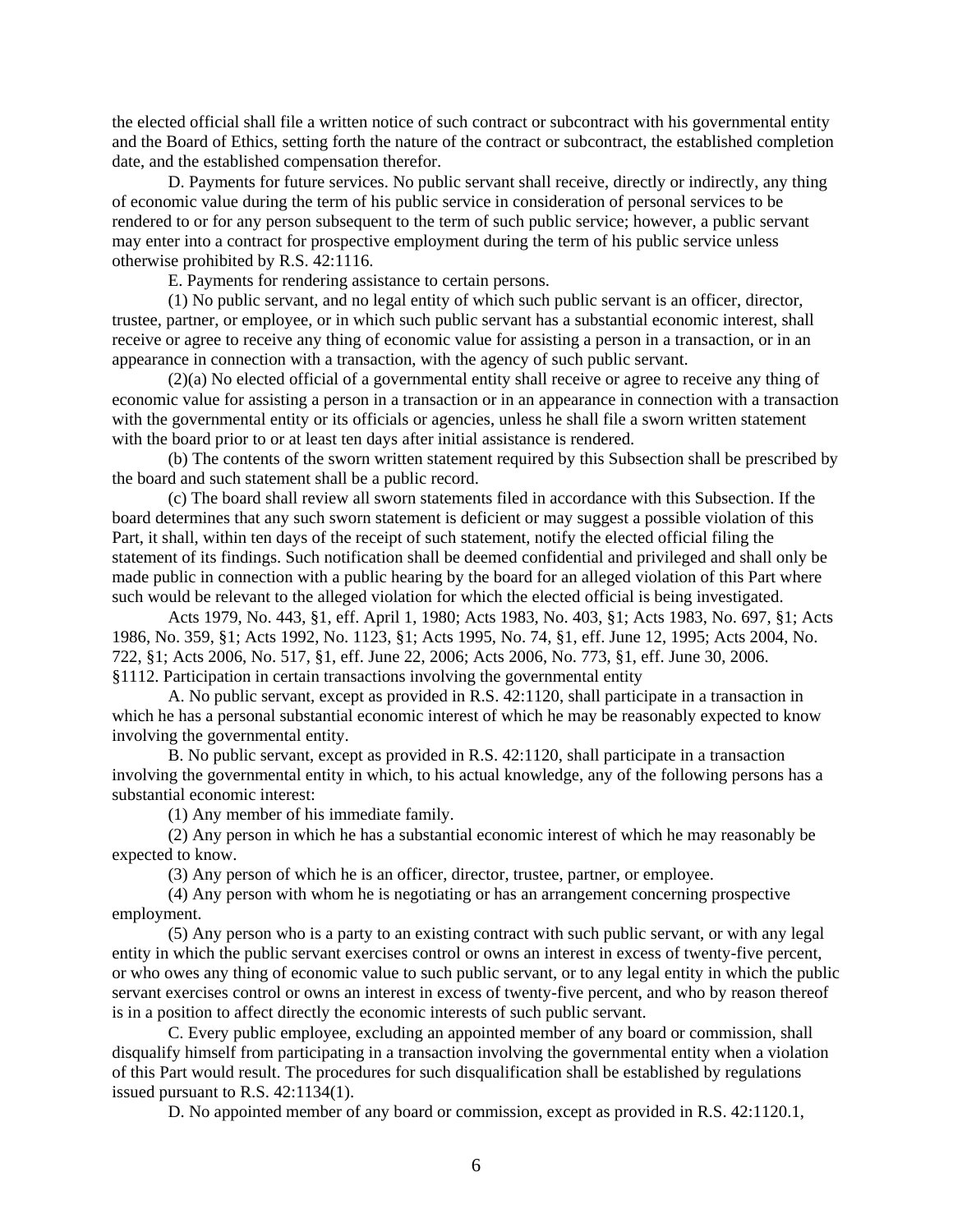1120.2, or 1120.3, shall participate or be interested in any transaction involving the agency when a violation of this Part would result.

Acts 1979, No. 443, §1, eff. April 1, 1980; Acts 1983, No. 697, §1; Acts 1985, No. 426, §2; Acts 1987, No. 370, §1; Acts 2006, No. 798, §1, eff. June 30, 2006.

§1113. Prohibited contractual arrangements

A.(1) No public servant, excluding any legislator and any appointed member of any board or commission and any member of a governing authority of a parish with a population of ten thousand or less, or member of such a public servant's immediate family, or legal entity in which he has a controlling interest shall bid on or enter into any contract, subcontract, or other transaction that is under the supervision or jurisdiction of the agency of such public servant.

(2) No head of a department listed in R.S. 36:4(A) who is appointed by the governor or lieutenant governor shall bid on or enter into any contract, subcontract, or other transaction that is under the supervision or jurisdiction of any agency to which funds have been transferred from the agency of such department head, but such prohibition shall apply only to any contract, subcontract, or transaction related to such funds.

B. Other than a legislator, no appointed member of any board or commission, member of his immediate family, or legal entity in which he has a substantial economic interest shall bid on or enter into or be in any way interested in any contract, subcontract, or other transaction which is under the supervision or jurisdiction of the agency of such appointed member.

C. No legislator, member of his immediate family, or legal entity in which he has a controlling interest shall bid on or enter into or be in any way interested in any contract, subcontract, or other transaction involving the legislator's agency.

 $D(1)(a)(i)$  No person identified in Item (ii) of this Subparagraph or the spouse of such person nor any legal entity of a person shall enter into any contract with state government.

(ii) The provisions of this Subparagraph and other provisions which reference this Item shall apply to the following persons:

(aa) A legislator and any person who has been certified by the secretary of state as elected to the legislature.

(bb) The governor and each person holding statewide elected office.

(cc) The secretary of the Department of Economic Development.

(dd) The secretary of the Department of Culture, Recreation and Tourism.

(ee) The secretary of the Department of Environmental Quality.

(ff) The secretary of the Department of Health and Hospitals.

(gg) The secretary of the Department of Labor.

(hh) The secretary of the Department of Natural Resources.

(ii) The secretary of the Department of Public Safety and Corrections and any warden or assistant warden of a state penal institution.

(jj) The secretary of the Department of Revenue.

(kk) The secretary of the Department of Social Services.

(ll) The secretary of the Department of Transportation and Development.

(mm) The secretary of the Department of Wildlife and Fisheries.

(nn) The secretary of the Department of Veterans Affairs.

(oo) The executive secretary of the Public Service Commission.

(pp) The director of state civil service.

(qq) Each member of the State Board of Elementary and Secondary Education.

(rr) The superintendent of education, the commissioner of higher education, and the president of each public postsecondary education system.

(ss) Each member of the Board of Ethics and the ethics administrator.

(tt) The chief of staff to the governor.

(uu) The commissioner of the division of administration.

(vv) The executive counsel to the governor.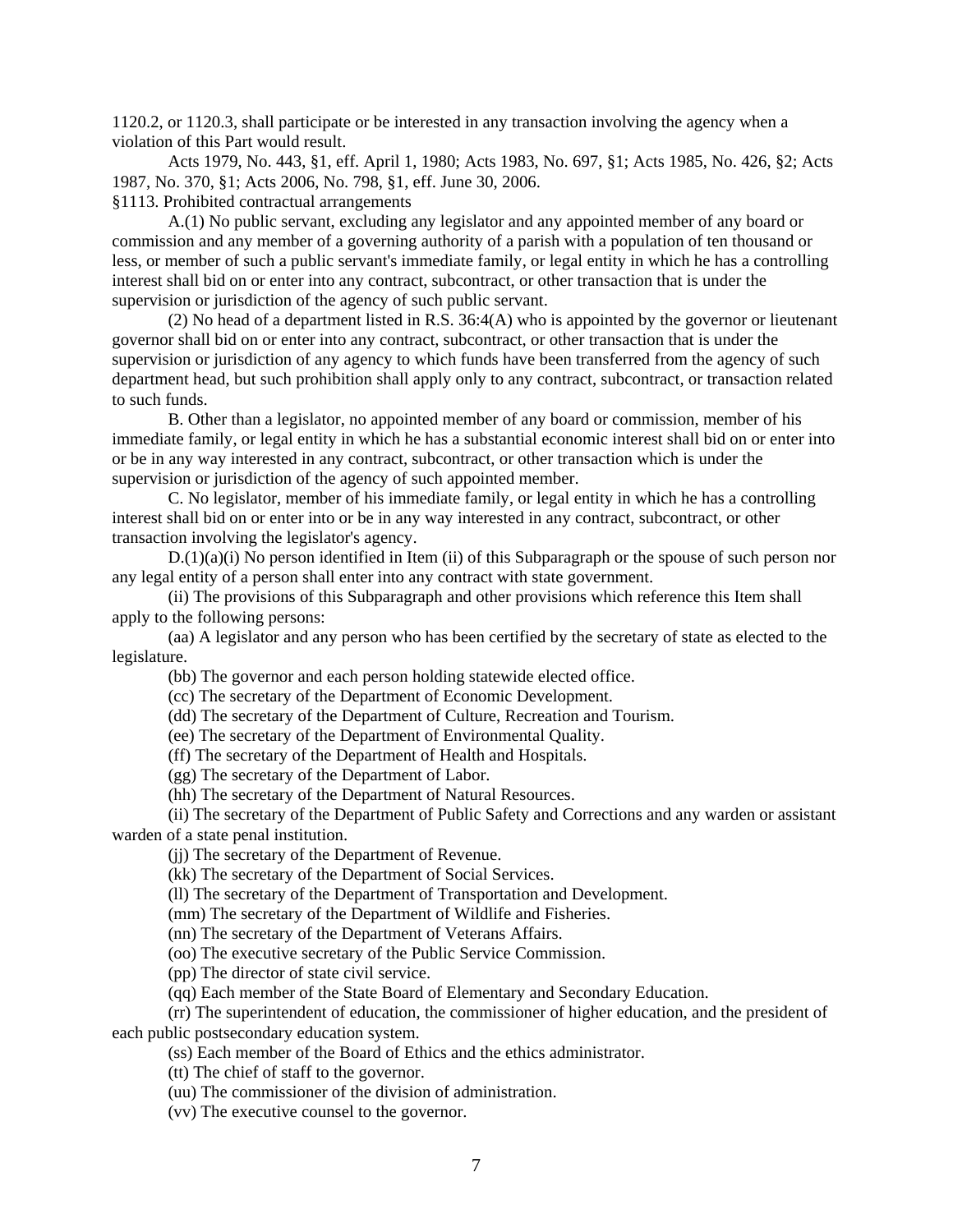(ww) The legislative director for the governor.

- (xx) The deputy chief of staff to the governor.
- (yy) The director of policy for the governor.

(iii) For purposes of this Subsection, "legal entity of a person" means any corporation,

partnership, or other such entity, except a publicly traded corporation or a passive ownership interest that is the result of participation in a federally approved program of employee ownership, in which a person identified in Item (ii) of this Subparagraph or the spouse of such person owns an interest of greater than five percent.

(iv) For purposes of this Subsection,"legal entity of a family member" means any corporation, partnership, or other such entity, except a publicly traded corporation or a passive ownership interest that is the result of participation in a federally approved program of employee ownership, in which an immediate family member of a person identified in Item (ii) of this Subparagraph, except the spouse of such a person, owns an interest of greater than five percent.

(v) For purposes of this Subsection, "state government" means any branch, agency, department, or institution of state government or with the Louisiana Insurance Guaranty Association, the Louisiana Health Insurance Guaranty Association, or any other state quasi public entity created in law.

(b)(i) No immediate family member, except the spouse, of a person identified in Item (a)(ii) of this Paragraph, nor any legal entity of a family member shall enter into any contract with state government unless the contract is awarded by competitive bidding after being advertised and awarded in accordance with Part II of Chapter 10 of Title 38 of the Louisiana Revised Statutes of 1950 or is competitively negotiated through a request for proposal process or any similar competitive selection process in accordance with Chapter 16 or 17 of Title 39 of the Louisiana Revised Statutes of 1950; however, this exception for competitively negotiated contracts shall not include contracts for consulting services.

(ii) The provisions of this Subparagraph shall not prohibit a contract for professional services entered into with the attorney general which is based on criteria set forth by the office of risk management.

(c)(i) For the purposes of this Section, a provider agreement entered into with the Department of Health and Hospitals under the state medical assistance program shall not be considered a contract.

(ii) For the purposes of this Section, a foster parent provider agreement or a child care provider agreement entered into with the Department of Social Services shall not be considered a contract and shall not be subject to R.S.  $42:1111(E)(2)(a)$ .

(iii) For purposes of this Section, any action taken to comply with a state law, rule, or regulation shall not be considered a contract.

(2) The provisions of this Subsection shall not prohibit the following:

(a) Completion of any contract otherwise prohibited by this Subsection which was entered into prior to initial election to the legislature; however, no such contract or subcontract shall be renewed.

(b) Completion of any contract otherwise prohibited by this Subsection which was entered into prior to July 1, 1995; however, no such contract or subcontract shall be renewed.

(c) Contracts for employment in a professional educational capacity in or for professional services for an elementary or secondary school or other educational institution.

(d) Contracts of sale pursuant to the expropriation of immovable property by any branch, agency, department, or institution of state government.

(e) Contracts of employment of a physician or other licensed health care professional with the state or the charity hospitals of the state or the Department of Health and Hospitals.

(f) Donation of professional veterinary services or the donation of any goods and services related to the provision of such veterinary services.

(g) Completion of any contract which, at the time it was entered into, was not prohibited by the provisions of this Subsection; however, no such contract shall be renewed.

(h)(i) Completion of any contract between a person identified by Item (a)(ii) of this Paragraph or his spouse or a legal entity of a person and state government, which contract was awarded by competitive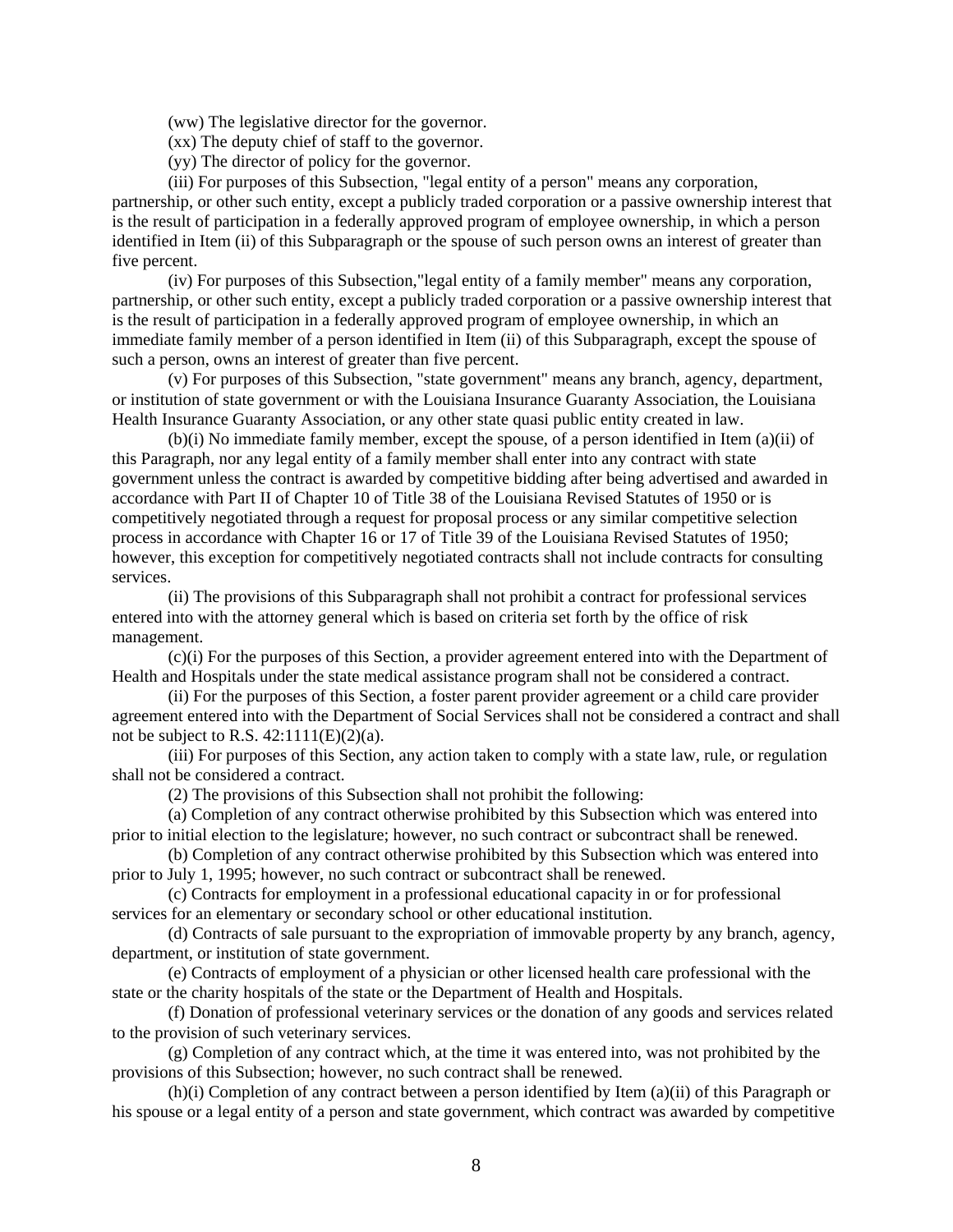bidding after being advertised and awarded in accordance with Part II of Chapter 10 of Title 38 of the Louisiana Revised Statutes of 1950, or competitively negotiated through a request for proposal process or any similar competitive selection process in accordance with Chapter 16 or 17 of Title 39 of the Louisiana Revised Statutes of 1950 or which contract, other than a contract for consulting services, was not competitively negotiated through a request for proposal process or any similar competitive selection process in accordance with Chapter 16 or 17 of Title 39 of the Louisiana Revised Statutes of 1950, and which contract was entered into prior to the effective date of this Subparagraph; however, no such contract shall be renewed for a period extending beyond January 9, 2012.

(ii) Completion of any contract between the immediate family member, except for a spouse, of a person identified in Item (1)(a)(ii) of this Subsection or a legal entity of a family member and state government, which contract was not awarded by competitive bidding after being advertised and awarded in accordance with Part II of Chapter 10 of Title 38 of the Louisiana Revised Statutes of 1950 or which contract, other than a contract for consulting services, was not competitively negotiated through a request for proposal process or any similar competitive selection process in accordance with Chapter 16 or 17 of Title 39 of the Louisiana Revised Statutes of 1950, and which contract was entered into prior to the effective date of this Subparagraph; however, no such contract shall be renewed for a period extending beyond January 9, 2012.

(i)(i) A sale by a retail establishment valued at two thousand five hundred dollars or less. However, no person shall enter into separate sales valued at two thousand five hundred dollars or less as a subterfuge to avoid the prohibition of this Subsection.

(ii) For purposes of this Subparagraph, "retail establishment" shall have the same meaning provided in R.S. 14:67.25.

(j) An agreement with a state entity or state quasi public entity providing for housing, retirement or insurance benefits, provided that those benefits are available to similarly situated persons.

(k) An agreement providing for public assistance benefits, including but not limited to, subsidies for agriculture, aquaculture, forestry, soil and water conservation, educational scholarships, grants and subsidies or guaranteed student loans, provided that such benefits are available to similarly situated persons.

(l) The payment of admission fees for events open to the public.

(m) Contracts for employment or for services by any licensed health care professional providing services in the classroom or working with administration in an elementary or secondary school or other educational institution.

(n) Contracts for services by health care professionals which are required by federal or state law to provide an educational program for students in an elementary or secondary school or other educational institution.

(o) Contracts for which the compensation is solely reimbursement of costs.

(p) Applying for, payment of fees for, or obtaining a license, credential, or permit provided that such license, credential, or permit is available to similarly situated persons.

(q) A contract in existence on the effective date of this Subparagraph for professional services entered into by a person selected pursuant to Part VII of Chapter 10 of Title 38 of the Louisiana Revised Statutes of 1950 with any agency or entity of state government with which such person had a contract for professional services pursuant to Part VII of Chapter 10 of Title 38 of the Louisiana Revised Statutes of 1950 at any time prior to the effective date of this Subparagraph. Such a contract may be renewed, but may not continue in effect after January 8, 2012.

(r) An agreement for the provision of goods or services by state government provided on the same terms and conditions available to similarly situated persons.

(3) No person formerly serving in a position identified in Item  $(1)(a)(ii)$  of this Subsection nor his spouse nor any legal entity of a person shall, for a period of one year following the termination of the public service of such person enter into a contract that would have been prohibited by this Subsection prior to the termination of the public service of such person. The provisions of this Paragraph shall not prohibit the renewal of a contract that was not prohibited prior to the effective date of this Paragraph.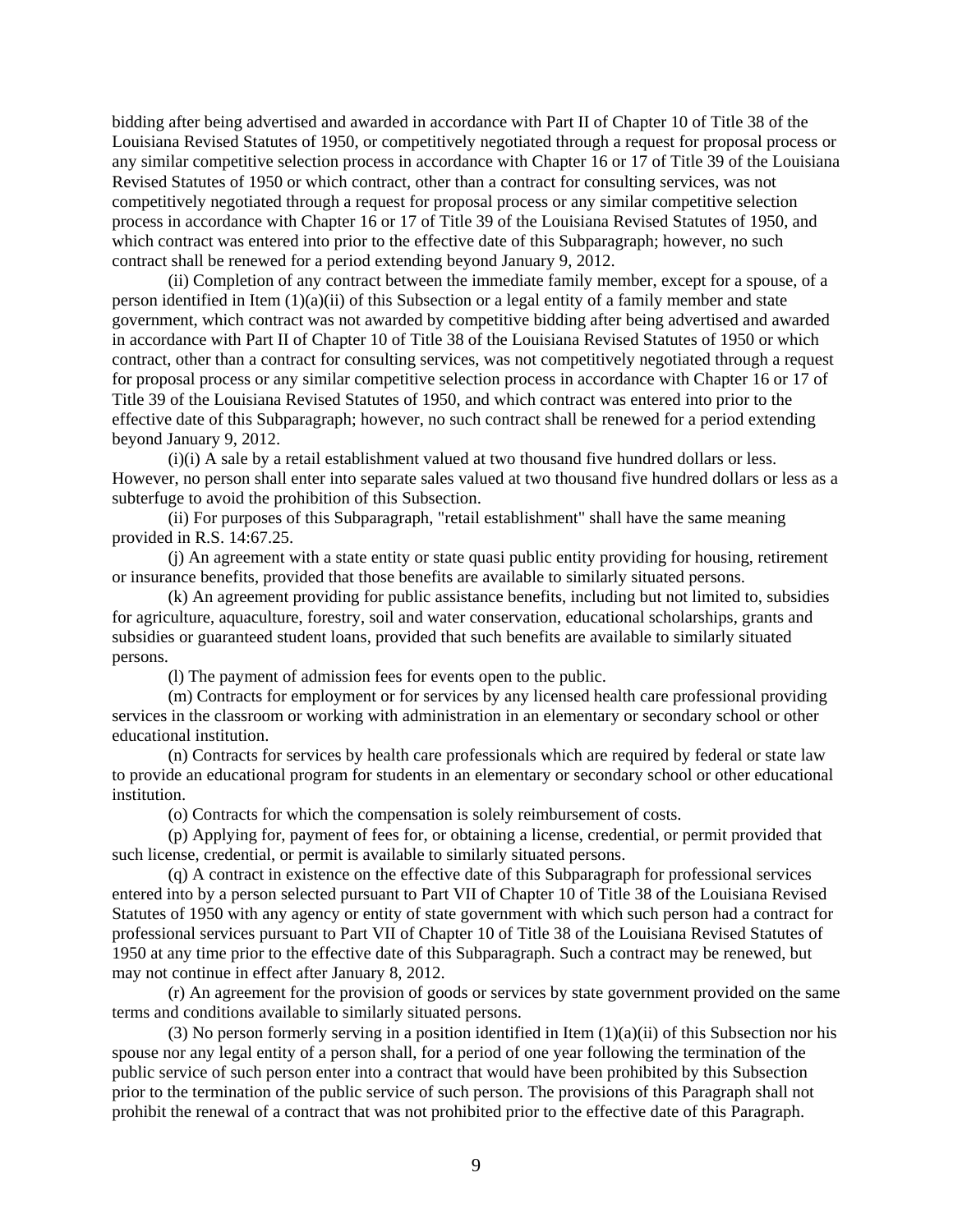$(4)(a)$  Each person identified in Item  $(1)(a)(ii)$  of this Subsection shall file a report with the Board of Ethics, by July first of each year of his term of office or of his service in his position, identifying the parties to and the value and term of each contract between him or his spouse or legal entity of a person and state government.

(b) Each immediate family member, except a spouse, of a person identified in Item  $(1)(a)(ii)$  of this Subsection shall file a report with the Board of Ethics by July first of each year of the person's term of office or of the person's service in his position identifying the parties to and the value and term of each contract between the immediate family member or any legal entity of a family member and state government.

E. If any provision of this Section conflicts with any other provision of this Part, the more restrictive provision shall govern.

Acts 1979, No. 443, §1, eff. April 1, 1980; Acts 1984, No. 830, §1; Acts 1987, No. 730, §1; Acts 1995, No. 1156, §1; Acts 1997, No. 1279, §1, eff. July 15, 1997; Acts 1998, 1st Ex. Sess., No. 119, §1, eff. May 5, 1998; Acts 2003, No. 1002, §1, eff. July 2, 2003; Acts 2008, 1<sup>st</sup> Ex. Sess., No. 2, §1, eff. March 3, 2008.

§1113.1. Gubernatorially declared emergencies or disasters; prohibited personal use conversion and prohibited preferences

A. During a gubernatorially declared emergency or disaster, no public servant shall convert property or resources of his governmental entity or property or resources which have been loaned to his governmental entity to or for his personal use.

B. During a gubernatorially declared emergency or disaster, no public servant shall offer, loan, or donate the property or resources of his governmental entity or property or resources which have been loaned to his governmental entity to or for the use of members of his immediate family in a manner which is preferential to members of his immediate family over members of the general public.

Added by Acts 2007, No. 141, §1, eff. August 15, 2007.

§1114. Financial disclosure

A. Other than a legislator, each public servant and each member of his immediate family who derives any thing of economic value, directly, through any transaction involving the agency of such public servant or who derives any thing of economic value of which he may be reasonably expected to know through a person which (1) is regulated by the agency of such public servant, or (2) has bid on or entered into or is in any way financially interested in any contract, subcontract, or any transaction under the supervision or jurisdiction of the agency of such public servant shall disclose the following:

(1) The amount of income or value of any thing of economic value derived;

(2) The nature of the business activity;

(3) Name and address, and relationship to the public servant, if applicable; and

(4) The name and business address of the legal entity, if applicable.

B. Each legislator and each member of his immediate family who derives anything of economic value, directly, through any transaction involving the legislator's agency or who derives anything of economic value of which he may be reasonably expected to know through a person which has bid on or entered into or is in any way financially interested in any contract, subcontract, or any transaction involving the legislator's agency shall disclose the following:

(1) The amount of income or value of anything of economic value derived;

(2) The nature of the business activity;

(3) The name and address, and relationship to the legislator, if applicable; and

(4) The name and business address of the legal entity, if applicable.

C.(1) Other than a legislator, each elected official, his spouse, and any business enterprise in which he has a substantial economic interest, who derives anything of economic value through a contract or other subcontract from the state or any political subdivision shall disclose the following:

(a) The amount of income or value of anything of economic value derived;

(b) The nature of the business activity;

(c) The name and address, and relationship to the elected official, if applicable; and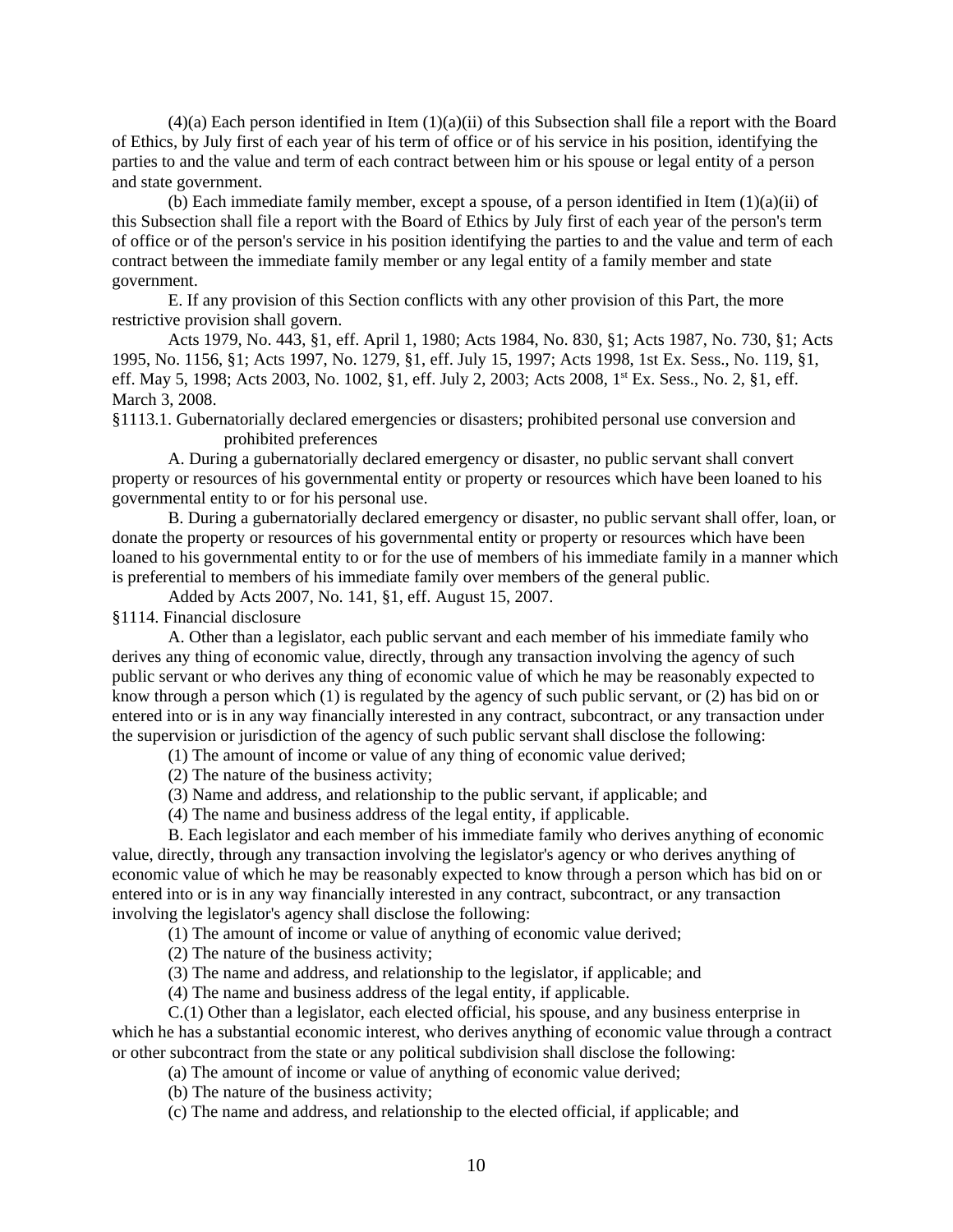(d) The name and business address of the political subdivision, if applicable.

(2) For the purposes of this Subsection, a "business enterprise", shall be included in the disclosure statement only if the elected official and/or his spouse owns at least ten percent of such enterprise.

D. Repealed by Acts 1999, No. 2, §3.

E. The disclosure statements required in this Section shall be filed each year with the appropriate ethics body by May first and shall include such information for the previous calendar year. Such statements shall be a matter of public record.

Acts 1979, No. 443, §1, eff. April 1, 1980; Acts 1990, No. 1084, §1; Acts 1997, No. 1279, §1, eff. July 15, 1997; Acts 1999, No. 2, §3.

§1114.1. Financial disclosure; legislators

[Effective Date: Text of Section effective until January 1, 2009.]

A. Each member of the legislature shall file a report with the clerical officer of the house to which he belongs, by July first of each year of his or her term of office, showing the following:

(1) Any and all income exceeding two hundred fifty dollars received during the immediately preceding calendar year by such member, the spouse of such member, or any business enterprise in which such member and/or his spouse owns at least ten percent, which is received from any of the following:

(a) The state or any political subdivision as defined in Article VI of the Constitution of Louisiana.

(b) Services performed for or in connection with a gaming interest as defined in R.S.  $18:1505.2(L)(3)(a)$ .

(2) A certification that such member has filed his or her federal and state income tax return, or has filed for an extension of time for filing such tax return.

(3) Notwithstanding the provisions of this Subsection, any legislator who receives Medicaid funds may indicate on his financial disclosure report that information relative to ownership, financial interest and income derived therefrom, may be accessed through files on record with the Department of Health and Hospitals, Bureau of Health Standards.

B.(1) For purposes of this Section, "income" includes:

(a) Any remuneration received under any verbal or written contract of employment.

(b) Fees received for professional services, less expenses paid to third parties.

(c) With respect to the sale or lease of immovable property, merchandise, or equipment, the net income, prior to taxation, received from the sale or lease of such immovable property, merchandise, or equipment.

(2) For purposes of this Section, "income" shall not include remuneration from the legislature, salary from the full-time employment of the member's spouse, salary of the member's spouse when such spouse is an elected official, and benefits from a statewide public retirement system, and such amounts need not be reported.

C. The secretary of the Senate and the clerk of the House of Representatives jointly shall prescribe the form for filing of reports by members of the legislature, as required by this Section. On or before June first of each year, the secretary shall notify each member of the Senate and the clerk shall notify each member of the House of Representatives that the report is due on July first. On or before July fifteenth, the secretary of the Senate and the clerk of the House of Representatives shall transmit to the Board of Ethics copies of all disclosure reports filed with them, respectively, and shall notify the Board of Ethics in writing of any members who have not filed such reports. Reports transmitted by the secretary of the Senate and the clerk of the House of Representatives shall be deemed to have been filed with the Board of Ethics by the member, as of the date of filing with such clerical officer.

D. Failure to file a report, failure to timely file a report, failure to disclose required information, or filing a false report shall subject a member to penalties as provided by this Chapter, and also shall constitute contempt of the house to which the member belongs.

Acts 1999, No. 2, §2; Acts 2001, No. 328, §1.

[Effective Date: Text of Section effective on January 1, 2009.] §1114.1. Repealed by Acts 2008 1st Ex. Sess., No. 1, §3, eff. January 1, 2009.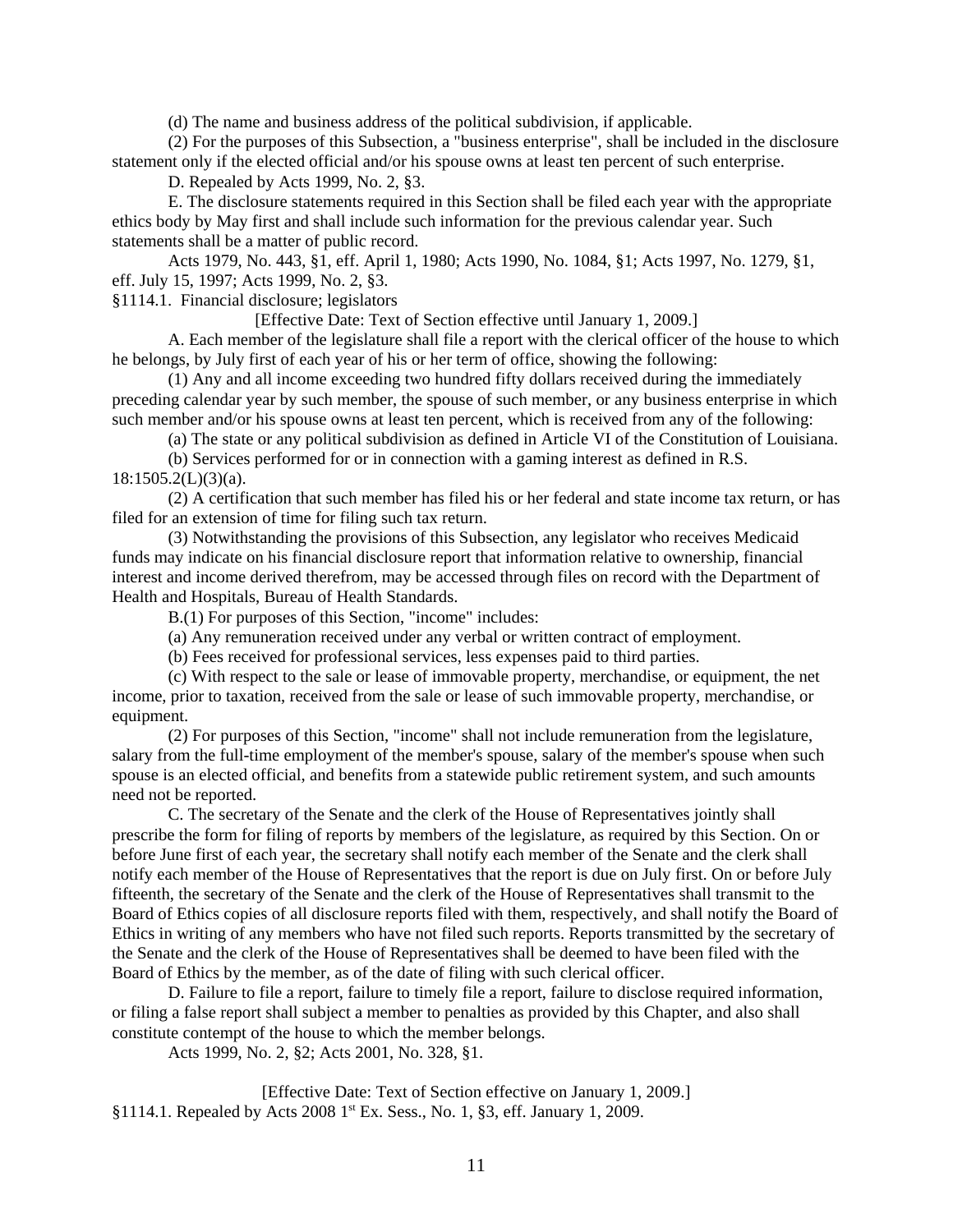§1114.2. Financial disclosure; retirement systems

A. Each person who has or is seeking to obtain contractual or other business or financial relationships with a state or statewide public retirement system shall file with the Board of Ethics, in the manner provided in this Section, a report of all expenditures for a retirement official or retirement officials.

B. A report shall be filed semiannually as follows:

(1) By August fifteenth for the period from January first through June thirtieth.

(2) By February fifteenth for the period from July first through December thirty-first.

C. The report shall be filed on forms prescribed by the board, shall be signed by the person filing, and shall include a certification of accuracy by the person responsible for filing the report.

D. Each report shall include, in the manner prescribed by the Board of Ethics, the following:

(1) The total of all expenditures per retirement system made during each reporting period, which shall include all expenditures for retirement officials associated with that system whether such expenditures are attributable to an individual retirement official or not.

(2) The aggregate total of expenditures attributable to an individual retirement official as provided in Subsection E of this Section during each reporting period, including the name of the retirement official.

(3) The aggregate total of expenditures per retirement system for all reporting periods during the same calendar year, which shall include all expenditures for retirement officials associated with that system whether such expenditures are attributable to an individual retirement official or not.

(4) The aggregate total of all expenditures attributable to an individual retirement official as provided in Subsection E of this Section for all reporting periods during the same calendar year, including the name of the retirement official.

E. When the aggregate expenditure for any one retirement official exceeds the sum of fifty dollars on any one occasion, or when the aggregate expenditure for any one retirement official exceeds the sum of two hundred fifty dollars in a reporting period, then the total amount of expenditures for the retirement official during the reporting period shall be attributable to the individual retirement official.

(1) For the purposes of this Section "retirement official" shall mean a member of a board of trustees of a state or a statewide public retirement system, a public employee of such a system, or an employee of the Department of the Treasury whose function is to assist any such system or systems.

(2) For the purposes of this Section "expenditure" shall mean a purchase, payment, donation, advance, deposit, or gift or payment of money or anything of economic value or the purchase, donation, or gift of promotional items, food, drink, or refreshment, transportation, and entertainment for a retirement official.

F.(1) The chairman of the board of trustees of each state or statewide public retirement system shall provide notice to every person associated with his system whom such chairman knows or reasonably should know is required to file a report pursuant to this Section. The chairman shall forward a copy of each such notification to the Board of Ethics no later than fifteen days after the original notification was sent. The failure of a chairman to give notice as required by the provisions of this Subsection shall not relieve any person from the reporting requirements of this Section or any penalties as provided in this Section.

(2) The contents of the notice required to be given pursuant to this Subsection shall be prescribed by the Board of Ethics.

G.(1) Failure to file a report, failure to timely file a report, failure to disclose required information, or filing a false report shall subject a person required to file to penalties as provided by this Chapter.

(2) Whoever fails to file a report required by this Section, or knowingly and willfully fails to timely file any such report, or knowingly and willfully fails to disclose or to accurately disclose any information required by this Section shall be assessed a civil penalty pursuant to R.S. 42:1157 for each day until such report or the required accurate information is filed. The amount of the penalty shall be one hundred dollars per day.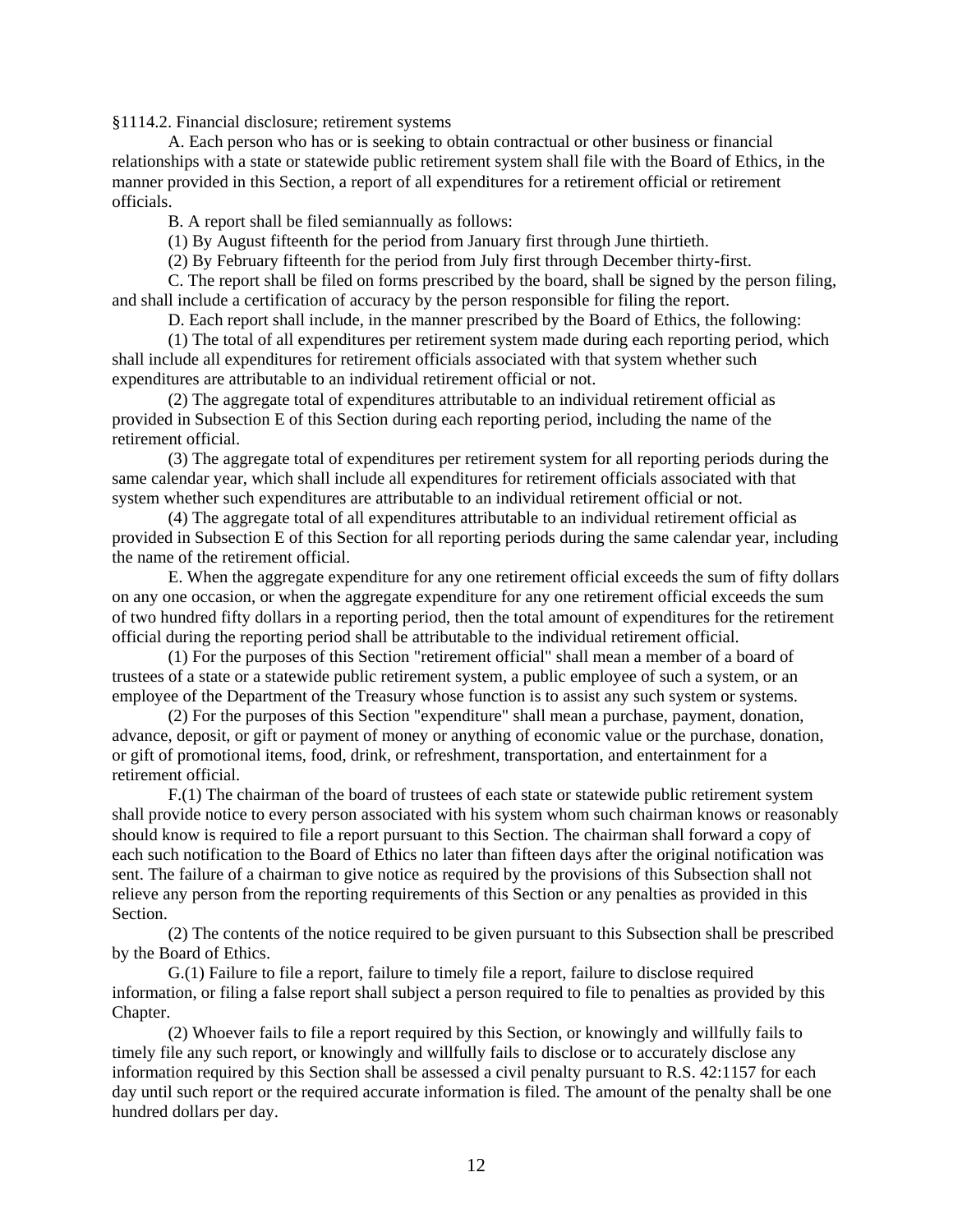H. Notwithstanding any other provision of this Section to the contrary, if a person makes expenditures as defined in this Section of less than five hundred dollars in a calendar year, such person shall not be required to file a report pursuant to this Section.

Added by Acts 2004, No. 868, §1, eff. January 1, 2005.

§1114.3. Disaster or emergency contracts; prohibition; disclosure

A.(1) No statewide elected official, legislator, commissioner of administration, or chief of staff or executive counsel to the governor, nor the spouse of any such person, nor any corporation, partnership, or other legal entity, except a publicly traded corporation or a passive ownership interest that is the result of participation in a federally approved program of employee ownership, in which such a person owns an interest of greater than five percent shall enter into any contract to which all of the following apply:

(a) The contract is directed to addressing needs directly emanating from a gubernatorially declared disaster or emergency.

(b) The person knows or reasonably should know that the contract or subcontract is funded or reimbursed in whole or in part with federal funds distributed, paid, or allocated to or by the state or a state department, agency, or official.

(2) Hereafter in this Subsection, "person covered by this Subsection" shall mean a statewide elected official, legislator, commissioner of administration, or chief of staff or executive counsel to the governor, or the spouse of any such person. "Company covered by this Subsection" shall mean a corporation, partnership, or other legal entity, except a publicly traded corporation or a passive ownership interest that is the result of participation in a federally approved program of employee ownership, in which a person covered by this Section owns an interest of greater than five percent.

(3) The provisions of Paragraph (1) of this Subsection shall not apply to construction-related contracts entered into with entities more than two years following the initial declaration of disaster or emergency, provided that the entity is not the governmental entity of a person covered by this Section.

(4)(a)(i) The provisions of this Subsection shall not prohibit a sale by a retail establishment which is valued at two thousand five hundred dollars or less. However, no person shall enter into separate sales valued at two thousand five hundred dollars or less as a subterfuge to avoid the prohibition of this Subsection.

(ii) For purposes of this Subparagraph, "retail establishment" shall have the same meaning provided in R.S. 14:67.25.

(b) For the purposes of this Subsection, the following shall not constitute a contract:

(i) A provider agreement entered into with the Department of Health and Hospitals under the state medical assistance program.

(ii) A foster parent provider agreement or a child care provider agreement entered into with the Department of Social Services.

(iii) An agreement with a state entity or state quasi public entity providing for retirement or insurance benefits, provided that those benefits are available to similarly situated persons.

(iv) An agreement providing for public assistance benefits, including but not limited to, subsidies for agriculture, aquaculture, forestry, soil and water conservation, educational scholarships, grants and subsidies or guaranteed student loans, provided that such benefits are available to similarly situated persons.

(c) The provisions of this Subsection shall not prohibit the following:

(i) Contracts for employment or for services in a professional educational capacity in an elementary or secondary school or other educational institution.

(ii) Contracts for employment or for services by any licensed health care professional providing services in the classroom or working with administration in an elementary or secondary school or other educational institution.

(iii) Contracts for services by health care professionals which are required by federal or state law to provide an educational program for students in an elementary or secondary school or other educational institution.

(iv) Contracts of sale pursuant to the expropriation of immovable property by any branch, agency,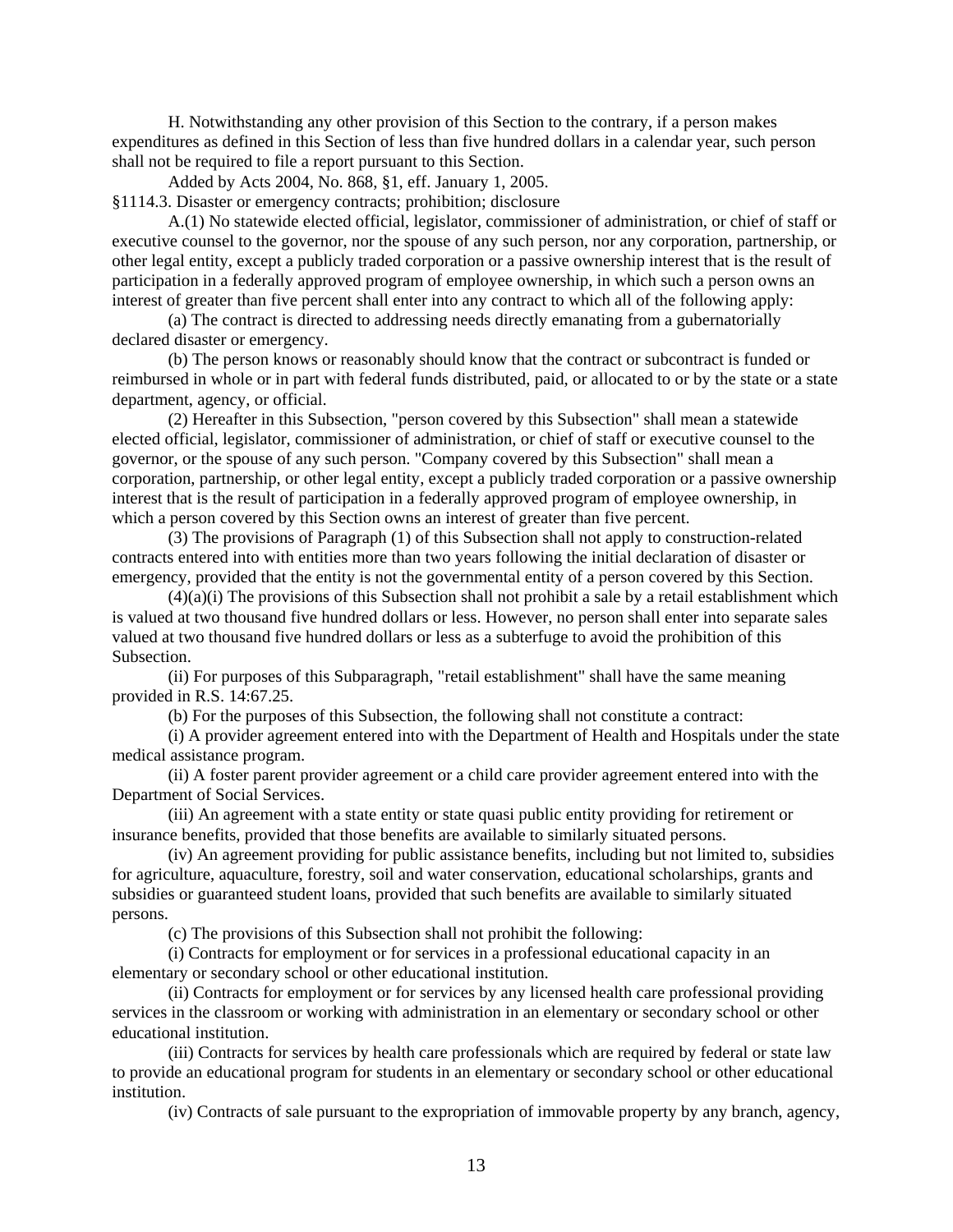department, or institution of state government.

(v) Contracts of employment of a physician or other licensed health care professional with the state or the charity hospitals of the state or the Department of Health and Hospitals.

(vi) Donation of professional veterinary services or the donation of any goods and services related to the provision of such veterinary services.

(vii) Applying for, payment of fees for, or obtaining a license, credential, or permit provided that such license, credential, or permit is available to similarly situated persons.

(5) Each person covered by this Section who derives, either directly or through a company covered by this Section, any thing of economic value through any contract which is directed to addressing needs directly emanating from a gubernatorially declared disaster or emergency and which the person covered by this Section knows or reasonably should know is or may be funded or reimbursed in whole or in part with federal funds shall disclose the information required by Subsection C of this Section as provided in that Subsection.

B.(1) Except as provided in Paragraph (2) of this Subsection, each elected official other than a statewide elected official or legislator, each appointed state official, other than the commissioner of administration or the chief of staff or executive counsel to the governor, and each immediate family member of an official subject to this Subsection or Subsection A of this Section who derives, either directly or through a legal entity in which such official or immediate family member owns ten percent or more, any thing of economic value through any contract which is related to a gubernatorially declared disaster or emergency and which the official or immediate family member knows or reasonably should know is or may be funded or reimbursed in whole or in part with federal funds shall disclose the information required by Subsection C of this Section as provided in that Subsection.

(2) No person required to disclose information by Paragraph (1) of this Subsection shall be required to disclose the receipt of any thing of economic value pursuant to this Section when the value of the contract is two thousand five hundred dollars or less. However, no person shall enter into separate contracts valued at two thousand five hundred dollars or less with the same person or governmental entity or agency thereof as a subterfuge to avoid the disclosure requirements of this Section.

C.(1) The following information shall be disclosed:

(a)(i) If an elected or appointed official, the name and address of the elected or appointed official and the office held by such person.

(ii) If an immediate family member of an elected or appointed official, the name and address of such person; the name, address, and office of the elected or appointed official to whom the person is related; and the nature of the relationship.

(b) If through a legal entity, the name and business address of the legal entity, the percentage of the official's or immediate family member's ownership interest in the legal entity, and the position, if any, held by the official or immediate family member in the legal entity.

(c) The nature of the contract or subcontract, including the amount of the contract or subcontract and a description of the goods or services provided or to be provided pursuant to the contract or subcontract.

(d) The amount of income or value of any thing of economic value derived through the contract or subcontract by the official or immediate family member for the previous calendar year, except as provided in Paragraph (2) of this Subsection.

(2) Each elected or appointed official and immediate family member subject to the provisions of this Section shall file an initial disclosure statement with the Board of Ethics no later than thirty days after the official, immediate family member, or legal entity enters into the contract. The initial disclosure statement shall contain all of the information required by Paragraph (1) of this Subsection, except that instead of the actual amount of income or value of any thing of economic value derived from the contract by the official or immediate family member for the previous calendar year, the official or immediate family member shall include the amount of income or value of any thing of economic value to be derived or, if the actual amount is unknown at the time the statement is due, reasonably expected to be derived from the contract or subcontract for the first calendar year of the contract or subcontract.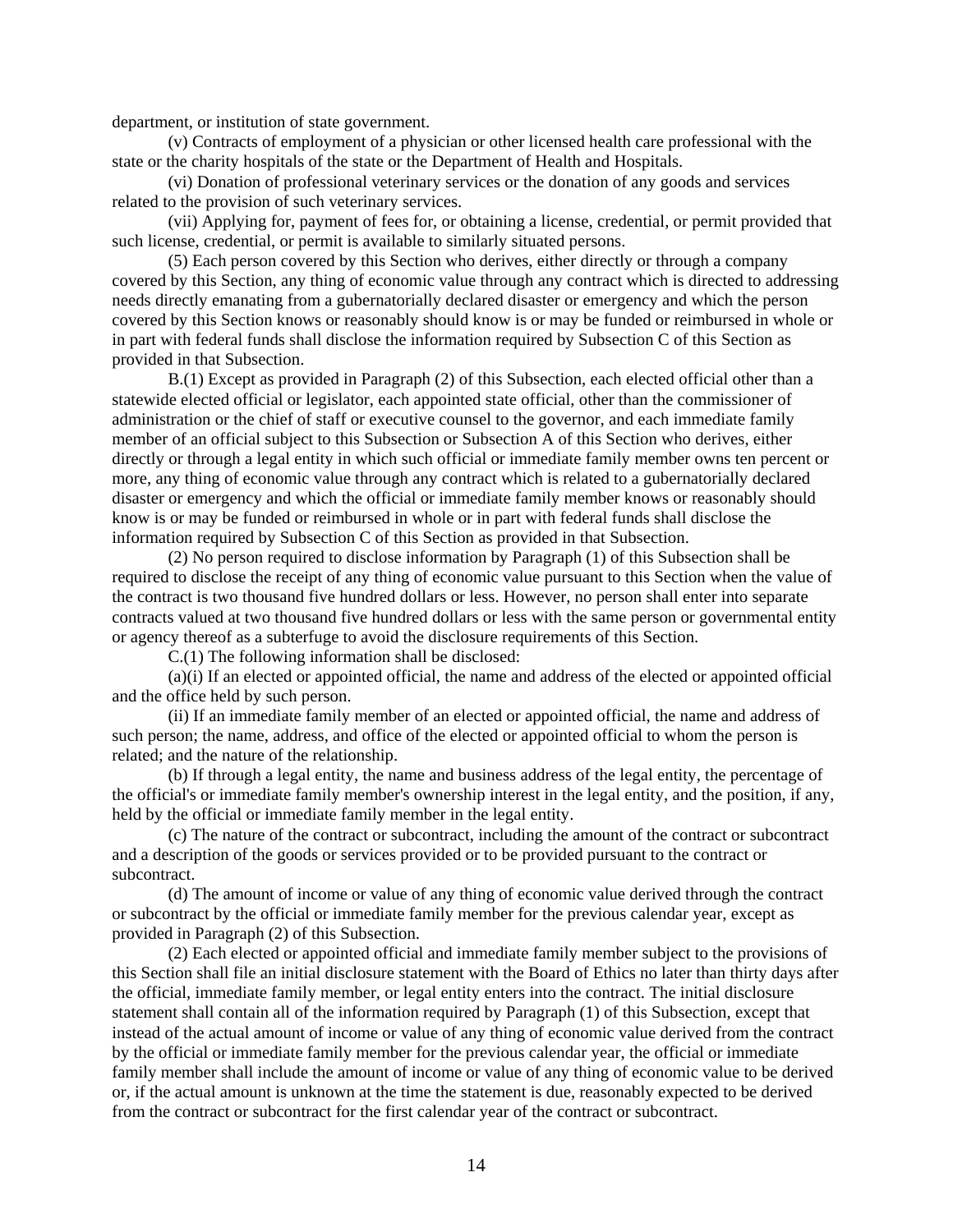(3)(a) After filing the initial disclosure statement, the elected or appointed official or immediate family member shall file the disclosure statements required by this Subsection with the Board of Ethics no later than February fifteenth each year and shall include such information for the previous calendar year.

(b) An elected or appointed official or immediate family member subject to the provisions of this Section shall be required to file the annual disclosure statements required by this Subsection until a disclosure statement is filed after the completion of the contract or subcontract subject to disclosure, or the person filing such statements, or to whom the immediate family member is related is no longer an elected or appointed official, whichever occurs first.

(c) Annual disclosure statements shall not be required for the receipt of things of economic value pursuant to contracts entered into prior to an elected or appointed official taking office; however, if an elected or appointed official or immediate family member thereof receives or reasonably expects to receive a thing of economic value otherwise required to be disclosed by this Section pursuant to the renewal of such a contract or subcontract occurring after the official takes office, such official or immediate family member shall file a disclosure statement no later than thirty days after such renewal in accordance with Paragraph (2) of this Subsection and annually thereafter in accordance with this Subsection.

(d) All disclosure statements filed pursuant to this Section shall be a matter of public record.

(4)(a) Failure to file a statement, failure to timely file a statement, failure to disclose required information, filing a false statement, or engaging in a subterfuge to avoid the disclosure requirements of this Section shall subject a person required to file to penalties as provided by this Chapter.

(b) In addition to other applicable penalties, whoever fails to file a statement required by this Section, or knowingly and willfully fails to timely file any such statement, or knowingly and willfully fails to disclose or to accurately disclose any information required by this Section shall be assessed a civil penalty in accordance with R.S. 42:1157 for each day until such statement or the required accurate information is filed. The amount of the penalty shall be one hundred dollars per day.

(c) In addition to other applicable penalties, whoever enters into separate contracts valued at two thousand five hundred dollars or less as a subterfuge to avoid the disclosure requirements of this Section shall be subject to the penalties of R.S. 42:1153.

D. For the purposes of this Section, the term "appointed state official" or "appointed official" shall mean a person holding an office in any branch of state government or other position on a state agency, board, or commission or any executive office of any state agency, board, commission, or department which is specifically established or specifically authorized by the constitution or laws of this state or by executive order of the governor and which is filled by appointment or election by an elected or appointed public official or by a governmental body composed of such officials of this state.

E. Nothing in this Section shall require the disclosure of any thing of economic value received from an individual assistance claim.

Added by Acts 2005, 1<sup>st</sup> Ex. Sess., No. 18, §1, eff. November 29, 2005; Acts 2006, No. 412, §1, eff. June 15, 2006; Acts 2008 1<sup>st</sup> Ex.Sess., No. 2, §1, eff. March 3, 2008. §1115. Gifts

A. No public servant shall solicit or accept, directly or indirectly, any thing of economic value as a gift or gratuity from any person or from any officer, director, agent, or employee of such person, if such public servant knows or reasonably should know that such person:

(1) Has or is seeking to obtain contractual or other business or financial relationships with the public servant's agency, or

(2) Is seeking, for compensation, to influence the passage or defeat of legislation by the public servant's agency.

B. No public employee shall solicit or accept, directly or indirectly, anything of economic value as a gift or gratuity from any person or from any officer, director, agent, or employee of such person, if such public employee knows or reasonably should know that such person:

(1) Conducts operations or activities which are regulated by the public employee's agency.

(2) Has substantial economic interests which may be substantially affected by the performance or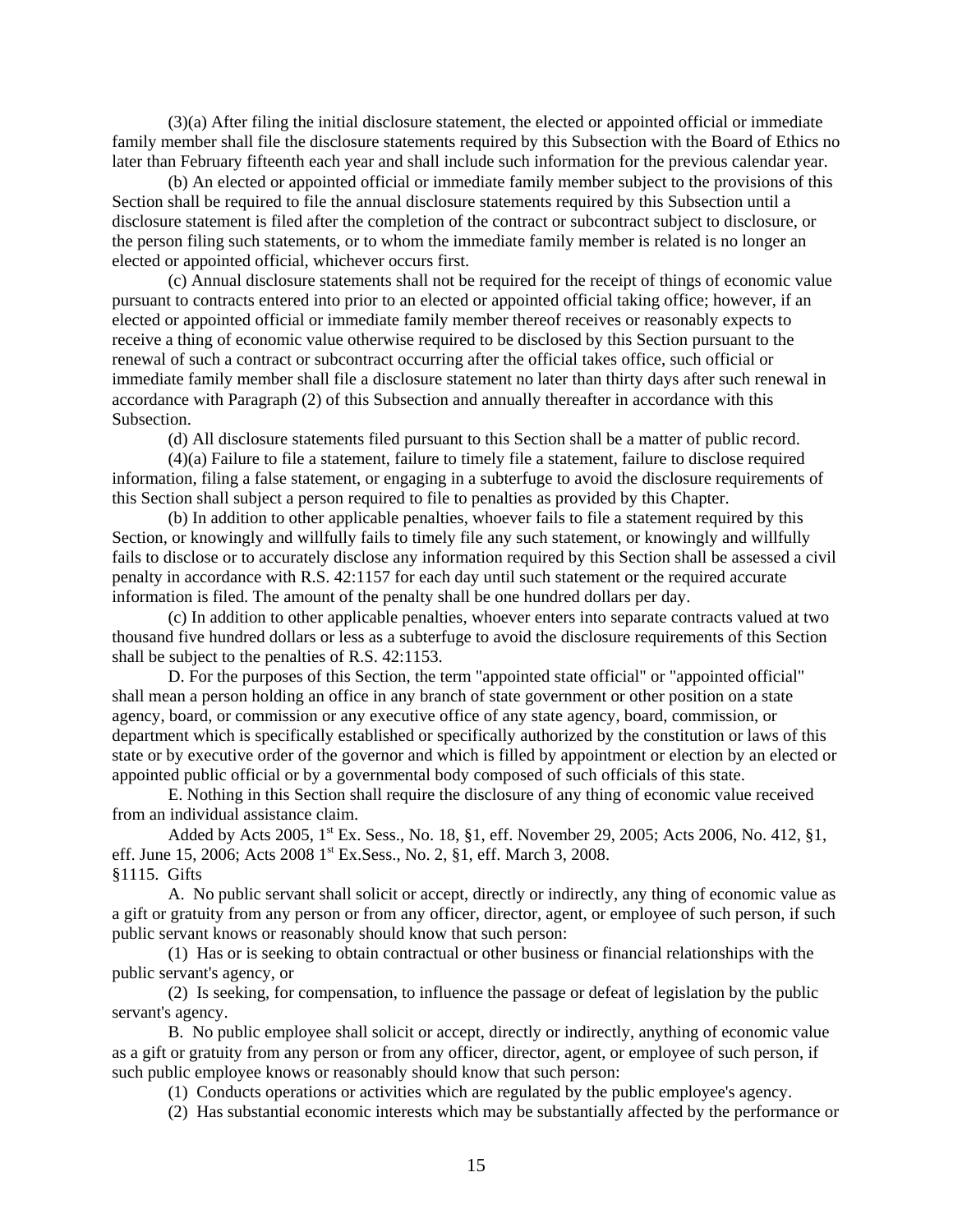nonperformance of the public employee's official duty.

Acts 1979, No. 443, §1, eff. April 1, 1980; Acts 1983, No. 403, §1; Acts 1987, No. 730, §1. §1115.1. Limitation on food, drink, and refreshment

A. No person from whom a public servant is prohibited by R.S. 42:1111 or 1115(A) from receiving a thing of economic value shall give to such a public servant any food, drink, or refreshment the total value of which exceeds fifty dollars for a single event at which food, drink, or refreshment is given. The total value of the food, drink, or refreshment given to a public servant at any single event shall not exceed fifty dollars regardless of the number of persons subject to the provisions of this Subsection giving food, drink, or refreshment to the public servant at the single event.

B. No person from whom a public employee is prohibited by R.S. 42:1111 or 1115(B) from receiving a thing of economic value shall give to such a public employee any food, drink, or refreshment the total value of which exceeds fifty dollars for a single event at which food, drink, or refreshment is given. The total value of the food, drink, or refreshment given to a public employee at any single event shall not exceed fifty dollars regardless of the number of persons subject to the provisions of this Subsection giving food, drink, or refreshment to the public employee at the single event.

C. Beginning on July 1, 2009, and on July first of each year thereafter, when there has been an increase in the unadjusted Consumer Price Index (CPI-U)( Food and Beverage) as published by the United States Department of Labor, Bureau of Labor Statistics in January each year, the limit of fifty dollars for food, drink or refreshments provided in Subsections A and B of this Section shall be increased by the same percentage as the percentage by which that price index is increased. The amount of the increase shall be rounded off to the nearest dollar. The food, drink, or refreshment limit shall be adjusted by the Board of Ethics according to the Consumer Price Index (CPI-U)(Food and Beverage) and adopted and promulgated as a rule or regulation by the board in accordance with the provisions of R.S. 42:1134(A).

D. For purposes of this Section, at an event to which a group or organization of public servants is invited and at which food, drink, or refreshment is given, the value of the food, drink, or refreshment provided to a public servant shall be determined by dividing the total cost of the food, drink, and refreshment provided at the event by the total number of persons invited to the event.

E. The provisions of this Section shall not apply to a gathering held in conjunction with a meeting related to a national or regional organization or a meeting of a statewide organization of governmental officials or employees.

Added by Acts 2008, 1<sup>st</sup> Ex. Sess., No. 9, §1, eff. March 30, 2008.

§1116. Abuse of office

A. No public servant shall use the authority of his office or position, directly or indirectly, in a manner intended to compel or coerce any person or other public servant to provide himself, any other public servant, or other person with any thing of economic value. This Subsection shall not be construed to limit that authority authorized by law, statute, ordinance, or legislative rule in carrying out official duties.

B. No public servant shall use the authority of his office or position, directly or indirectly, in a manner intended to compel or coerce any person or other public servant to engage in political activity. For the purposes of this Subsection, "political activity" means an effort to support or oppose the election of a candidate for political office in an election. This Subsection shall not be construed to limit that authority authorized by law, statute, ordinance, or legislative rule in carrying out official duties.

C. No regulatory employee shall participate in any way in the sale of goods or services to a person regulated by his public agency, or to any officer, director, agent, or employee of such person, if a member of the immediate family of the regulatory employee, or any business enterprise in which such regulatory employee or member of his immediate family owns at least twenty-five percent, receives or will receive a thing of economic value by virtue of the sale.

Acts 1979, No. 443, §1, eff. April 1, 1980; Acts 1997, No. 338, §1; Acts 1999, No. 418, §1. §1116.1. Repealed by Acts 2003, No. 1292, §1. §1117. Illegal payments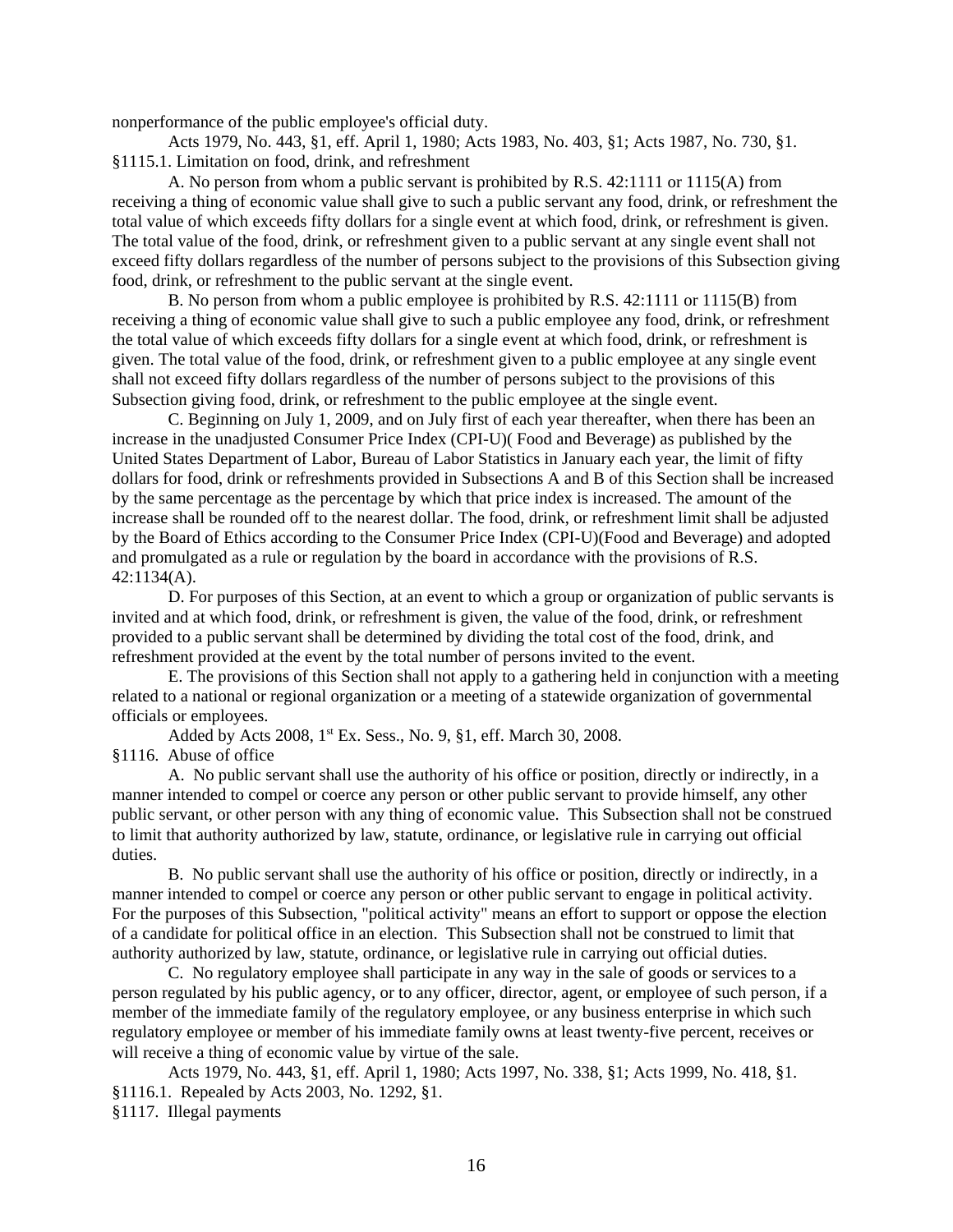No public servant or other person shall give, pay, loan, transfer, or deliver or offer to give, pay, loan, transfer, or deliver, directly or indirectly, to any public servant or other person any thing of economic value which such public servant or other person would be prohibited from receiving by any provision of this Part.

Acts 1979, No. 443, §1, eff. April 1, 1980.

§1117.1. Subterfuge to avoid compliance

A. No public servant or other person shall transfer any thing of economic value or any asset, interest, or liability to any person or governmental entity for the purpose of circumventing any provision of this Chapter, unless such transfer is irrevocable. A transfer shall not be irrevocable if there exists any contract, letter, counter letter, trust, note, or any other legally enforceable agreement or authority which if exercised or enforced would require or authorize any asset, interest, or liability transferred by the public servant or other person to revert back to such public servant or other person.

B.(1) The terms of a confidentiality agreement entered into between parties shall not be a transfer prohibited by this Section, provided that the confidentiality agreement is not entered into for purposes of circumventing the Code of Governmental Ethics.

(2) The sale of property subject to owner financing shall not be a transfer prohibited by this Section.

(3) A recorded bond for deed contract shall not be a transfer prohibited by this Section.

Added by Acts 2008, 1<sup>st</sup> Ex. Sess., No. 15, §1, eff. March 7, 2008.

§1118. Influencing action by legislature or governing authority

No public servant shall solicit or receive any thing of economic value, directly or indirectly, for, or to be used by him or a member of his immediate family principally to aid in, (1) the accomplishment of the passage or defeat of any matter affecting his agency by the legislature, if his agency is a state agency, or by the governing authority, if his agency is an agency of a political subdivision, or (2) the influencing, directly or indirectly, of the passage or defeat of any matter affecting his agency by the legislature, if his agency is a state agency, or by the governing authority, if his agency is an agency of a political subdivision.

Acts 1979, No. 443, §1, eff. April 1, 1980.

§1118.1. Studies or position papers on public policy

A. If not otherwise prohibited by the code of ethics, any public employee of the executive, judicial, or legislative branch of state government or any local governmental subdivision who contracts with a person or governmental entity to provide political position papers, economic studies, or policy statements relative to public policy concerning any rule, regulation, or legislation proposed, passed, or adopted by the state or any of its political subdivisions, or any entity receiving public funds, shall disclose the name and address of the person or governmental entity engaging his services, the amount of the contract, and the nature of the business or relationship.

B. The disclosure statements required by this Section shall be filed with the appropriate ethics body for public employees prior to the publication, dissemination, or public release of such paper, study, or statement.

Acts 1992, No. 927, §1.

§1119. Nepotism

A. No member of the immediate family of an agency head shall be employed in his agency.

B.(1) No member of the immediate family of a member of a governing authority or the chief executive of a governmental entity shall be employed by the governmental entity.

(2) Notwithstanding the provisions of Paragraph B(1):

(a)(i) Any local school board may employ any member of the immediate family of any board member or of the superintendent as a classroom teacher provided that such family member is certified to teach. Any school board member or superintendent whose immediate family member is employed by the school board shall recuse himself from any decision involving the promotion or assignment of teaching location of such employee.

(ii) Any local school board with a student enrollment population of four thousand nine hundred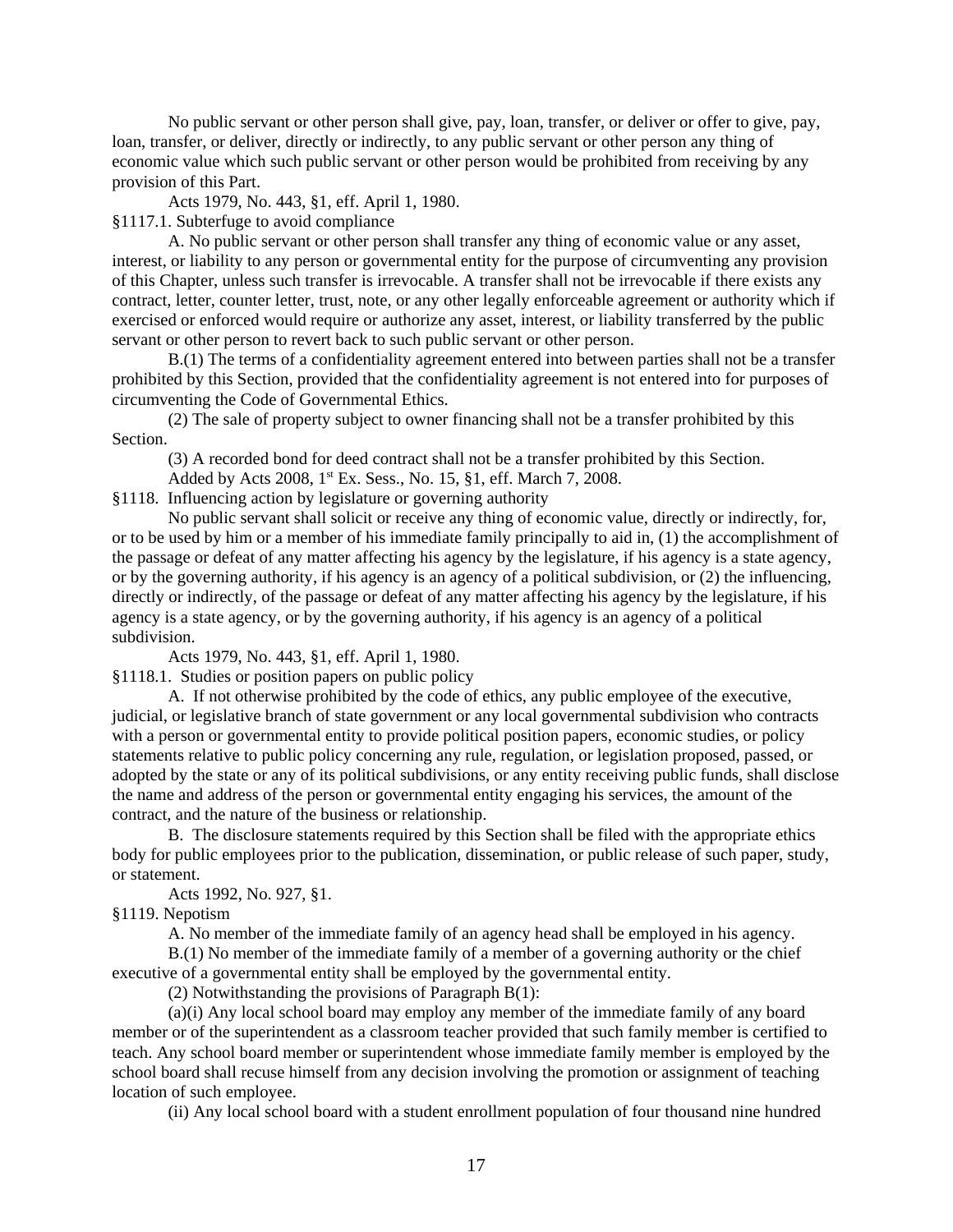fifty or less may employ any member of the immediate family of any board member as a school electrician provided that such family member has at least twenty years of experience as an electrician. Any school board member whose immediate family member is employed by the school board shall recuse himself from any decision involving the promotion or assignment of such electrician.

 (iii) In addition, within thirty days after the beginning of each school year, any school board member or superintendent whose immediate family member is employed by the school board shall file a disclosure statement with the Board of Ethics stating the facts of such employment. Any person who fails to timely file a disclosure statement under this Item may be assessed a late fee of fifty dollars per day, not to exceed one thousand five hundred dollars, subject to the provisions of R.S. 42:1157.2.

(iv) Any local school board in a parish with a population of twenty-five thousand five hundred persons or less according to the most recent federal decennial census may employ any member of the immediate family of any board member or of the superintendent as a school guidance counselor provided that such family member is certified as a guidance counselor and that such family member is the only applicant who meets the qualifications for the position set by the school board who has applied for the position after it has been advertised for at least thirty days in the official journal of the parish and in all newspapers of general circulation in the parish. Any school board member or superintendent whose immediate family member is employed by the school board shall recuse himself from any decision involving the promotion or assignment of such employee.

(v) In a parish with a population of twenty-six thousand or less, an immediate family member of a member of a local school board or of a superintendent who is employed pursuant to Item  $(B)(2)(a)(i)$  of this Paragraph may be promoted to an administrative position by such school board provided that such family member has the appropriate qualifications and certifications for such position. A school board member whose immediate family member is to be promoted to an administrative position pursuant to this Item shall recuse himself from any action involving the promotion or assignment of job location of such employee, and a superintendent whose immediate family member is to be promoted to an administrative position shall disqualify himself from any action involving the promotion or assignment of job location of such employee. For purposes of this Item, the term "certifications" shall not include any temporary or provisional certification or certifications.

(b)(i) Any hospital service district with a population of one hundred thousand persons or less as of the most recent federal decennial census or hospital public trust authority located in such a district may enter into an initial recruiting contract with or employ as a health care provider, a licensed physician, a registered nurse, or an allied health professional who is a member of the immediate family of any district board, authority, or parish governing authority member or of the chief executive of the district or authority provided that such family member is the only qualified applicant who has applied for the position after it has been advertised for at least thirty days in the official journal of the parish and in all newspapers of general circulation in the parish where the hospital is located. The chief executive and any member of a board of a hospital service district or hospital public trust authority which enters into an initial recruiting contract with or employs such physician, registered nurse, or allied health professional shall recuse himself from any decision involving the promotion, discipline, discharge, or assignment of any such employee who is a member of his immediate family.

(ii) In addition, no later than January thirtieth of each year, any chief executive and any member of a board of a hospital service district or hospital public trust authority whose immediate family member enters into an initial recruiting contract with or is employed by the hospital service district or hospital public trust authority shall file a disclosure statement with the Board of Ethics stating the facts of such employment. Any person who fails to timely file a disclosure statement under this Item may be assessed a late fee of fifty dollars per day, not to exceed one thousand five hundred dollars, subject to the provisions of R.S. 42:1157.2.

C.(1) Any person serving in public employment on the effective date of this Section, whose employment is in violation of this Section, may continue in such employment and the provisions of this Section shall not be construed to hinder, alter, or in any way affect normal promotional advancements in public employment for such employee.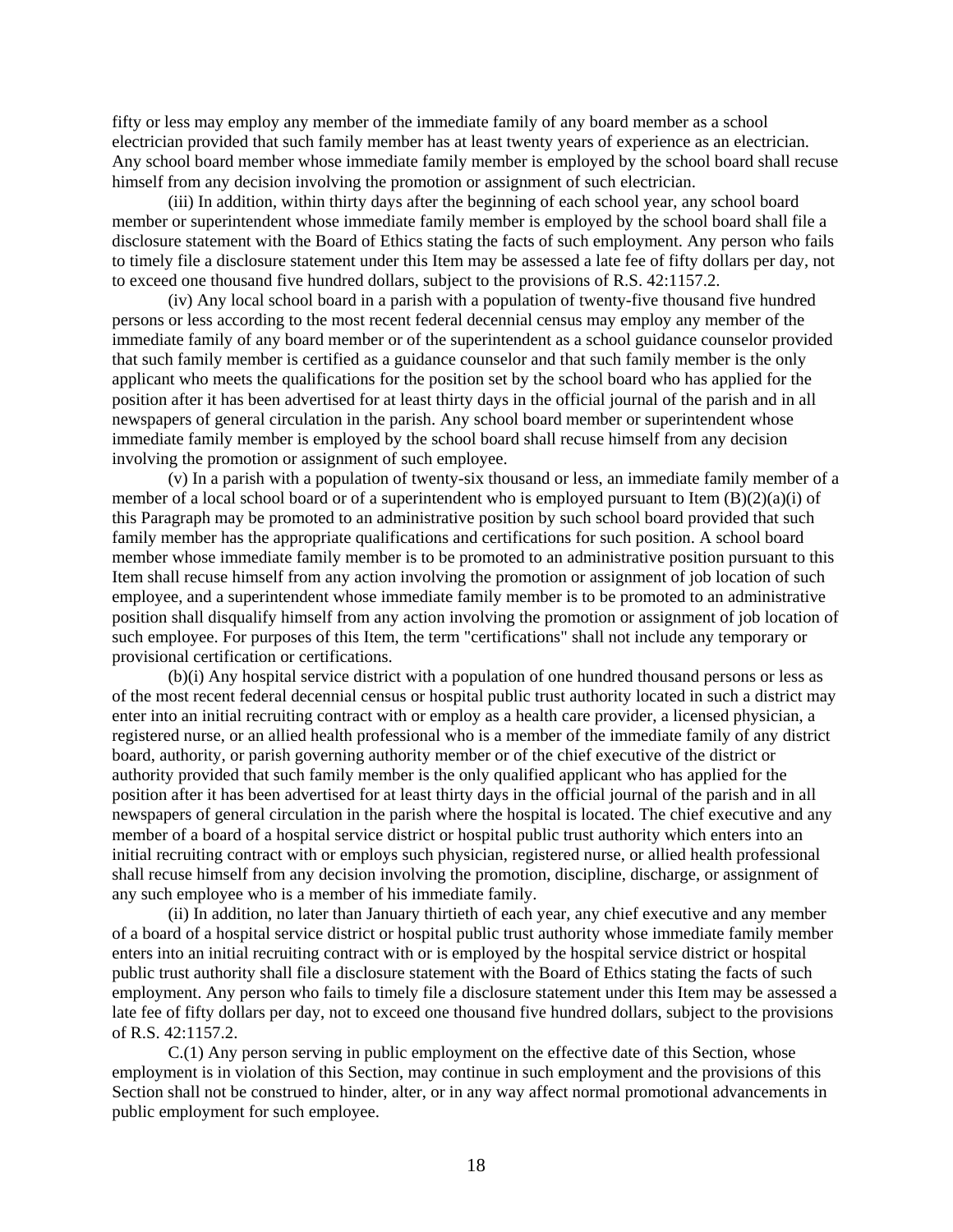(2) The provisions of this Section shall not prohibit the continued employment of any public employee nor shall it be construed to hinder, alter, or in any way affect normal promotional advancements for such public employee where a member of public employees' immediate family becomes the agency head of such public employee's agency, provided that such public employee has been employed in the agency for a period of at least one year prior to the member of the public employee's immediate family becoming the agency head.

(3) The provisions of the Section shall not apply to pilots appointed by the governor pursuant to R.S. 34:943, 34:992, 34:1043, and 34:1072.

(4) The provisions of this Section shall not apply to the hiring of immediate family members of members of a governing authority of a municipality with less than two thousand population and which owns an electrical or gas distribution system. Any member of the governing authority which employs an immediate family member shall recuse himself from any decision involving the promotion, discipline, discharge, or assignment of work of his immediate family member. However, the provisions of this Paragraph shall only apply when, after proper advertisement, there is no other resident of the municipality who is qualified and has applied for the position of employment.

(5) The provisions of this Section shall not be construed to prohibit the reemployment of a retiree whose employment was allowed under the provisions of this Section on the date of his retirement. Any such reemployment shall be in compliance with all other applicable laws.

(6) The provisions of this Section shall not apply to the employment of a volunteer firefighter or to any decision regarding the employment of a volunteer firefighter by an agency head, a chief executive of a governmental entity, or a member of a governing authority. For purposes of this Paragraph, "volunteer firefighter" shall mean a member of a volunteer fire department who participates in fire and rescue functions and who receives no remuneration for his services, and "decision regarding employment" shall include any decision involving the employment, promotion, discipline, discharge, or assignment of the firefighter.

D. A willful violation of this Section shall subject the agency head, member of the governing authority, the public employee having authority to hire and fire the employee, the immediate supervisor of the employee, whether or not such persons are immediate family members of the employee, and such employee, to disciplinary action and penalties provided by this Chapter.

E. Nothing in this Section shall prohibit the employment by a school board of an immediate family member of an athletic director of a school as a coach at such school.

F. Nothing in this Section shall prohibit the school board of a school system created after June 1, 2006, from employing an immediate family member of a school board member, provided that the immediate family member was previously employed in a similar capacity by a school board within the same parish for a period of at least one year prior to the creation of the new school system. Any school board member whose immediate family member is either being considered for employment or is employed by the school board shall recuse himself from any decision involving the hiring, promotion, or assignment of such employee. In addition, any such school board member shall be subject to the same disclosure requirements and penalties provided by Item (B)(2)(a)(iii) of this Section.

Acts 1979, No. 443, §1, eff. April 1, 1980. Amended by Acts 1982, No. 640, §1; Acts 1992, No. 598, §1; Acts 1995, No. 196, §1, eff. June 14, 1995; Acts 1997, No. 329, §1; Acts 1997, No. 342, §1, eff. June 20, 1997; Acts 1999, No. 1349, §2; Acts 2003, No. 913, §1, eff. July 1, 2003; Acts 2003, No. 914, §1, eff. July 1, 2003; Acts 2003, No. 990, §1, eff. July 2, 2003; Acts 2003, No. 997, §1, eff. July 2, 2003; Acts 2004, No. 914, §1, eff. July 12, 2004; Acts 2006, No. 833, §1, eff. July 5, 2006; Acts 2007, No. 150, §1, eff. June 25, 2007; Acts 2007, No. 225, §1, eff. August 15, 2007; Acts 2008, 1st Ex. Sess., No. 6, §1, eff. April 26, 2008.

#### §1120. Recusal from voting

If any elected official, in the discharge of a duty or responsibility of his office or position, would be required to vote on a matter which vote would be a violation of R.S. 42:1112, he shall recuse himself from voting. An elected official who recuses himself from voting pursuant to this Section shall not be prohibited from participating in discussion and debate concerning the matter, provided that he verbally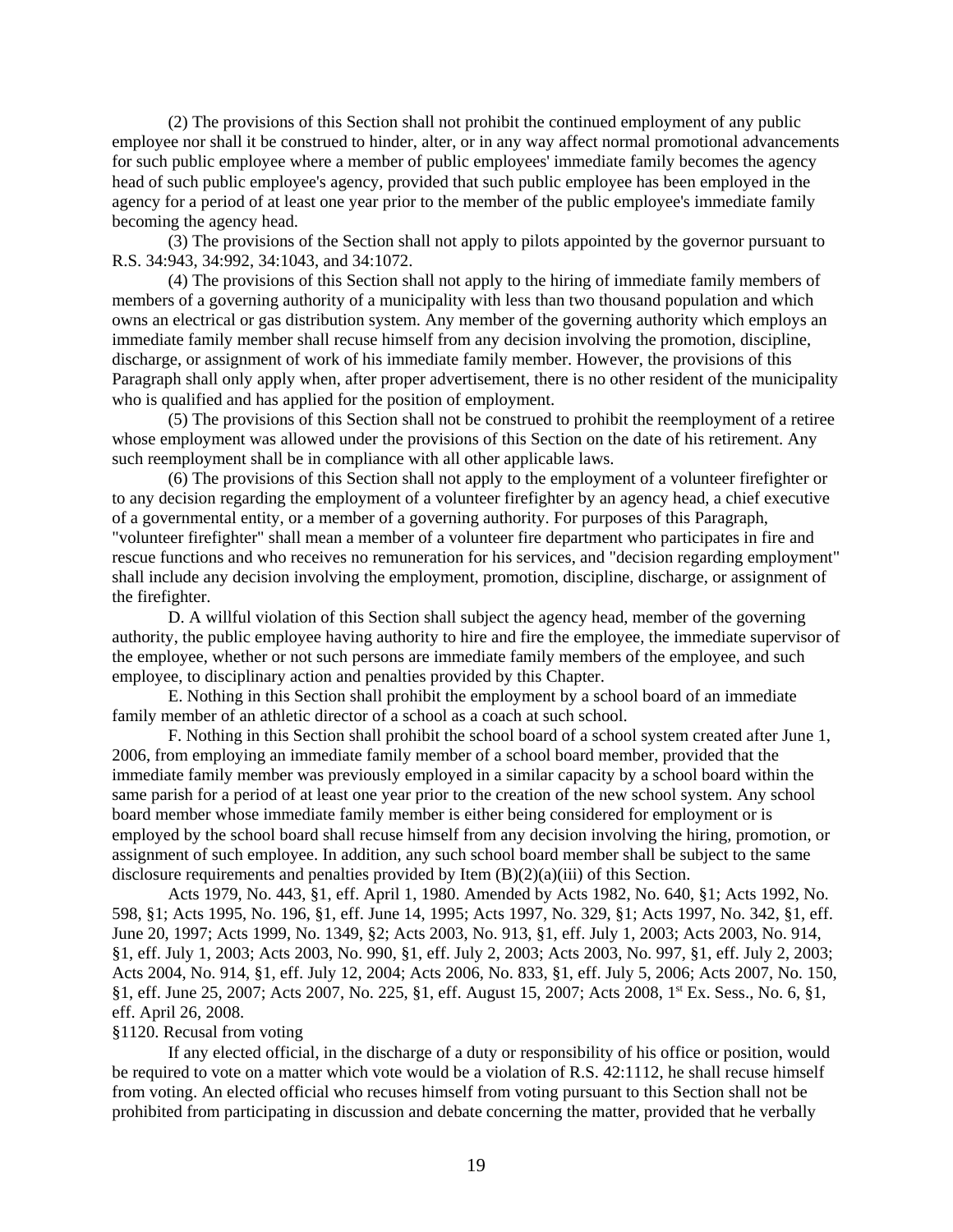discloses the nature of the conflict or potential conflict during his participation in the discussion or debate and prior to any vote taken on the matter.

Acts 1979, No. 443, §1, eff. April 1, 1980; Acts 1988, No. 880, §1; Acts 2008, 1<sup>st</sup> Ex. Sess., No. 8, §1, eff. March 6, 2008.

§1120.1. Recusal from voting; Board of Commissioners of the Port of New Orleans

If any member of the Board of Commissioners of the Port of New Orleans, in the discharge of a duty or responsibility of his office or position, would be required to vote on a matter which vote would be a violation of R.S. 42:1112 or 1113(B), he shall recuse himself from voting.

Acts 1985, No. 426, §2.

§1120.2. Recusal from voting; Housing Authority Members

If a tenant of a housing authority who also serves as a member of the board of commissioners of that housing authority, in the discharge of a duty or responsibility of his office or position, would be required to vote on a matter which vote would be a violation of R.S. 42:1112, he shall recuse himself from voting.

Acts 1987, No. 370, §1.

§1120.3. Recusal from voting; parish planning or zoning commission members

A. If any appointed member of a parish planning or zoning commission in a parish with a population of less than fifty thousand persons, in the discharge of a duty or responsibility of his office or position, would be required to vote on a matter which vote would be a violation of R.S. 42:1112, he shall recuse himself from voting.

B. The provisions of Subsection A of this Section shall apply only to a member of a parish planning or zoning commission which acts solely in an advisory capacity to the parish governing authority.

Added by Acts 2006, No. 798, §1, eff. June 30, 2006.

§1121. Assistance to certain persons after termination of public service

A.(1) No former agency head or elected official shall, for a period of two years following the termination of his public service as the head of such agency or as an elected public official serving in such agency, assist another person, for compensation, in a transaction, or in an appearance in connection with a transaction, involving that agency or render any service on a contractual basis to or for such agency.

(2) No former member of a board or commission shall, for a period of two years following the termination of his public service on such board or commission, contract with, be employed in any capacity by, or be appointed to any position by that board or commission.

B.(1) General rule for other public employees. No former public employee shall, for a period of two years following the termination of his public employment, assist another person, for compensation, in a transaction, or in an appearance in connection with a transaction in which such former public employee participated at any time during his public employment and involving the governmental entity by which he was formerly employed, or for a period of two years following termination of his public employment, render, any service which such former public employee had rendered to the agency during the term of his public employment on a contractual basis, regardless of the parties to the contract, to, for, or on behalf of the agency with which he was formerly employed.

(2) Nothing in this Section shall prohibit a former employee of the Louisiana School for the Deaf from rendering sign language and interpreting services on a contractual basis to or for the Louisiana School for the Deaf.

C. No legal entity in which a former public servant is an officer, director, trustee, partner, or employee shall, for a period of two years following the termination of his public service, assist another person, for compensation, in a transaction, or in an appearance in connection with a transaction in which such public servant at any time participated during his public service and involving the agency by which he was formerly employed or in which he formerly held office.

D. No former public servant shall share in any compensation received by another person for assistance which such former public servant is prohibited from rendering by this Section.

E. Termination of public service. For the purposes of Subsections B and C of this Section,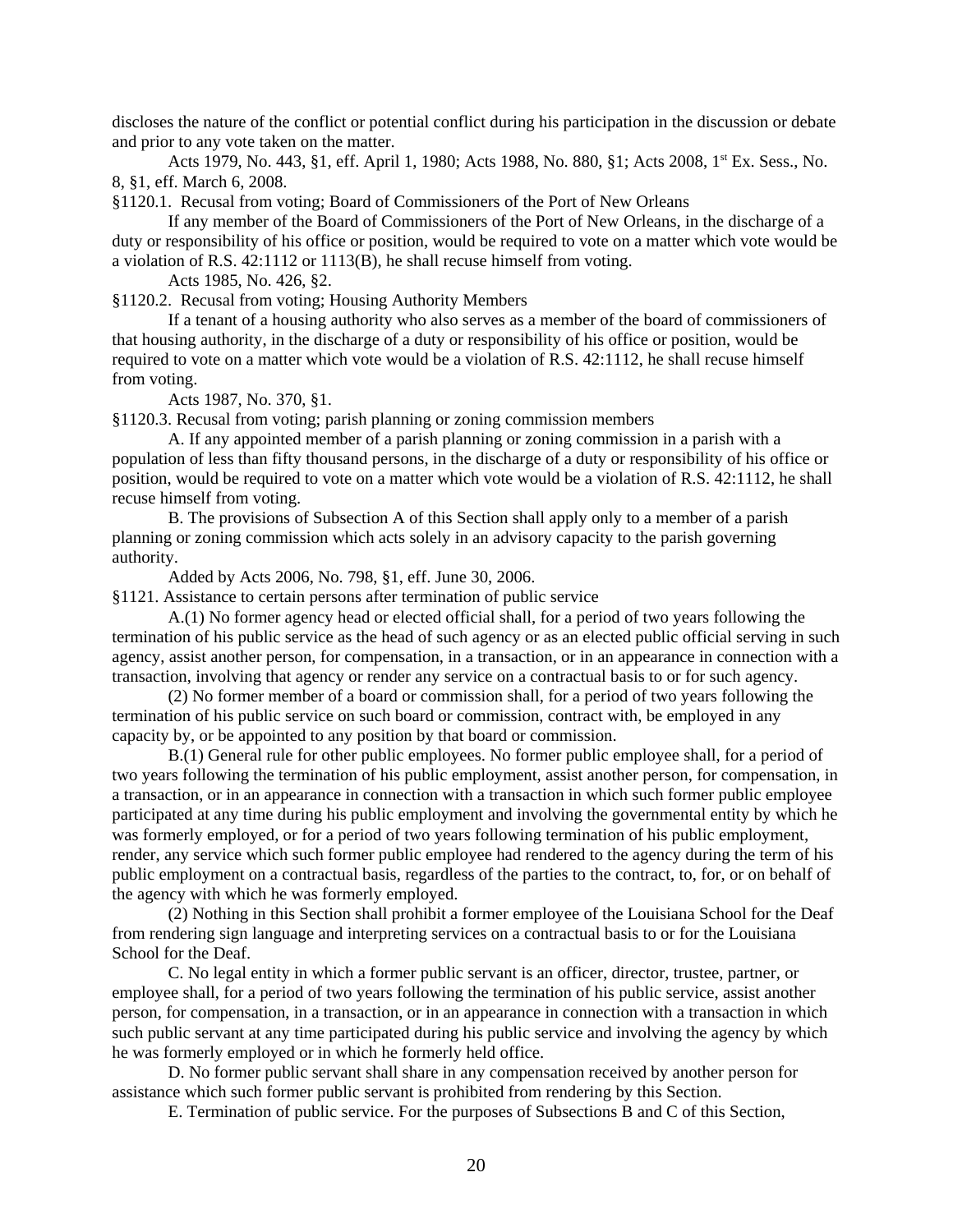termination of public employment or service means the termination of employment with the agency which employed the public employee, or the termination of public service with the agency in which an elected official served, when he participated in the transaction.

F.(1) Each officer and employee of the office of financial institutions, including the commissioner, shall be prohibited for a period of two years following the termination of his employment with the office of financial institutions from:

(a) Assisting another person for compensation in a particular transaction or in an appearance in connection with a particular transaction for which the officer or employee had responsibility to effectively direct the action of the office of financial institutions at any time during his employment and which involves the office of financial institutions; or

(b) Rendering on a contractual basis to or for the office of financial institutions any service which the officer or employee rendered to the office of financial institutions during his employment there.

(2) However, the provisions of Paragraph (1) of this Subsection shall not apply to postemployment work done for or with a federally chartered agency regulating financial institutions or their holding companies.

(3) A legal entity in which a former officer or employee of the office of financial institutions is an officer, director, trustee, partner, or employee shall be prohibited for a period of two years following the termination of his employment, from assisting another person for compensation in a particular transaction or in an appearance in connection with a particular transaction for which such officer or employee had responsibility to effectively direct the action of the office of financial institutions at any time during his employment and which involves the office of financial institutions. This restriction shall not apply to a legal entity which is a federally chartered agency regulating financial institutions or their holding companies. Subject to the provisions of Paragraphs (1), (2), and (4) of this Subsection, such a legal entity may continue to participate in particular transactions commenced prior to termination of the employment with the office of financial institutions of the former officer or employee.

(4) No former officer or employee shall share in any compensation received by another person for assistance which such former officer or employee is prohibited from rendering by this Subsection.

(5) Notwithstanding any other law to the contrary, this Subsection shall be applicable to each officer and employee of the office of financial institutions and shall be the sole controlling provision on post-employment restrictions for such officers and employees.

G. Nothing in this Section shall prohibit a former member of a municipal governing authority from being appointed to fill a vacancy in the office of mayor regardless of the amount of time that has elapsed since the termination of the former member's service as a member of the municipal governing authority.

H. Repealed by Acts 2005, No. 140, §2, eff. August 1, 2007.

[Effective Date: Text of Subsection effective until August 1, 2008.]

I. Nothing in this Section shall prohibit a former member of the North Louisiana Exhibition Center Commission from being employed by such commission.

[Effective Date: Text of Subsection effective on August 1, 2008.]

I. Repealed by Acts 2006, No. 89, §2, eff. August 1, 2008.

[Effective Date: Text of Subsection effective until August 1, 2009.]

J. Nothing in this Section shall prohibit a former member of the board of commissioners of the Ebarb Waterworks District No. 1 from being employed by such board.

[Effective Date: Text of Subsection effective on August 1, 2009.]

J. Repealed by Acts 2007, No. 74, §2, eff. August 1, 2009.

Acts 1979, No. 443, §1, eff. April 1, 1980; H.C.R. No. 45, 1983 R.S.; H.C.R. No. 237, 1984 R.S.; Acts 1987, No. 893, §1; HCR No. 203, 1988 R.S., eff. July 8, 1988; Acts 1993, No. 445, §1; Acts 1997, No. 745, §1; Acts 1997, No. 944, §1; Acts 1997, No. 1059, §1; Acts 1999, No. 274, §1; Acts 2005, No.

140, §§1 & 2, eff. June 28, 2005; Acts 2006, No. 89, §§1 & 2, eff. May 25, 2006; Acts 2006, No. 525, §1; Acts 2006, No. 607, §1; Acts 2007, No. 74, §§1 & 2, eff. June 22, 2007.

§1121.1. Assistance to certain persons after termination of public service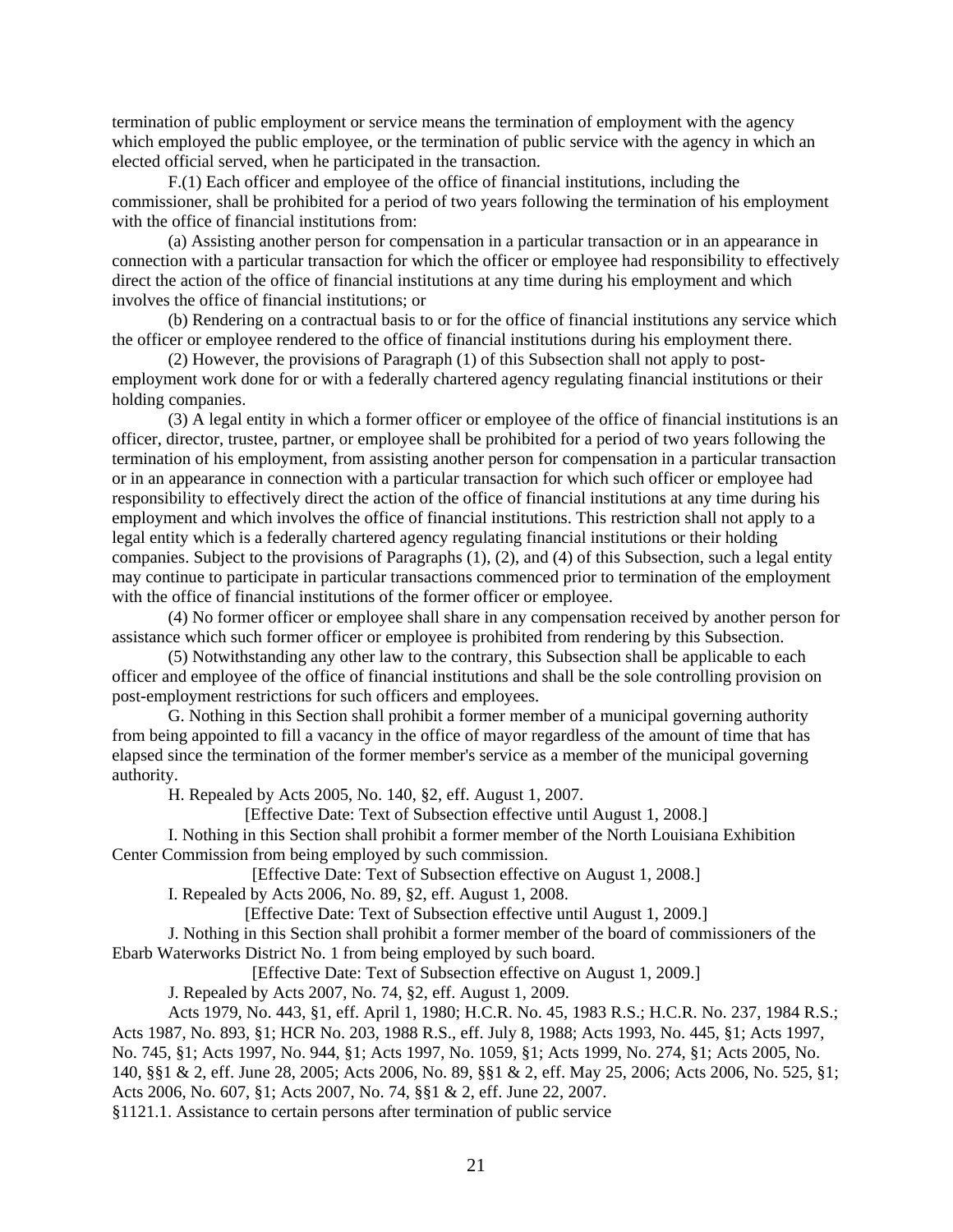Notwithstanding any provisions in Sections 1112, 1113, and 1121 of this Part to the contrary, any member or former member of a parish governing authority who prior to May 25, 2006 was serving as a parish manager may continue to serve as parish manager, provided that such member recuse himself from any vote regarding his employment as parish manager.

Added by Acts 2006, No. 85, §2, eff. May 25, 2006.

§1122. Continuation in certain pension and other plans by public servants

A. Pension and benefit plans. A public servant may continue in a bona fide pension, insurance, or other benefit plan maintained by a former employer, provided that such former employer makes no contributions in his behalf with respect to the period of his public service. However, a former employer may make contributions to a pension plan that is qualified under the Internal Revenue Code or to any pension, insurance, or other benefit plan, if such contributions are made on behalf of all former employees who continue in the plan.

B. Profit sharing or stock bonus plans. The rights acquired by a public servant under a bona fide profit sharing or stock bonus plan qualified under the Internal Revenue Code and maintained by a former employer may be retained by such public servant, provided the former employer makes no contributions on his behalf based upon profits derived during the period of his public service.

Acts 1979, No. 443, §1, eff. April 1, 1980.

§1123. Exceptions

This Part shall not preclude:

(1) Participation in the affairs of charitable, religious, nonprofit educational, public service, or civic organizations, bona fide organized public volunteer fire departments when no compensation is received, or the activities of political parties not proscribed by law. Provided, however, that the Code of Governmental Ethics shall apply to the purchase of fire trucks by bona fide organized public fire departments.

(2)(a) Awards for meritorious public contributions given by public service organizations.

(b) Awards of anything of economic value received by teachers, principals, or school employees pursuant to the provisions of R.S. 17:432, 432.1, 433, or 433.1 for their outstanding achievement in the performance of their duties or responsibilities as teachers, principals, or school employees given by any person. However, this exception shall not apply to any award from any person or from any officer, director, agent, or employee of such person, if the teacher, principal, or school employee receiving the award knows or reasonably should know that the person has substantial economic interests which may be substantially affected by the performance or nonperformance of the teacher's, principal's, or school employee's official duty.

(3) Sharing in any compensation received from the governmental entity by a person of which such public servant owns or controls less than ten percent, provided such public servant did not participate or assist in the procurement of such compensation, except as otherwise specifically prohibited by R.S. 42:1113.

(4) Sharing in any compensation received from the governmental entity by a person of which such public servant owns or controls any portion thereof, provided such compensation was received by such person as a result of having made the lowest sealed competitive bid on a contract or subcontract and having had such bid accepted by the governmental entity or the general contractor, and provided such public servant did not participate or assist in the procurement of the acceptance of such low bid, except as otherwise specifically prohibited by R.S. 42:1113.

(5) Campaign contributions for use in meeting campaign expenses by any public servant who is or becomes a candidate for election to the same or another public office.

(6) Any activity of any public employee of a public higher education institution in this state who is covered by the tenure policy of the Board of Regents or the tenure policies and the administration of the tenure policies by the three higher education management boards and which activity is required by either regional or professional accreditation standards of organizations recognized by the Council on Postsecondary Accreditation.

(7) The employment with the office of mental health of the Department of Health and Hospitals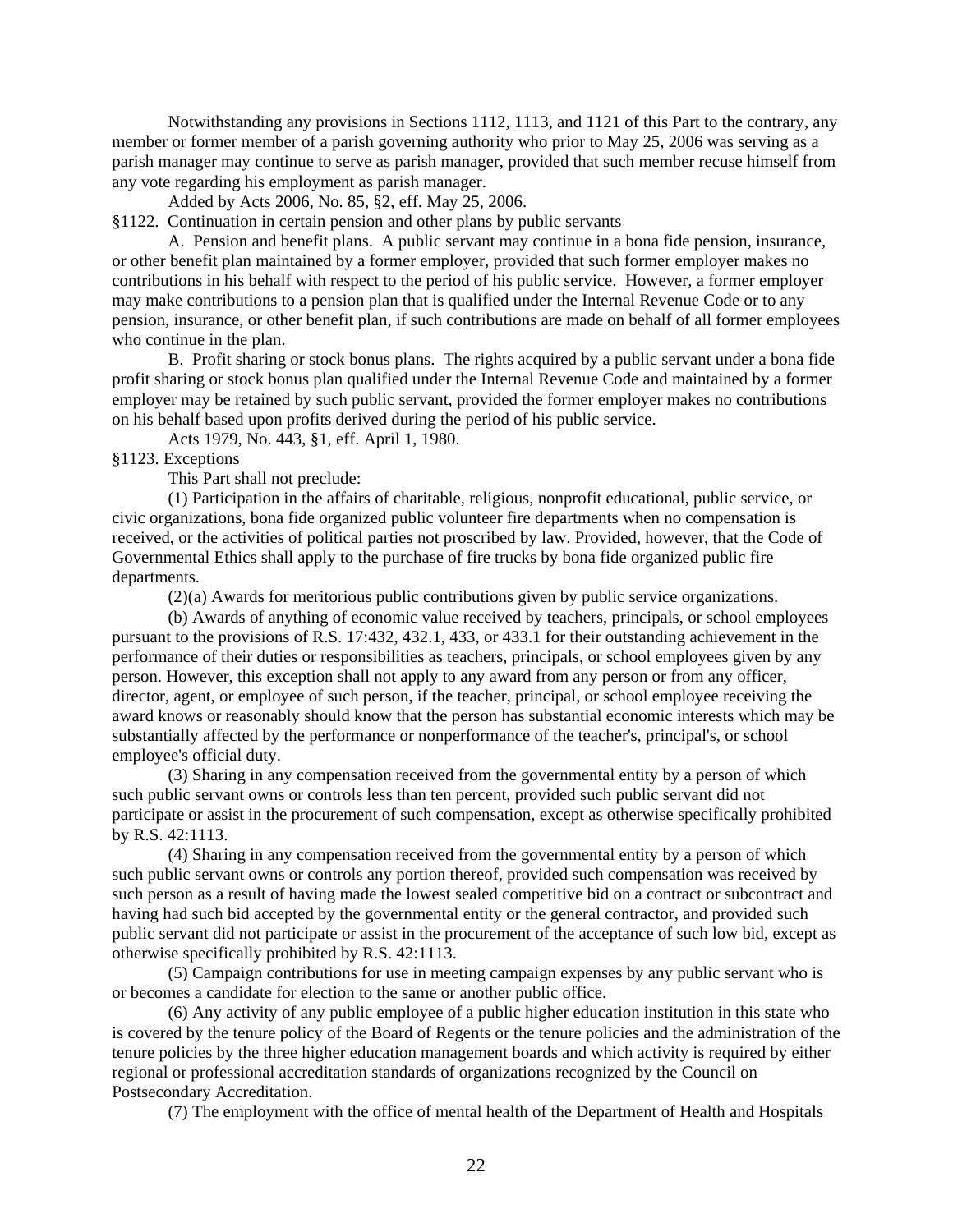of a licensed physician who is a member of the psychiatric faculty of and compensated by Tulane University.

(8) Any individual employed in the maritime industry from serving as an appointed member of the Board of Commissioners of the Port of New Orleans.

(9)(a) The receipt of or sharing in the proceeds of any patent, copyright, licensing right, or royalty by faculty or staff members of a public higher education institution or management board resulting from any activity of the faculty or staff member, which is consistent with and pursuant to the mission of the college or university to advance knowledge or further the economic development of the state and which activity has been approved by the campus head and the management board of the employing college or university.

(b) The performance of services for compensation for any person, by faculty or staff members of a public higher education institution, provided the services consist of consulting related to the academic discipline or expertise of said public employee, or the continued performance of such services by former faculty or staff members of a public higher education institution subsequent to the termination of their public service and notwithstanding contrary provisions of R.S. 42:1121, and provided the services have been approved in writing by the chief administrative officer of the public employee's institution in accordance with rules and procedures established by the management board of the institution, which rules and procedures have been approved by the Board of Regents and the Board of Ethics.

(10)(a) The negotiation or entering into a contract as defined in Subparagraph (b) of this Paragraph, provided that such contract has been approved in accordance with a procedure established by the appropriate higher education management board which procedure has been approved by the Board of Regents and the Board of Ethics. Such an approval procedure shall require a finding and certification by the appropriate management board to the Board of Regents that entering into such contract will contribute to the economic development of the state and that entering into such contract will not interfere or conflict with the employee's obligation to the university. Semiannually, the Board of Regents shall report all such certifications to the House Commerce Committee and the Senate Commerce, Consumer Protection, and International Affairs Committee or any subcommittee designated by either standing committee.

(b) A contract between an institution of higher education and a member of its faculty, research staff, or athletic coaching staff or a legal entity in which such employee has a substantial economic interest, regarding the disposition of any patent, copyright, licensing right, or royalty which is attached to a discovery, technique, or technology resulting from the research done by such employee in the course of his employment with the institution, or regarding an activity related to or resulting from the athletic coaching or research activity of such employee conducted in the course of his employment with the institution.

(11)(a) The employment with the office of public health of the Department of Health and Hospitals of retired public health physicians by professional services contracts for part-time clinician services in parish health units. However, a yearly contract shall not exceed twenty percent of the retired employee's former salary. A retired physician shall be employed under this Subparagraph only if there are no public health physicians available to perform the services.

(b) The employment with the Department of Health and Hospitals of retired registered nurses by contract to perform health care services. However, such a contract shall be deemed to be null and void in the event that a registered nurse becomes available to perform the services. A retired registered nurse shall be employed under this Subparagraph only if the nurse was retired on April 1, 1990, and there are no registered nurses available to perform the services.

(12) Any tenant of a housing authority, as defined in R.S. 40:382, from serving on the board of commissioners of that housing authority.

(13)(a) The acceptance by an elected official to complimentary admission to a civic, non-profit, educational, or political event when the elected official is a program honoree, is a speech presenter, or is a panel member.

(b) The provisions of this Paragraph shall not apply to an admission to any professional, semiprofessional, or collegiate sporting event; or any fishing trip, hunting trip, or golf outing unless such trip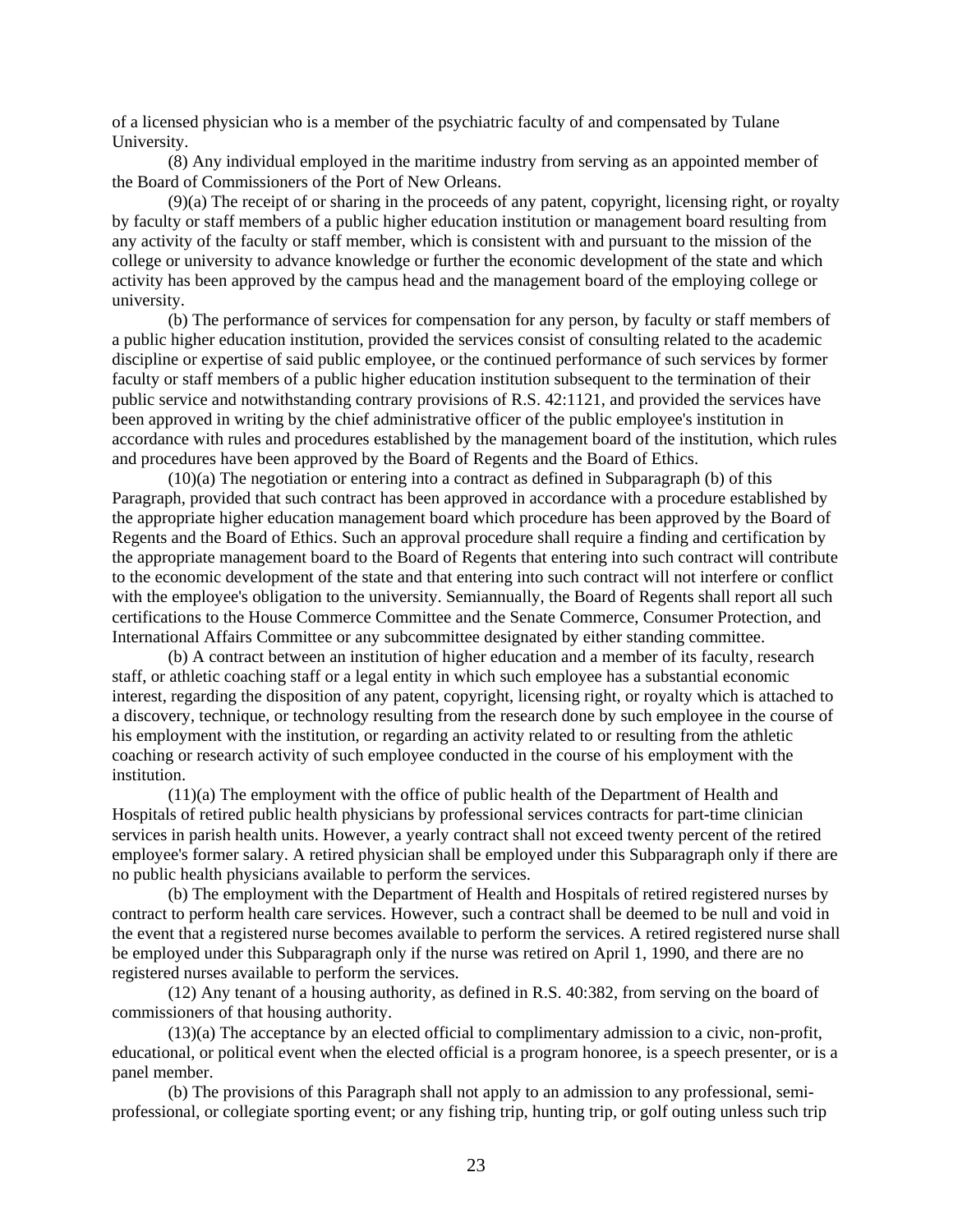or outing is associated with a candidate's, elected official's, or organization's fundraising event open to the general public.

(14) Persons employed by public school systems to provide special education and related services pursuant to R.S. 17:1941 et seq. to exceptional children, as defined by R.S. 17:1943(1), from performing, on a private fee basis and outside of school hours, those same special education and related services for their own students or any other persons eligible to receive such services from their school system during school hours, provided that the child's parents or guardian are advised, in writing, of the procedures through which their child may be evaluated for eligibility to receive such services for free through the school system. With respect to any child already receiving such services for free through the school system, the notice shall explain the procedures through which the child's eligibility to receive additional services for free from the school system may be reviewed.

(15) The use by a duly commissioned law enforcement officer of a publicly owned law enforcement vehicle in connection with the private employment of such law enforcement officer in providing traffic control or security services for a private employer when such use is approved by and in accordance with the policy of the law enforcement officer's public employer, which policy shall be published in the official journal of the parish prior to becoming effective and shall provide for appropriate charges for the use of public vehicles for private employment.

 $(16)(a)$  Notwithstanding the provisions of R.S. 42:1102(22), when making a public speech, the acceptance by a member of the legislature of food, refreshments, and lodging reasonably related to making such speech, as well as reasonable transportation from his home, or the capitol, to and from the site of the speaking engagement from the sponsoring group or organization, provided the public speech is given in any state of the United States or Canada and provided such member of the legislature files an affidavit with the Board of Ethics, within sixty days of making such public speech, disclosing the name of the sponsoring group or organization and the amount expended on his behalf by the sponsoring group or organization on food and refreshments, lodging, and transportation.

(b) For the purposes of this Paragraph, the phrase "public speech" shall mean a speech, or other oral presentation, including a panel discussion, or radio or television appearance before the public at large, or before any civic, political, religious, educational, or eleemosynary group or organization by a member of the legislature in his capacity as a legislator.

 $(17)(a)$  Notwithstanding the provisions of R.S. 42:1111(C)(2)(d) or 1113(A), in municipalities with a population no greater than five thousand, in accordance with the most recent decennial census, a member of any municipal governing authority or any mayor from being a compensated director, officer, or employee of any national or state bank or state or federally chartered savings and loan association or savings bank into which funds of the municipality are deposited.

(b) This exception shall be effective only when the following conditions are met:

(i) Publication of notice has been made on two separate occasions in the official journal of the municipality, the first of which is at least fifteen days prior to public hearing on the matter. Such notice shall include the name of the financial institution(s) in which municipal funds are to be deposited and the amount of such deposit(s).

(ii) In municipalities where more than one financial institution is located, average annual deposits of municipal funds in one such financial institution shall not exceed the average annual deposits in any other such financial institution by more than ten percent, except in cases where funds are deposited pursuant to competitive bid.

(iii) The municipal funds are deposited with the approval of the municipal governing authority and the mayor.

(c) This exception shall not affect the application of R.S. 42:1112.

(18)(a) A licensed physician who is a member of a board of commissioners for any hospital service district authorized by Chapter 10 of Title 46 of the Louisiana Revised Statutes of 1950 located within a parish which has a population of one hundred twenty-five thousand or less from contracting with the hospital over which the board exercises jurisdiction, from subcontracting with another provider who contracts with such hospital, or from owning an interest in an entity that contracts with such hospital.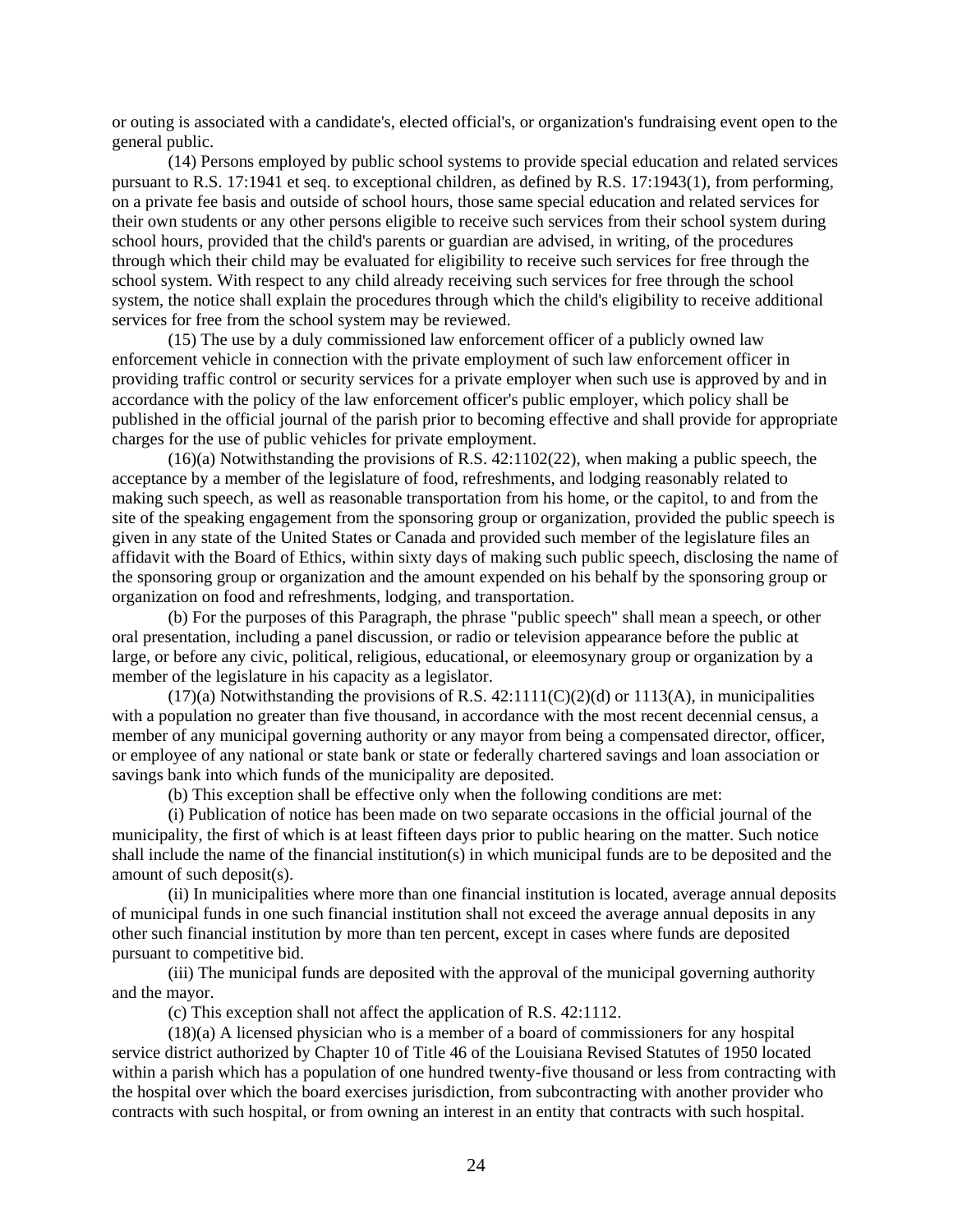However, such licensed physician shall recuse himself from participating in any transaction before the board relating to any contracts entered into by him, or by a provider with which he subcontracts, or by any entity in which he owns an interest, and permitted by this Paragraph.

(b) Repealed by Acts 2007, No. 152, §2, eff. June 25, 2007.

(c) Any physician serving as a member of a hospital service district board or commission, if such hospital service district board or commission is required by law or by local ordinance, rule, or regulation adopted by a municipal or parish governing authority to have one or more physician members on its board or commission, from leasing space for the provision of health care services from a hospital under the jurisdiction of the board or commission for fair market value. However, such licensed physician shall recuse himself from participating in any transaction involving a lease agreement to which he is permitted by this Subparagraph to be a party.

(19) Any member of the Louisiana Wildlife and Fisheries Commission from holding or obtaining a renewal of oyster leases with the state, personally or through legal entities in which he has ownership interests, even though such leases are subject to the supervision and jurisdiction of the commission, provided that the member shall recuse himself or be disqualified by the commission from participating in any transaction involving the said oyster leases.

(20) An airport authority member or employee in an airport in any parish having a population of less than two hundred thousand persons, according to the most recent census, or an airport authority member or employee in an airport in any parish having a population of two hundred thousand persons or more according to the most recent census if the airport over which such an airport authority has jurisdiction does not have scheduled air service, from using any of the services available at the airport over which he exercises jurisdiction or by which he is employed; provided the services are available to the member or employee subject to the same terms, conditions, and availability as to any other member of the public, whether such services are obtained directly from the airport or from a fixed-based operator. The provisions of this Paragraph shall not apply to the Louisiana Airport Authority.

(21) A building inspector employed by a municipality with a population of twenty-five thousand persons or less as of the most recent federal decennial census, a member of such building inspector's immediate family, or a legal entity in which such building inspector has a controlling interest from performing construction services that are under the supervision or jurisdiction of the agency or governmental entity of the building inspector, provided such services are not performed during the building inspector's assigned working hours, do not interfere with the performance of his assigned duties, and do not include construction services performed for the agency or governmental entity of the building inspector. Under no circumstances shall the building inspector inspect his own work, the work of his immediate family, or the work of a legal entity in which the building inspector has a controlling interest. A "building inspector" shall mean any person employed by a municipality who tests, examines, or issues a permit for compliance with a building code as defined in R.S. 33:4771.

(22)(a) Any mayor or member of a governing authority of a municipality with a population of five thousand or less, or legal entity in which he has a controlling interest, from entering into any transaction that is under the supervision or jurisdiction of the municipality.

(b) A mayor or member of a governing authority who enters into a transaction as provided for in Subparagraph (a) of this Paragraph shall do so under the supervision or jurisdiction of the municipality, provided that the municipality submits a plan to the Louisiana Board of Ethics for approval and the board approves the plan. The municipality's plan shall be developed in accordance with the following:

(i) The elected official involved shall immediately recuse himself from acting in his governmental capacity in matters affecting the transaction and file quarterly affidavits concerning the recusal with the clerk of the municipality and the board. The affidavits shall set out the name and address of the elected official, the name and population of the municipality, and a description of the transactions that occurred during the preceding quarter. The plan of the municipality shall set out the due dates of the quarterly affidavits.

(ii) The plan developed by the municipality shall address how the transactions shall be supervised after an elected official is recused.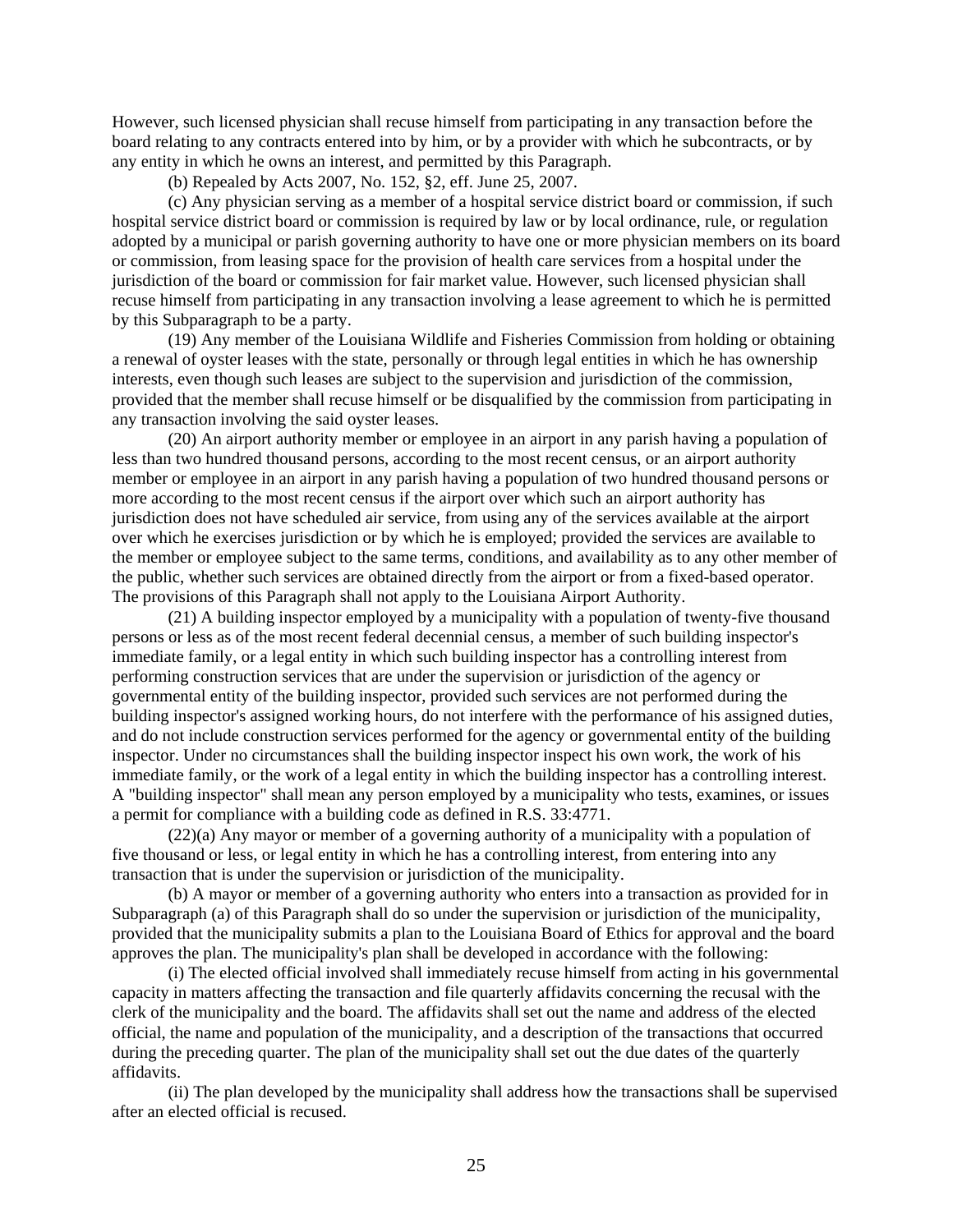(iii) Individual transactions of two hundred fifty dollars or less are not required to be subject to the following rules. However, if such transactions involving a single elected official exceed two thousand five hundred dollars in the aggregate within the calendar year, the provisions contained in Items (iv) and (v) of this Subparagraph apply.

(iv) For transactions in excess of two hundred fifty dollars, but less than two thousand five hundred dollars, telephone quotations with written confirmation or facsimile quotations shall be solicited from at least three vendors within the municipality, the parish, or within a fifty mile radius of the municipality. However, in the case of an emergency, no quotations shall be required so long as the elected official recuses himself from the transaction and files an affidavit as required in Item (i) of this Subparagraph within three business days of the occurrence of the transaction. "Emergency" shall be defined in the plan adopted by the municipality and subject to board approval.

(v) In the case of a transaction in excess of two hundred fifty dollars but less than two thousand five hundred dollars, if the quotation submitted by the elected official or legal entity in which the elected official has a controlling interest is the lowest bid received by the municipality the transaction is allowed. The plan adopted by the municipality and subject to board approval may specify situations in which a quotation submitted by the elected official or his legal entity may be accepted even if it was not the lowest bid received by the municipality.

(vi) An elected official or legal entity in which the elected official has a controlling interest may enter into transactions with the municipality in excess of two thousand five hundred dollars only after written invitations are sent to at least three bona fide qualified bidders, other than the elected official or his legal entity, and upon specific advance approval by the board. Any such request for approval shall include the details of the proposed transaction, a copy of the written invitation, copies of the bids received in response to the invitation, and the method of recusal developed by the municipality. The plan developed by the municipality shall set out the details of the bid process.

(23) Any member of the state or regional advisory committees for the office for citizens with developmental disabilities from being employed by a private, nonprofit, corporation, agency, organization, or association that receives state funds under contractual agreement with the office for citizens with developmental disabilities. However, such member shall recuse himself from participating in any action of the committee specifically relating to such contracts with the office for citizens with developmental disabilities for the receipt of state funds.

(24)(a) Any member of the State Licensing Board for Contractors from serving on such board even if he, a member of his immediate family, or a business in which he has a substantial economic interest has participated in a transaction that comes before such board for administrative action. However, such member shall recuse himself from participating in any administrative hearing specifically relating to such transaction. Investigations of such transactions by the staff of the State Licensing Board for Contractors without the direct involvement of such board shall not constitute a violation of this Chapter.

(b) Any member of the State Licensing Board for Contractors, or any legal entity in which he has an interest, from entering into a contract for commercial or residential contractor services or related consulting services for compensation with a person licensed by the board; provided that no member of the board shall use the authority of his office or position, directly or indirectly, in a manner intended to compel or coerce any person to enter into such a contract or to provide such board member or any other person with any thing of economic value. However, such member shall be specifically prohibited from providing consulting services for transactions that come before the board for administrative action. In addition, such member shall recuse himself from participating in any administrative hearing involving any licensee with whom he has an existing contractual relationship.

(25) Any client who is not also a vendor of a charitable organization from serving on its board of directors or advisory board, provided that such clients do not constitute twenty percent or more of the board of directors or advisory board. For the purposes of this Paragraph, "charitable organization" shall mean a nonprofit board or association of a community-based HIV/AIDS service corporation or organization domiciled in this state and qualified with the United States Internal Revenue Service for an exemption from federal income tax under Section  $501(c)(3)$ ,  $(4)$ ,  $(5)$ ,  $(6)$ ,  $(7)$ ,  $(8)$ ,  $(10)$ , or  $(19)$  of the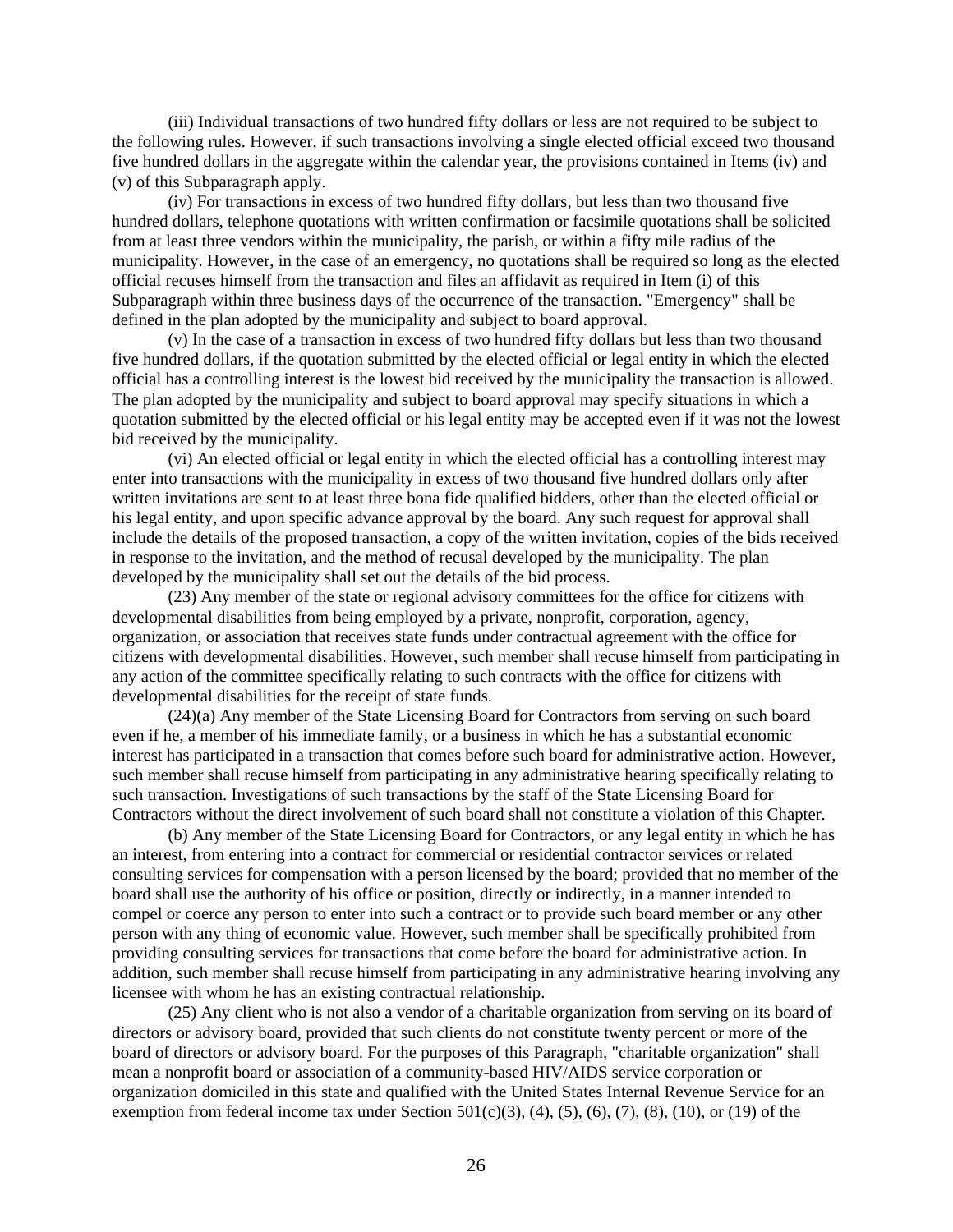Internal Revenue Code.

(26) The acceptance by a public servant of anything of economic value as a gift or gratuity from any person when the value of such gift or gratuity does not exceed one hundred dollars per event, for flowers or a donation in connection with the death of a member of the immediate family of a public servant.

(27) Any board member of the Sabine River Authority who owns a lot contiguous to the "lease back" or "shore line" area of Toledo Bend Reservoir from exercising his option to lease the shore line area contiguous to his lot and obtain a permit for "domestic use", as defined in R.S. 38:2329, of the authority's water. As used in this Paragraph, the "lease back" area, which is also known as the "shore line", is that area owned by the Sabine River Authority, state of Louisiana, that is the property lying between the contour of 172 feet above mean sea level (the normal pool stage) and the contour of 175 feet above mean sea level, or a distance of 50 feet running horizontally from the 172 contour, whichever is greater, and which area is subject to an option to lease by the landowner of the contiguous lot as is provided in the Policy, Rules and Regulations of the Sabine River Authority as adopted by the board of commissioners on August 24, 1967.

(28) The lease of school buses by city, parish, and other local public school boards as provided in R.S. 17:158.7.

(29)A mayor of a municipality with a population not in excess of five thousand persons who is a licensed physician from contracting for the provision of health care services with the health insurer for the employees of his municipality.

(30) A public servant, a legal entity in which he has a controlling interest, or a member of his immediate family, from donating services, movable property, or funds to his agency. Nothing herein shall be construed to allow a public servant to make an appointment of a person which is otherwise prohibited by this Chapter.

(31)(a) Any former city, parish, or other local public school board member who holds a valid Louisiana teaching certificate from being employed by his former school board for any classroom teacher position with such board which requires a valid Louisiana teaching certificate.

(b) Any former city, parish, or other local school board member who holds a valid ancillary certificate in school psychology issued by the state Department of Education from being employed by his former school board for any certified school psychologist position with such board which requires such certificate.

(c) These exceptions shall apply only in parishes with a population not in excess of thirty-six thousand people, as determined by the latest federal decennial census.

(32) Any person who has a contract for advertising services with the Department of Culture, Recreation and Tourism from entering into contracts with any other person who engages in any transaction with the Department of Culture, Recreation and Tourism.

(33) The Metropolitan Council for the city of Baton Rouge and the parish of East Baton Rouge from appointing any one of its members to any board, commission, or other entity created by home rule charter, plan of government, state law, or local ordinance or resolution including but not limited to the Capital Transportation Corporation, the Baton Rouge Area Convention and Visitors Bureau, and the cityparish planning commission.

(34) A member of a municipal or parish governing authority in a parish or municipality with a population of twenty-five thousand persons or less according to the latest federal decennial census or a member of such elected official's immediate family or a legal entity in which he has a controlling interest from making application for the approval of the subdivision or resubdivision of property and for the zoning of such property or for a building permit and any inspections performed pursuant thereto, provided that (a) the zoning of such subdivided property shall not be less restrictive than the zoning of the original parcel, (b) no variance or special exception from any planning or zoning regulation or requirement or any building code or permit shall be requested or granted, (c) the subdivision, resubdivision, or zoning of such property shall be for residential purposes only, (d) the application or applications submitted by or on behalf of the elected official, a member of his immediate family, or legal entity in which he has a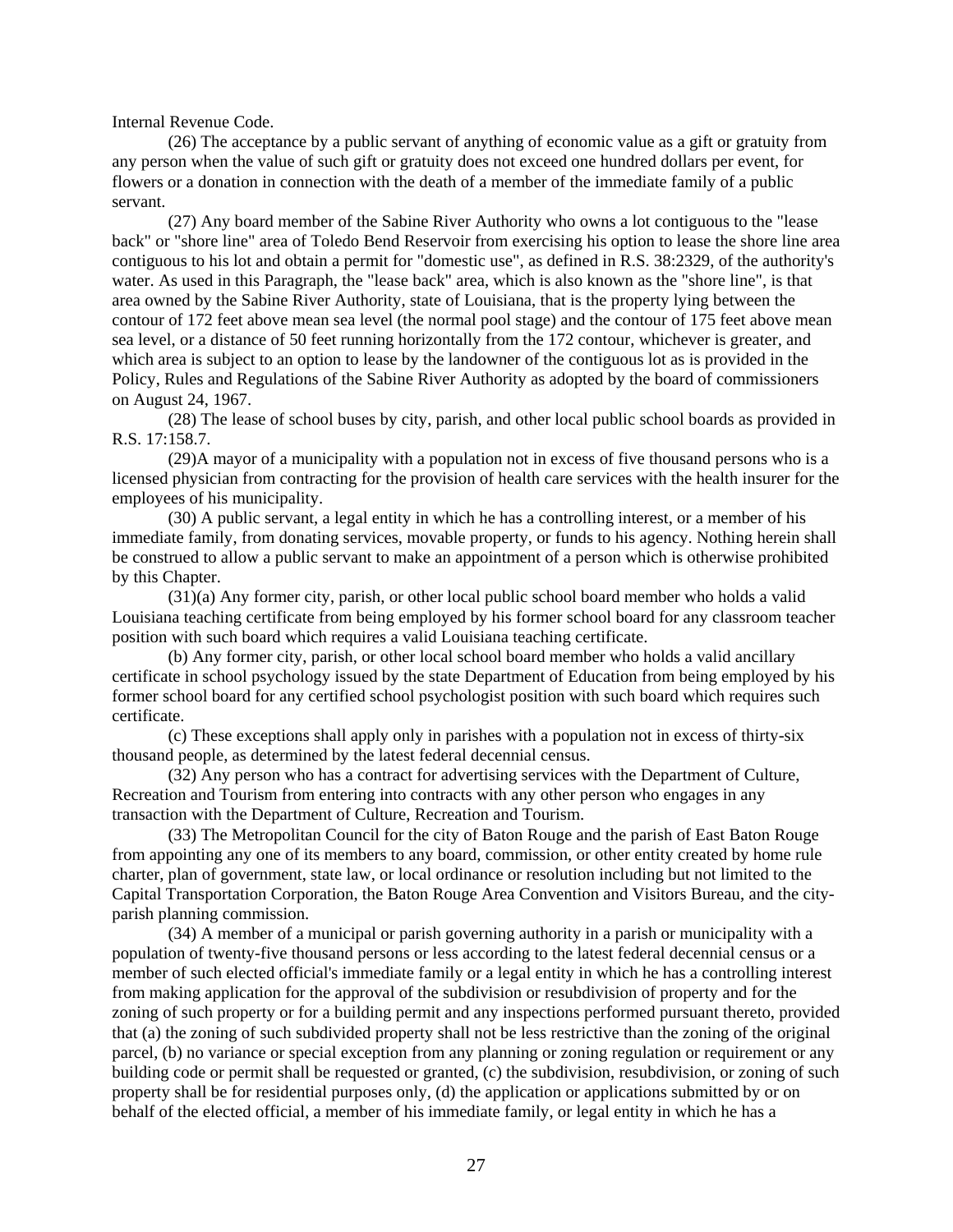controlling interest, collectively, shall be limited to the subdivision, resubdivision, or zoning of not more than twelve lots per calendar year and the construction of not more than twelve residential units per calendar year, (e) no public funds shall be used to construct any infrastructure for the use or benefit of such property or development, (f) the elected official shall file written notice containing all details regarding the transaction deemed necessary by the Board of Ethics with his governing authority and with the Board of Ethics no later than ten days prior to any hearing pertaining to any such application, or if no hearing is held pertaining to such application, shall file such notice at least ten days prior to final action on any such application, and (g) any such member of a governing authority shall recuse himself from any vote related to such application and shall not participate in any other aspect of the application or transaction.

(35) Any volunteer fireman or uncompensated law enforcement officer or legal entity in which he has an interest from bidding on or entering into a contract, subcontract, or other transaction under the supervision and jurisdiction of his agency; provided that the volunteer fireman or uncompensated law enforcement officer shall receive no compensation or thing of economic value for his service as a volunteer fireman or uncompensated law enforcement officer, that the volunteer fireman or uncompensated law enforcement officer shall not be an agency head, and that the volunteer fireman or uncompensated law enforcement officer shall not participate on behalf of his agency in any capacity regarding such contract, subcontract, or other transaction.

(36)(a) During the time period of August 29, 2005, through December 31, 2006, the receipt by a public employee of any thing of economic value as a contribution or donation from any of the specified not-for-profit organizations or specified funds within a not-for-profit organization as listed in Subparagraph (b) of this Paragraph for the purpose of disaster aid or relief to offset any economic losses suffered by the public employee as a result of Hurricane Katrina or Hurricane Rita, provided that the value of contributions or donations received by the public employee from any one of such not-for-profit organizations or funds within not-for-profit organizations shall not exceed ten thousand dollars and provided that the total value of contributions or donations received by the public employee from such notfor-profit organizations or funds within such not-for-profit organizations shall not exceed twenty-five thousand dollars.

(b) The not-for-profit organizations or funds within a not-for-profit organization which may make contributions or donations to a public employee as provided in Subparagraph (a) of this Paragraph shall be the Louisiana Wildlife and Fisheries Foundation, the Louisiana Wildlife Agents Association, Inc., the Louisiana Trooper Foundation, Inc., the Louisiana Troopers Relief Fund, Inc., the Hurricane Relief Fund Foundation, LLC, the Louisiana Sheriffs Emergency Relief Fund, the Louisiana State Firemen's Association, the National Association of Motor Vehicle Boards and Commissions, the LSU Charity Hospital Relief Fund within the LSU Foundation, the Parish Employees Relief Fund within the Police Jury Association of Louisiana, Inc., the New Orleans Police Foundation, Inc., the NDAA Hurricane Katrina Prosecution Relief Fund within the National District Attorneys Association, the Federation of Tax Administrators, the LATEC Charities, Inc., the LA DOTD Employee Hurricane Relief Fund of the LA DOTD Federal Credit Union, the National Association of Social Workers, the Service Employees International Union Hurricane Relief Fund of the Service Employees International Union, the American Association of Airport Executives-Airport Council International North American-Katrina Fund, and the Friends of the Frontline, Inc.; provided that not later than February 15, 2007, each such not-for-profit organization which has given such a contribution or donation either directly or through a fund shall file a report with the Board of Ethics itemizing the name of each public employee to whom a contribution or donation was given, the name of the employing agency of each such public employee, the nature of the donation or contribution given to each such public employee, and the value of the donation or contribution given to each such public employee.

(37)(a) An insurance producer of record, as provided for in R.S. 22:1150(B), from providing all of the normal insurance and risk management services to a governmental entity, including but not limited to providing advice or recommendations regarding insurance coverages, markets, costs, terms, selection of coverages and all related matters; provided that: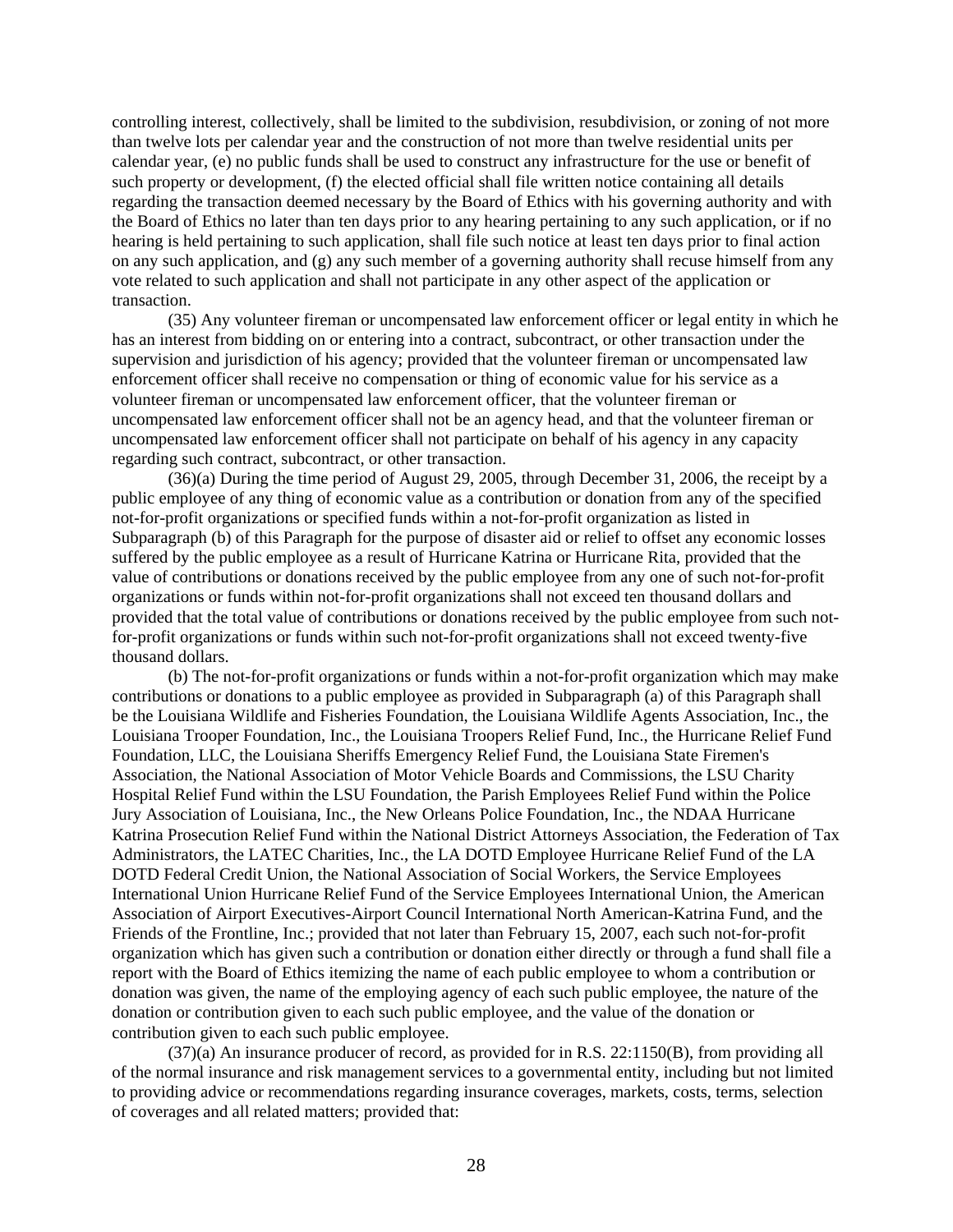(i) An insurance producer, as defined in R.S. 22:1132(6), who solicits to be producer of record or serves as producer of record for a governmental entity shall not serve in any other official decision making capacity over insurance issues for the governmental entity, including but not limited to elected or appointed positions, advisory committees, as an employee, or as risk manager.

(ii) Any insurance producer who has served in any official decision making capacity over insurance issues for a governmental entity, including but not limited to elected or appointed positions, advisory committees, as an employee, or as risk manager, and who wishes to solicit or serve as producer of record for that same governmental entity shall comply with the provisions of R.S. 42:1121.

(b) An insurance producer of record may be compensated by means of normal commissions or pursuant to a written contract providing for payment of a stipulated fee, or both; provided that where the insurance producer of record receives any compensation from the governmental entity for the placement of insurance coverages and represents the governmental entity with respect to that placement, the producer shall fully disclose to the governmental entity in writing all fees, commissions, or other compensation payable to the producer of record from the insurer or any source other than the governmental entity that relate to the placement of the insurance coverages.

(c) Nothing in this Paragraph shall prohibit a governmental entity from contracting with an insurance consultant separate from the producer of record to provide risk management services and to assist the governmental entity in making insurance decisions.

(d) The provisions of this Paragraph shall not apply to individually underwritten guaranteed renewable limited benefit health insurance policies.

(38) A public servant from accepting services donated by an attorney licensed to practice law in Louisiana pursuant to a program adopted by the Louisiana Bar Association to provide such services. Any such adopted program shall be certified by the Bar Association to the board and only donations made after the acceptance of such certification by the board shall be allowed.

[Effective Date: Text of Paragraph (39) effective on January 1, 2009.]

(39) An immediate family member of a legislator from being a registered lobbyist or from lobbying as provided in R.S. 24:50, et seq., provided each of the following:

(a) The immediate family member was a registered lobbyist as provided in R.S. 24:50, et seq., for at least one year prior to becoming an immediate family member of the legislator or at least one year prior to the legislator's initial election to the legislature.

(b) The immediate family member shall not lobby the legislator as provided in R.S. 24:51, or communicate with any public employee assigned to the district office of the legislator, with any public employee whose primary duty is to assist the individual legislator, or if the legislator is a committee chairman, with any public employee assigned to the committee of which the legislator is chairman concerning any matter which may be the subject of action by the legislature.

Acts 1979, No. 443, §1, eff. April 1, 1980; Acts 1983, No. 719, §1; Acts 1985, No. 220, §1, eff. July 6, 1985; Acts 1985, No. 426, §2; Acts 1986, No. 374, §1; Acts 1987, No. 229, §1; Acts 1987, No. 370, §1; Acts 1987, No. 491, §1; Acts 1987, No. 593, §1, eff. July 9, 1987; Acts 1987, No. 624, §1; Acts 1988, No. 623, §1, eff. July 14, 1988; Acts 1989, No. 187, §1; Acts 1990, No. 97, §1; Acts 1991, No. 1037, §1; Acts 1992, No. 846, §1, eff. July 8, 1992; Acts 1993, No. 220, §1, eff. June 2, 1993; Acts 1993, No. 257, §1, eff. June 2, 1993; Acts 1993, No. 965, §2, eff. August 15, 1993; Acts 1993, No. 1037, §1; Acts 1995, No. 289, §2; Acts 1995, No. 1156, §1; Acts 1995, No. 1157, §1; Acts 1996, 1st Ex. Sess., No. 64, §11, eff. Jan. 1, 1997; Acts 1997, No. 501, §1; Acts 1997, No. 848, §1; Acts 1997, No. 893, §1; Acts 1997, No. 1107, §1; Acts 2000, 1ES, No. 140, §2, eff. April 19, 2000; Acts 2001, No. 323, §1; Acts 2001, No. 325, §1; Acts 2001, No. 580, §1; Acts 2001, No. 946, §2, eff. June 26, 2001; Acts 2001, No. 998, §1; Acts 2001, No. 1015, §1; Acts 2001, No. 1127, §1; Acts 2003, No. 183, §4; Acts 2003, No. 743, §2, eff. June 27, 2003; Acts 2003, No. 977, §1; Acts 2003, No. 992, §1, eff. July 2, 2003; Acts 2003, No. 996, §1, eff. July 2, 2003; Acts 2003, No. 1282, §1; Acts 2003, No. 1284, §1; Acts 2003, No. 1285, §1; Acts 2003, No. 1288, §1, eff July 17, 2003; Acts 2004, No. 292, §1; Acts 2004, No. 696, §1; Acts 2004, No. 784, §1, eff. July 1, 2004; Acts 2006, 1<sup>st</sup> Ex.Sess., No. 22, §1, eff. February 23, 2006; Acts 2006, No. 422, §1, eff. June 15, 2006; Acts 2007, No. 152, §§1 & 2, eff. June 25, 2007; Acts 2007, No. 250, §1, eff. July 6,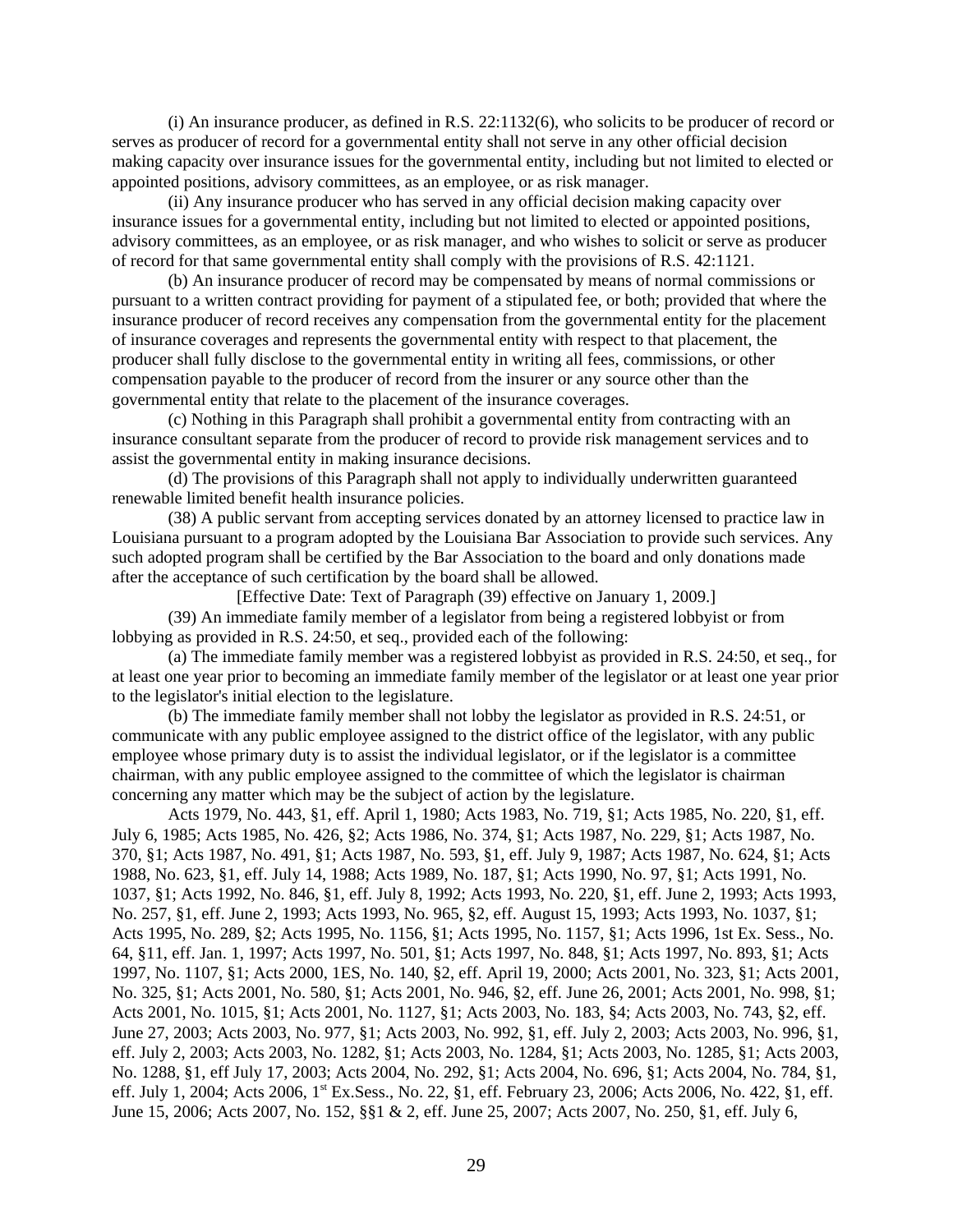2007; Acts 2008, 1st Ex. Sess., No. 7, §1, eff. April 26, 2008; Acts 2008, 1st Ex. Sess., No. 13, §3, eff. January 1, 2009; Acts 2008, 1<sup>st</sup> Ex. Sess., No. 19, §2, eff. March 10, 2008. §1124. Financial disclosure; governor

[Effective Date: Text of Section effective until January 1, 2009.]

A. Within thirty days after the date on which the governor enters upon the discharge of his duties as such, and annually thereafter, and within thirty days after the date on which the governor ceases to discharge the duties of his office, he shall file a financial statement, as provided in Subsection B of this **Section** 

B. The financial statement required by this Section shall be filed on a form prescribed by the Board of Ethics and shall include the following information for the preceding calendar year:

(1) The full name and residence address of the individual who is required to file.

(2) The full name of the individual's spouse, if any, and the spouse's occupation and principal business address.

(3) The name, address, and nature of association with and the amount of interest in each business in which the individual or spouse is a director, officer, owner, partner, member, or trustee, or in which the individual or spouse, either individually or collectively, holds an interest worth in excess of ten percent.

(4) The name, address, type, and amount of each source of income, in excess of one thousand dollars, received by the individual or spouse, and the nature of the services rendered therefor, if any. For income derived from mental health, medical health, or legal services rendered, the individual need only show the amount of the income and not the identity of any individual patient or client.

(5) A brief description, location, and address of each parcel of real property, the fair market value of which exceeds two thousand dollars, in which the individual or spouse, either individually or collectively, has an interest.

(6) A brief description, amount, and date of any purchase, sale, exchange, donation, gift, or other acquisition or disposition, in excess of one thousand dollars, of any real property, and of any stocks, bonds, commodities futures, or other forms of securities, including but not limited to, any option to acquire and/or dispose of any stocks, bonds, commodities futures, other forms of securities, negotiable instruments, movable or immovable property, or any other interest.

(7) The name, address, and amount of each liability owed to any creditor by the individual or spouse which exceeds ten thousand dollars, excluding any loan secured by a personal motor vehicle, household furniture, or appliances, if such loan does not exceed the purchase price of the item which secures it.

C.(1) When an amount is required to be disclosed pursuant to this Section, it shall be sufficient to report the amount by category of value. The categories shall be:

(a) Category I, less than five thousand dollars.

(b) Category II, \$5,000-\$24,999.

(c) Category III, \$25,000-\$49,999.

(d) Category IV, \$50,000- \$99,999.

(e) Category V, \$100,000-\$199,999.

(f) Category VI, \$200,000 or more.

(2) Amounts required to be disclosed shall be valued at actual or fair market value, whichever is greater.

D. The financial statement shall be filed with the Board of Ethics and shall be accompanied by the affidavit of the public official filing it certifying that the information contained in the financial statement is true and correct to the best of his knowledge, information, and belief. The financial statement shall be a public record, subject to the provisions of Chapter 1 of Title 44 of the Louisiana Revised Statutes of 1950.

E. For the purposes of this Section, an individual or spouse shall not transfer any asset, interest, or liability required to be disclosed pursuant to Subsection B of this Section to any person or business for the purpose of avoiding disclosure, unless such transfer is irrevocable. A transfer shall not be irrevocable if there exists any contract, letter, counter letter, note, or any other legally enforceable agreement or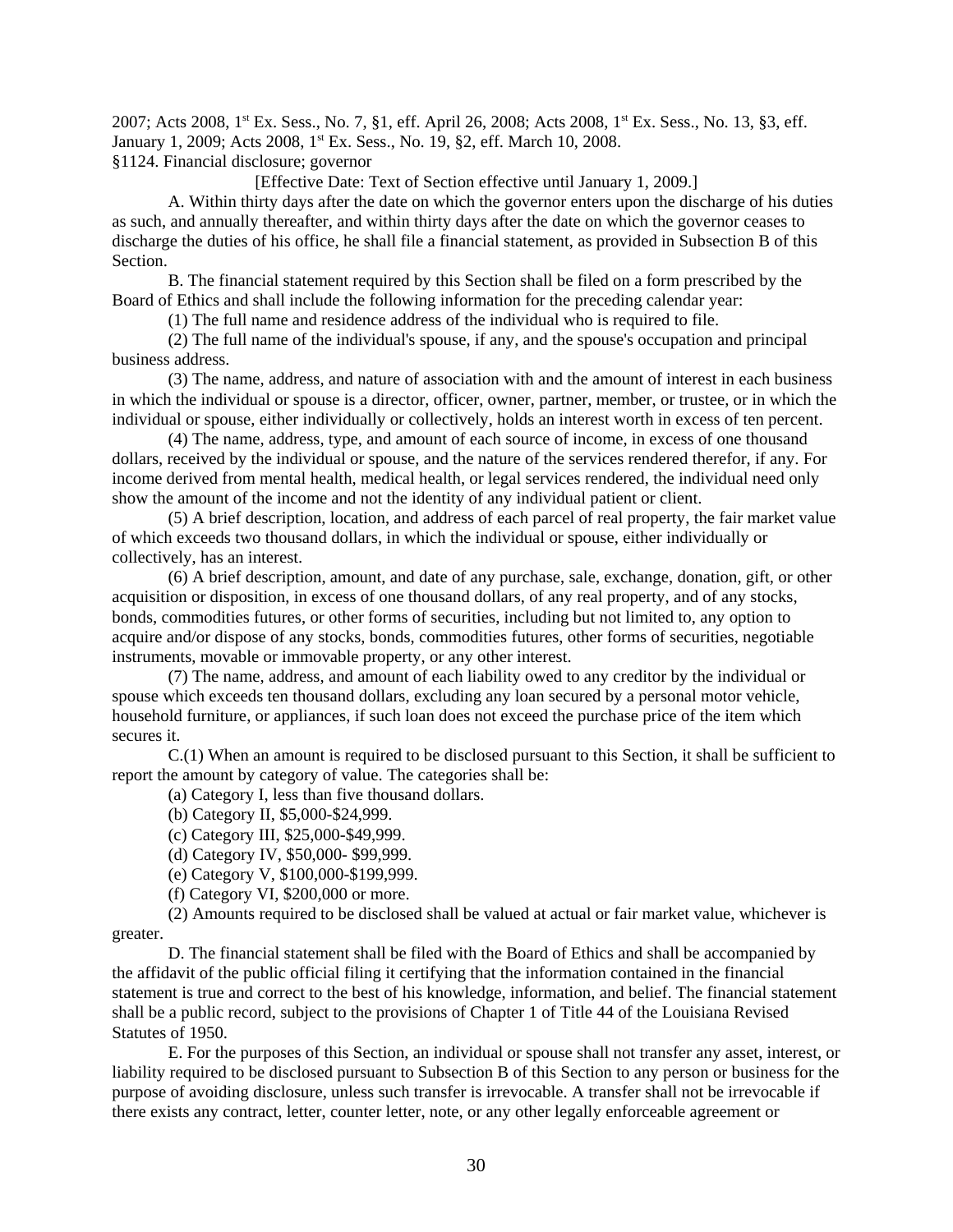authority which if exercised or enforced would require or authorize any asset, interest, or liability transferred by an individual or spouse to a person or business to revert back to such individual or spouse.

F. For purposes of this Section, the following words shall have the following meanings:

(1) "Business" means any corporation, partnership, sole proprietorship, firm, enterprise, franchise, association, business, organization, self-employed individual, holding company, trust, or any other legal entity or person.

(2) "Income" means any income from whatever source derived, including but not limited to the following items: compensation for services, including fees, salaries, commissions, and similar items; income derived from business; gains derived from dealings in property; interest; rents; royalties; dividends; annuities; income from life insurance and endowment contracts; pensions; income from discharge of indebtedness; distributive share of partnership income; and income from interest in an estate or trust.

Added by Acts 1982, No. 747, §2; Acts 1996, 1st Ex. Sess., No. 64, §11, eff. Jan. 1, 1997; Acts 1996, 1st Ex. Sess., No. 66, §3, eff. Jan. 1, 1997; Acts 1999, Nos. 2, §1, 1349, §2.

§1124. Financial disclosure; governor; certain public servants

[Effective Date: Text of Section effective on January 1, 2009.]

A. The following persons shall annually file a financial statement as provided in this Section:

(1) The governor and each person holding statewide elected office.

(2) The secretary of each of the following departments of state government:

(a) The Department of Economic Development.

(b) The Department of Culture, Recreation and Tourism.

(c) The Department of Environmental Quality.

(d) The Department of Health and Hospitals.

(e) The Department of Labor.

(f) The Department of Natural Resources.

(g) The Department of Public Safety and Corrections.

(h) The Department of Revenue.

(i) The Department of Social Services.

(j) The Department of Transportation and Development.

(k) The Department of Wildlife and Fisheries.

(l) The Department of Veterans Affairs.

(3) The executive secretary of the Public Service Commission.

(4) The director of state civil service.

(5) The superintendent of education, the commissioner of higher education, and the president of each public postsecondary education system.

(6) The commissioner of the division of administration.

(7) The policy director in the office of the governor.

(8) The chief of staff of the office of the governor.

(9) The executive counsel to the governor.

(10) The deputy chief of staff of the office of the governor.

(11) The legislative director in the office of the governor.

B. The financial statement required by this Section shall be filed by May fifteenth of each year during which the person holds an office or position included in Subsection A of this Section and by May fifteenth of the year following the termination of the holding of such office or position.

C. The financial statement required by this Section shall be filed on a form prescribed by the Board of Ethics and shall include the following information for the preceding calendar year:

(1) The full name and residence address of the individual who is required to file.

(2) The full name of the individual's spouse, if any, and the spouse's occupation and principal business address.

(3) The name of the employer, job title, and a brief job description of each full-time or part-time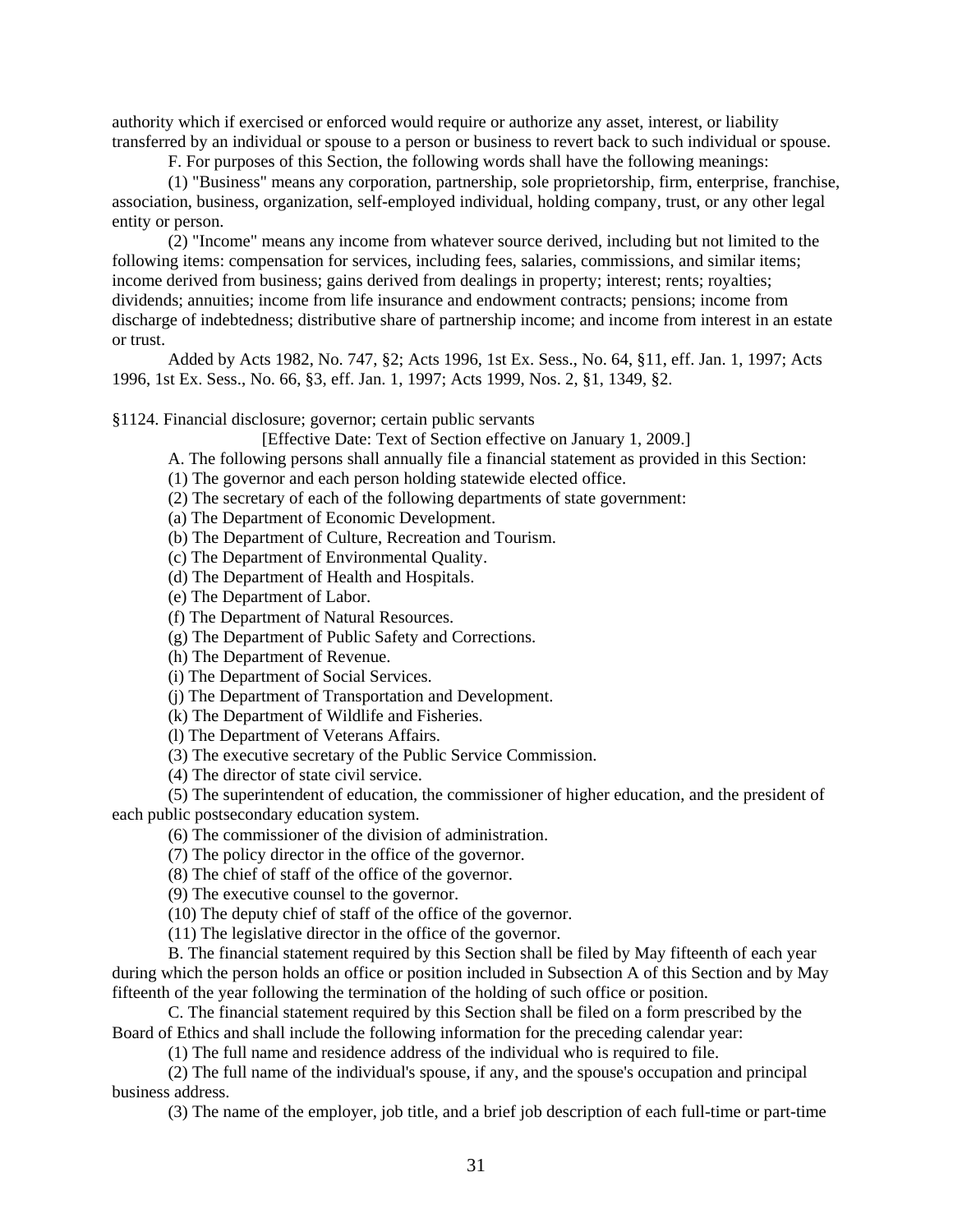employment position held by the individual or spouse.

(4)(a) The name, address, brief description of, and nature of association with and the amount of interest in each business in which the individual or spouse is a director, officer, owner, partner, member, or trustee, or in which the individual or spouse, either individually or collectively, owns an interest which exceeds ten percent of that business.

(b) The name, address, brief description of, and nature of association with a nonprofit organization in which the individual or spouse is a director or officer.

(5)(a) The name, address, type, and amount of each source of income received during the immediately preceding calendar year by the individual or spouse, or by any business in which the individual or spouse, either individually or collectively, owns an interest which exceeds ten percent of that business, which is received from any of the following:

(i) The state or any political subdivision as defined in Article VI of the Constitution of Louisiana.

(ii) Services performed for or in connection with a gaming interest as defined in R.S.  $18:1505.2(L)(3)(a)$ .

(b) Notwithstanding the provisions of Subsection D of this Section, amounts reported pursuant to this Paragraph shall be reported by specific amount rather than by category of value.

(6) The name, address, type, and amount of each source of income, in excess of one thousand dollars, received by the individual or spouse, and the nature of the services rendered therefor, if any, not already disclosed under Paragraph (5) of this Subsection. For income derived from professional or consulting services rendered, including mental health, medical health, or legal services, when the disclosure of the name or address of any source of income would be prohibited by law or by a professional code, the individual need only include the number of clients and amount of income for each of the following applicable industry types:

(a) Utilities:

(i) Electric.

(ii) Gas.

(iii) Telephone.

(iv) Water.

(v) Cable television companies.

(b) Transportation:

(i) Intrastate companies.

(ii) Pipeline companies.

(iii) Oil and gas exploration.

(iv) Oil and gas production.

(v) Oil and gas retailers.

(c) Finance and insurance:

(i) Banks.

(ii) Savings and loan associations.

(iii) Loan and/or finance companies.

(iv) Manufacturing firms.

(v) Mining companies.

(vi) Life insurance companies.

(vii) Casualty insurance companies.

(viii) Other insurance companies.

(d) Retail companies:

(i) Beer companies.

(ii) Wine companies.

(iii) Liquor companies.

(iv) Beverage distributors.

(e) Associations:

(i) Trade.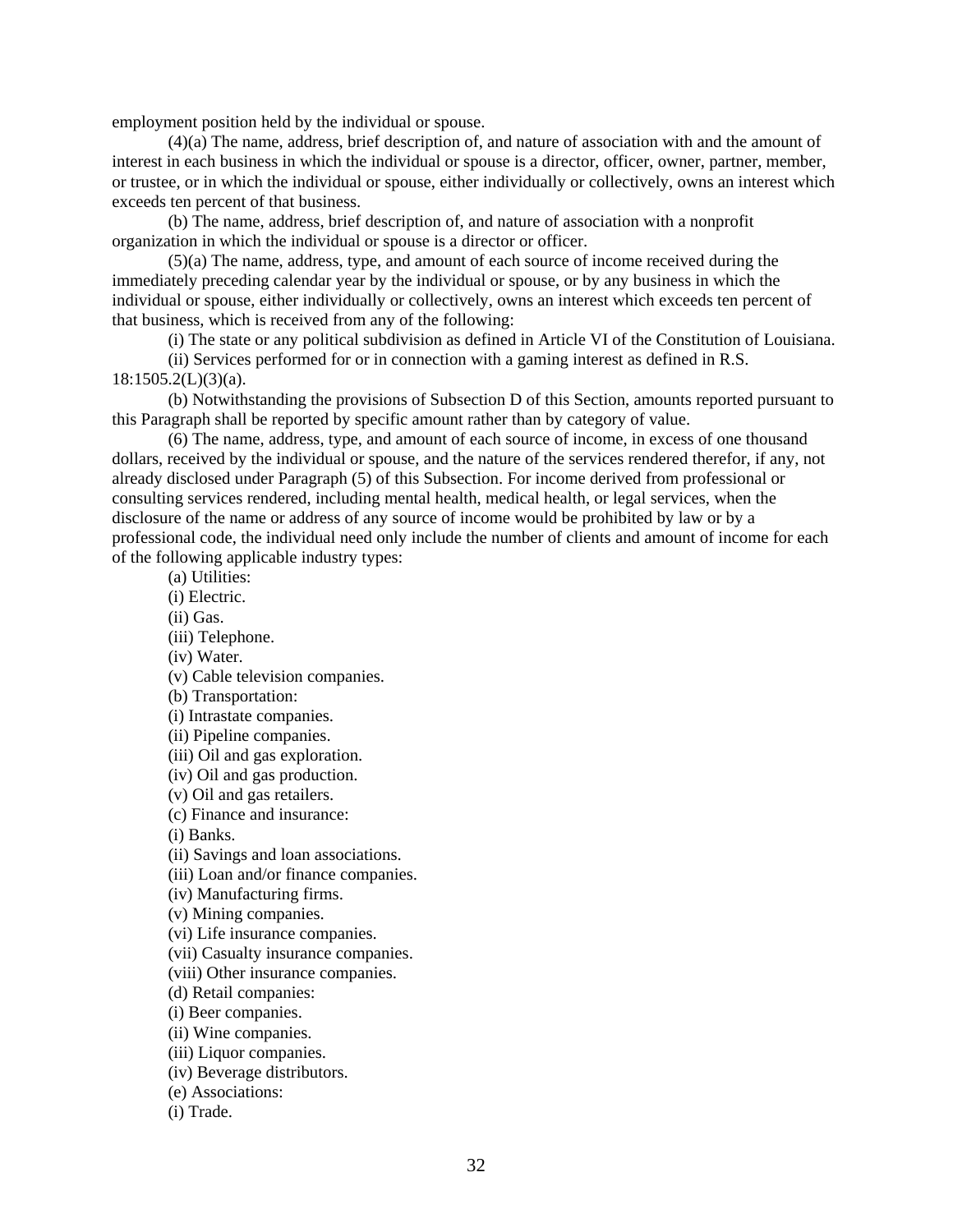(ii) Professional.

(f) Other (specify).

(7) A brief description, fair market value or use value as determined by the assessor for purposes of ad valorem taxes, and the address, if any, and if no address, the location by state and parish or county, of each parcel of immovable property in which the individual or spouse, either individually or collectively, has an interest, provided that the fair market value or use value as determined by the assessor for purposes of ad valorem taxes, for such parcel of immovable property exceeds two thousand dollars.

(8) A brief description, amount, and date of any purchase or sale, in excess of one thousand dollars, of any immovable property, and of any personally owned tax credit certificates, stocks, bonds, or commodities futures, including any option to acquire or dispose of any immovable property or of any personally owned tax credit certificates, stocks, bonds, or commodities futures,. Nothing in this Paragraph shall require the reporting of information concerning variable annuities, variable life insurance, or variable universal life insurance.

(9) The name, brief description, and amount of each investment security having a value exceeding one thousand dollars held by the individual or spouse, excluding variable annuities, variable life insurance, variable universal life insurance, whole life insurance, any other life insurance product, mutual funds, education investment accounts, retirement investment accounts, government bonds, and cash or cash equivalent investments. This Paragraph shall not be deemed to require disclosure of information concerning any property held and administered for any person other than the individual or spouse under a trust, tutorship, curatorship, or other custodial instrument.

(10) The name, address, amount, name of guarantor, if any, and nature of each liability owed to any creditor by the individual or spouse which exceeds ten thousand dollars, excluding:

(a) Any loan secured by movable property, if such loan does not exceed the purchase price of the movable property which secures it.

(b) Any liability, secured or unsecured, which is guaranteed by the individual or spouse for a business in which the individual or spouse owns any interest, provided that the liability is in the name of the business and, if the liability is a loan, that the individual or spouse does not use proceeds from the loan for personal use unrelated to the business.

(c) Any loan from an immediate family member, unless such family member is a registered lobbyist, or his principal or employer is a registered lobbyist, or he employs or is a principal of a registered lobbyist, or unless such family member has a contract with the state.

(11) A certification that such individual has filed his federal and state income tax returns, or has filed for an extension of time for filing such tax returns.

D.(1) When an amount is required to be disclosed pursuant to this Section, it shall be sufficient to report the amount by category of value. The categories shall be:

(a) Category I, less than \$5,000.

(b) Category II, \$5,000-\$24,999.

(c) Category III, \$25,000-\$49,999.

(d) Category IV, \$50,000-\$99,999.

(e) Category V, \$100,000-\$199,999.

(f) Category VI, \$200,000 or more.

(2) Amounts required to be disclosed shall be valued at actual or fair market value, whichever is greater.

E. The financial statement shall be filed with the Board of Ethics and shall be accompanied by the affidavit of the individual filing it certifying that the information contained in the financial statement is true and correct to the best of his knowledge, information, and belief. The financial statement shall be a public record, subject to the provisions of Chapter 1 of Title 44 of the Louisiana Revised Statutes of 1950.

F.(1) For the purposes of this Section, an individual or spouse shall not transfer any asset, interest, or liability required to be disclosed pursuant to this Section to any person or business for the purpose of avoiding disclosure, unless such transfer is irrevocable. A transfer shall not be irrevocable if there exists any contract, letter, counter letter, note, or any other legally enforceable agreement or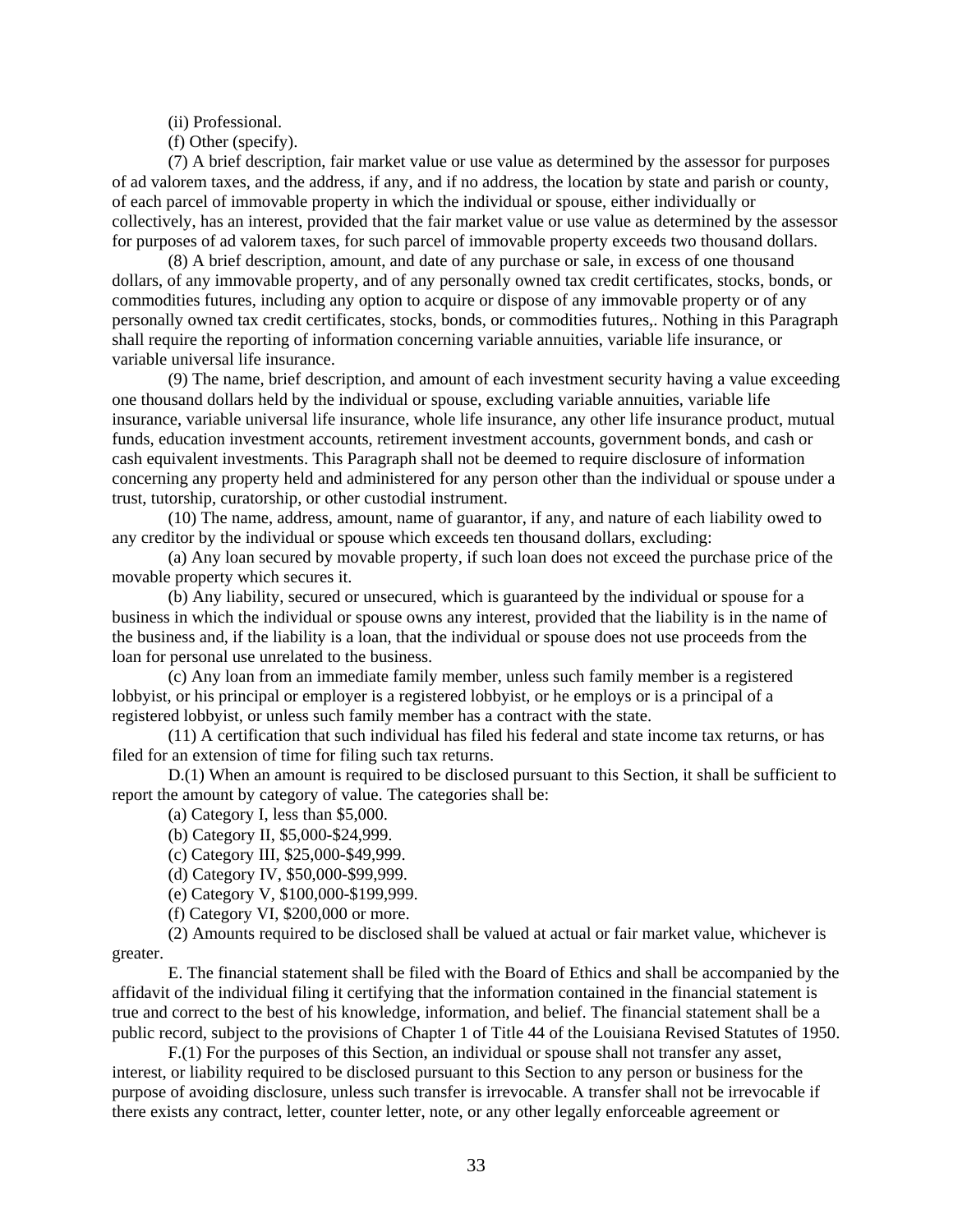authority which if exercised or enforced would require or authorize any asset, interest, or liability transferred by an individual or spouse to a person or business to revert back to such individual or spouse.

(2)(a) The sale of property subject to owner financing shall not be a transfer prohibited by Paragraph (1) of this Subsection provided that the income from the sale is disclosed in accordance with the provisions of this Section.

(b) A recorded bond for deed contract shall not be a transfer prohibited by Paragraph (1) of this Subsection.

G. For purposes of this Section, the following words shall have the following meanings:

(1) "Business" means any corporation, partnership, sole proprietorship, firm, enterprise, franchise, association, business, organization, self-employed individual, holding company, trust, or any other legal entity or person.

(2)(a) "Income" for a business shall mean gross income less both of the following:

(i) Costs of goods sold.

(ii) Operating expenses.

(b) "Income" for an individual shall mean taxable income and shall not include any income received pursuant to a life insurance policy.

H. Nothing in this Section shall require the disclosure or reporting of income derived from child support and alimony payments contained in a court order or from disability payments from any source.

Added by Acts 1982, No. 747, §2; Acts 1996, 1st Ex. Sess., No. 64, §11, eff. Jan. 1, 1997; Acts 1996, 1st Ex. Sess., No. 66, §3, eff. Jan. 1, 1997; Acts 1999, Nos. 2, §1, 1349, §2; Acts 2008, 1st Ex. Sess., No. 1, §2, eff. January 1, 2009.

§1124.1. Penalties; required reports; failure to file; timely and accurate filing

[Effective Date: Text of Section effective until January 1, 2009.]

A.(1) Whoever fails to file a financial statement required by this Part, or knowingly and willfully fails to timely file any such statement, or knowingly and willfully fails to disclose or to accurately disclose any information required by this Part shall be assessed a civil penalty pursuant to R.S. 42:1157 for each day until such statement or the required accurate information is filed.

(2) The amount of such penalty shall be:

(a) Five hundred dollars per day for statements required by R.S. 42:1124.

(b) One hundred dollars per day for statements required by R.S. 42:1114 or 42:1114.1.

B. Whoever knowingly and willfully files a false report required by this Part shall be guilty of a misdemeanor and upon conviction thereof shall be fined not less than one thousand dollars nor more than ten thousand dollars or imprisoned in parish prison for not more than six months, or both. Any prosecution under this Subsection shall be tried before a jury of six persons, all of whom must concur to render a verdict.

C. "Knowingly and willfully", for purposes of this Subsection, means conduct which could have been avoided through the exercise of due diligence.

Acts 1999, No. 1349, §1, No. 2, §1.

§1124.1. Penalties; required reports; failure to file; timely and accurate filing

[Effective Date: Text of Section effective on January 1, 2009.]

A.(1) Whoever fails to file a financial statement required by this Part, except for statements required by R.S. 42:1124, 1124.2, and 1124.3, or knowingly and willfully fails to timely file any such statement, or knowingly and willfully fails to disclose or to accurately disclose any information required by this Part shall be assessed a civil penalty pursuant to R.S. 42:1157 for each day until such statement or the required accurate information is filed.

(2) The amount of such penalty shall be one hundred dollars per day for statements required by R.S. 42:1114.

B. Whoever knowingly and willfully files a false report required by this Part, except for statements required by R.S. 42:1124, 1124.2, or 1124.3, shall be guilty of a misdemeanor and upon conviction thereof shall be fined not less than one thousand dollars nor more than ten thousand dollars or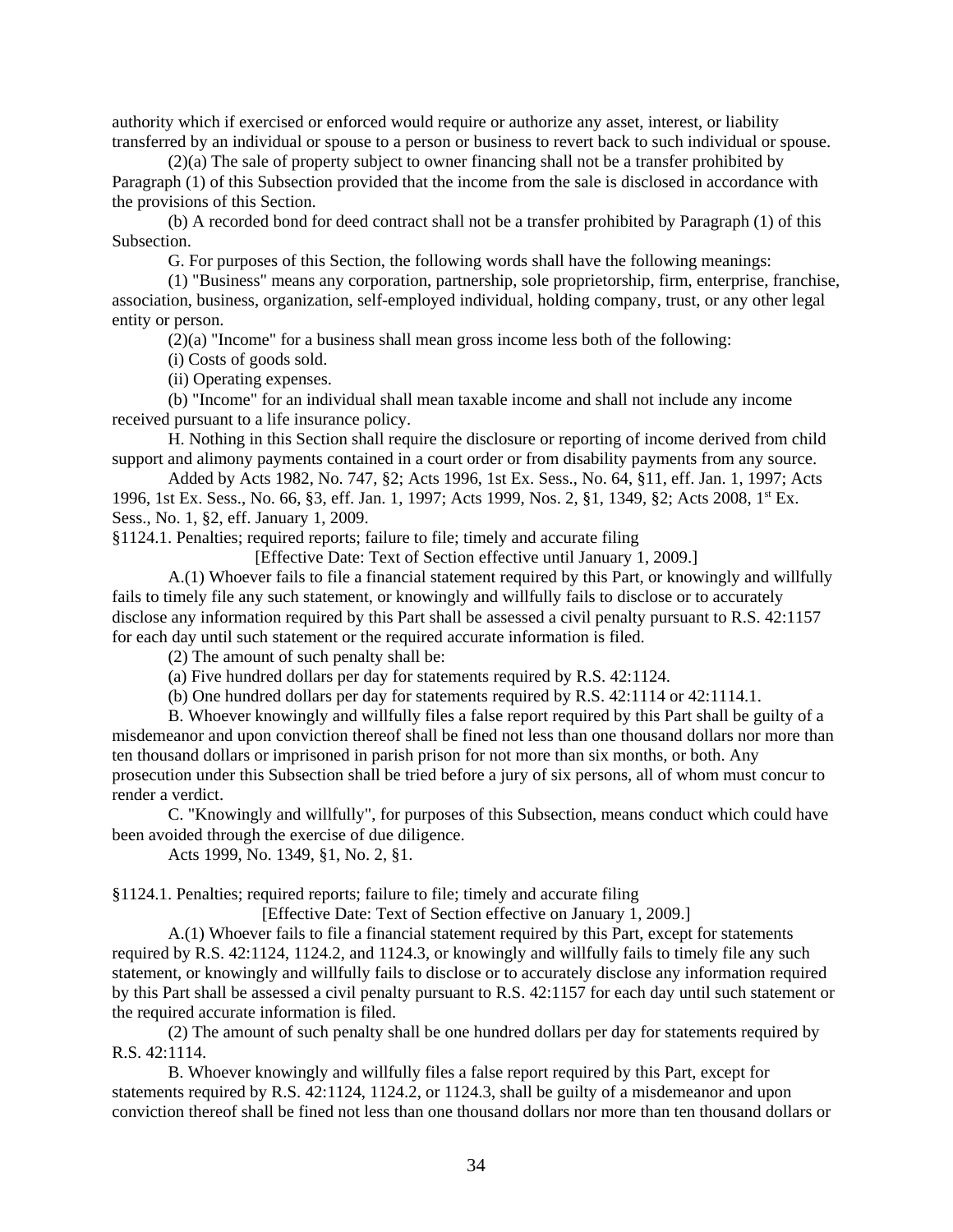imprisoned in parish prison for not more than six months, or both. Any prosecution under this Subsection shall be tried before a jury of six persons, all of whom must concur to render a verdict.

C. "Knowingly and willfully" for purposes of this Section means conduct which could have been avoided through the exercise of due diligence.

Acts 1999, No. 1349, §1, No. 2, §1; Acts 2008, 1<sup>st</sup> Ex. Sess., No. 1, §2, eff. January 1, 2009. §1124.2. Financial disclosure; certain elected officials; voting districts of five thousand or more; state

boards and commissions

[Effective Date: Text of Section effective on January 1, 2009.]

A. Each member of the state legislature, each person holding a public office who represents a voting district having a population of five thousand or more persons, each member of the Board of Ethics and the ethics administrator, each member of the State Board of Elementary and Secondary Education, each member of a state board or commission who receives a salary or other compensation for such public service in the amount of sixteen thousand eight hundred dollars or more per year, and each member of a state board or commission which has the authority to expend, disburse, or invest one million dollars or more of funds in a fiscal year, except any person who is required to file a financial statement pursuant to R.S. 42:1124, shall annually file a financial statement as provided in this Section.

B.(1) The financial statement required by this Section shall be filed by May fifteenth of each year during which the person holds an office or position included in Subsection A of this Section and by May fifteenth of the year following the termination of the holding of such office or position.

(2) Notwithstanding the provisions of Paragraph (1) of this Subsection, the financial statement required by this Section may be filed within thirty days after the individual files his federal tax return for the year on which he is reporting, taking into consideration any extensions filed by the individual, provided that he notifies the Board of Ethics prior to the deadline provided in Paragraph (1) of this Subsection of his intention to do so.

C. The financial statement required by this Section shall be filed on a form prescribed by the Board of Ethics and shall include the following information for the preceding calendar year:

(1) The full name and residence address of the individual who is required to file.

(2) The full name of the individual's spouse, if any, and the spouse's occupation and principal business address.

(3) The name of the employer, job title, and a brief job description of each full-time or part-time employment position held by the individual or spouse.

(4)(a) The name, address, brief description of, and nature of association with and the amount of interest in each business in which the individual or spouse is a director, officer, owner, partner, member, or trustee, and in which the individual or spouse, either individually or collectively, owns an interest which exceeds ten percent of that business.

(b) The name, address, brief description of, and nature of association with a nonprofit organization in which the individual or spouse is a director or officer.

(5)(a)(i) The name, address, type, and amount of each source of income received by the individual or spouse, or by any business in which the individual or spouse, either individually or collectively, owns an interest which exceeds ten percent of that business, which is received from any of the following:

(aa) The state or any political subdivision as defined in Article VI of the Constitution of Louisiana.

(bb) Services performed for or in connection with a gaming interest as defined in R.S.  $18:1505.2(L)(3)(a)$ .

(ii) Notwithstanding the provisions of Subsection D of this Section, amounts reported pursuant to this Subparagraph shall be reported by specific amount rather than by category of value.

(b) The name and address of any employer which provides income to the individual or spouse pursuant to the full-time or part-time employment of the individual or spouse, including a brief description of the nature of the services rendered pursuant to such employment and the amount of such income, excluding information required to be reported pursuant to Subparagraph (5)(a) of this Subsection.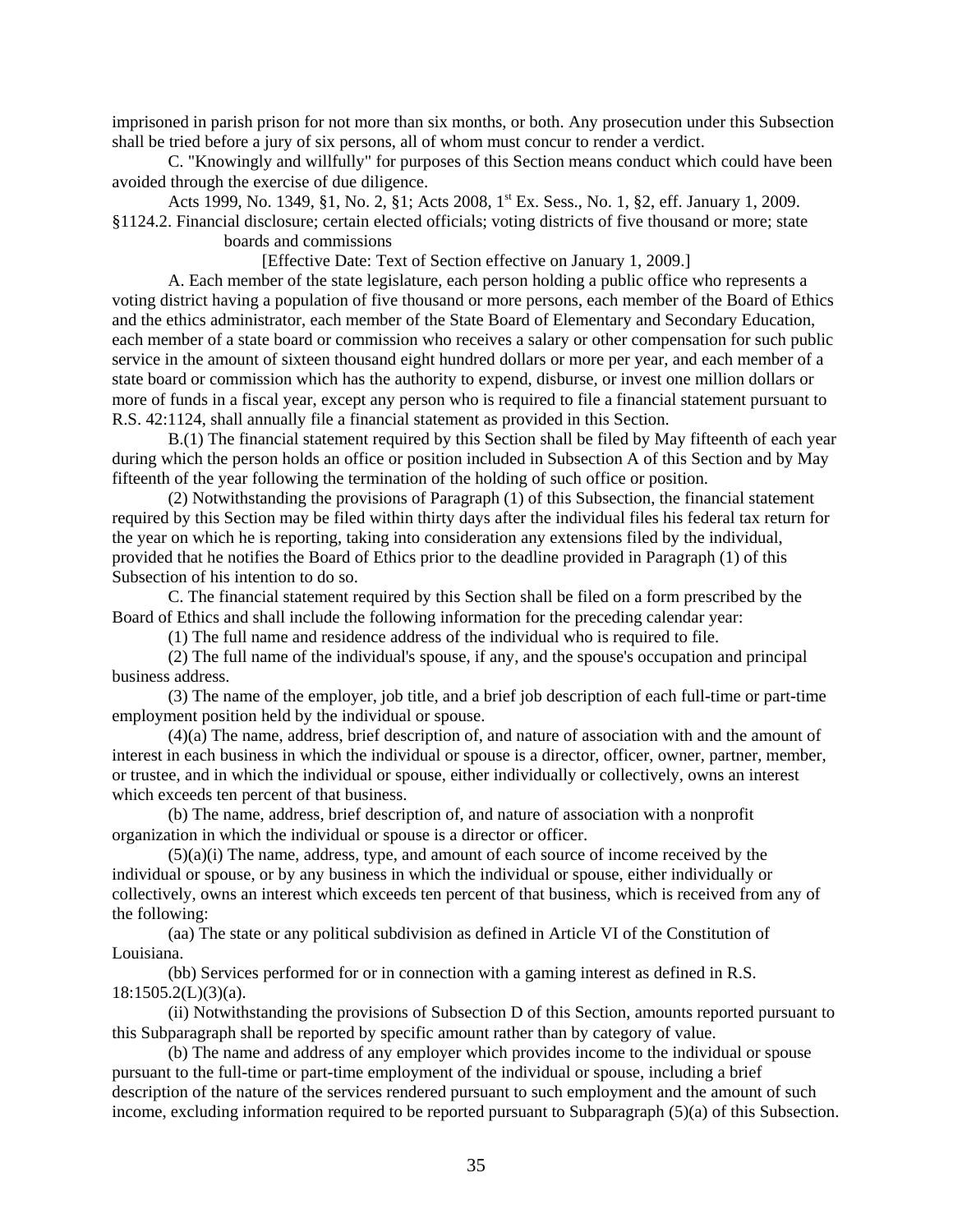(c) The name and address of all businesses which provide income to the individual or spouse, including a brief description of the nature of services rendered for each business or of the reason such income was received, and the aggregate amount of such income, excluding information required to be reported pursuant to Subparagraph (5)(a) or (b) of this Subsection.

(d) A description of the type of any other income, exceeding one thousand dollars received by the individual or spouse, including a brief description of the nature of the services rendered for the income or the reason such income was received, and the amount of income, excluding information required to be reported pursuant to Subparagraph (5)(a), (b), or (c) of this Subsection.

(6) A brief description, fair market value or use value as determined by the assessor for purposes of ad valorem taxes, and the location by state and parish or county of each parcel of immovable property in which the individual or spouse, either individually or collectively, has an interest, provided that the fair market value or use value as determined by the assessor for purposes of ad valorem taxes for such parcel of immovable property exceeds two thousand dollars.

(7) The name and a brief description of each investment security having a value exceeding five thousand dollars held by the individual or spouse, excluding variable annuities, variable life insurance, variable universal life insurance, whole life insurance, any other life insurance product, mutual funds, education investment accounts, retirement investment accounts, government bonds, and cash or cash equivalent investments. This Paragraph shall not be deemed to require disclosure of information concerning any property held and administered for any person other than the individual or spouse under a trust, tutorship, curatorship, or other custodial instrument.

(8) A brief description, amount, and date of any purchase or sale, in excess of five thousand dollars, of any immovable property and of any personally owned tax credit certificates, stocks, bonds, or commodities futures, including any option to acquire or dispose of any immovable property or of any personally owned tax credit certificates, stocks, bonds, or commodities futures. This Paragraph shall not be deemed to require disclosure of information concerning variable annuities, variable life insurance, variable universal life insurance, whole life insurance, any other life insurance product, mutual funds, education investment accounts, retirement investment accounts, government bonds, cash or cash equivalent investments.

(9) The name and address of each creditor, and name of each guarantor, if any, to whom the individual or spouse owes any liability which exceeds ten thousand dollars on the last day of the reporting period excluding:

(a) Any loan secured by movable property, if such loan does not exceed the purchase price of the movable property which secures it.

(b) Any liability, secured or unsecured, which is guaranteed by the individual or spouse for a business in which the individual or spouse owns any interest, provided that the liability is in the name of the business and, if the liability is a loan, that the individual or spouse does not use proceeds from the loan for personal use unrelated to the business.

(c) Any loan by a licensed financial institution which loans money in the ordinary course of business.

(d) Any liability resulting from a consumer credit transaction as defined in R.S. 9:3516(13).

(e) Any loan from an immediate family member, unless such family member is a registered lobbyist, or his principal or employer is a registered lobbyist, or he employs or is a principal of a registered lobbyist, or unless such family member has a contract with the state.

(10) A certification that such individual has filed his federal and state income tax returns, or has filed for an extension of time for filing such tax returns.

D. When an amount is required to be disclosed pursuant to this Section, it shall be sufficient to report the amount by the following categories:

(a) Category I, less than \$5,000.

(b) Category II, \$5,000-\$24,999.

(c) Category III, \$25,000-\$100,000.

(d) Category IV, more than \$100,000.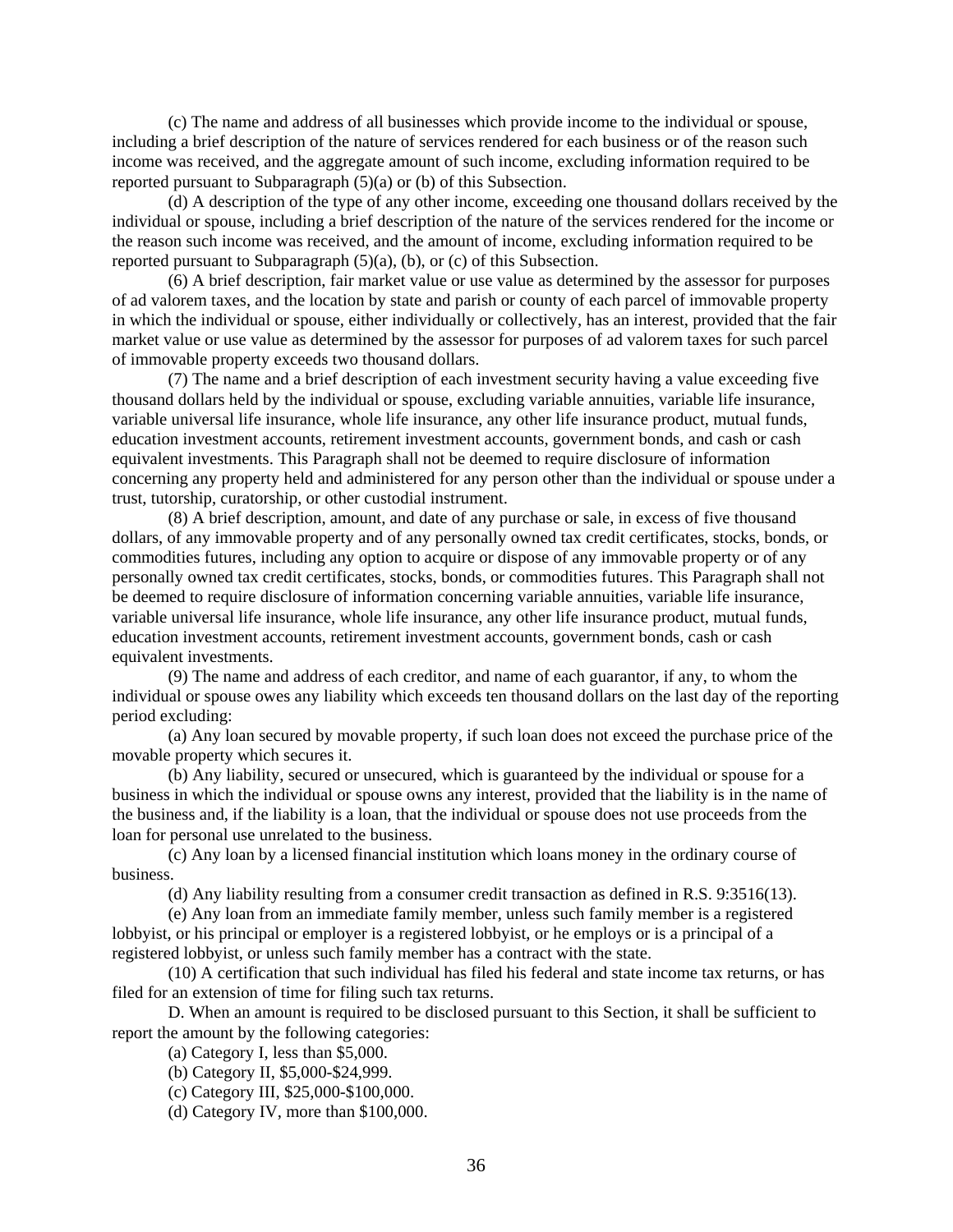E. The financial statement shall be filed with the Board of Ethics and shall be accompanied by the affidavit of the individual filing it certifying that the information contained in the financial statement is true and correct to the best of his knowledge, information, and belief. The financial statement shall be a public record, subject to the provisions of Chapter 1 of Title 44 of the Louisiana Revised Statutes of 1950.

F.(1) For purposes of this Section, an individual or spouse shall not transfer any asset, interest, or liability required to be disclosed pursuant to this Section to any person or business for the purpose of avoiding disclosure, unless such transfer is irrevocable. A transfer shall not be irrevocable if there exists any contract, letter, counter letter, note, or any other legally enforceable agreement or authority which if exercised or enforced would require or authorize any asset, interest, or liability transferred by an individual or spouse to a person or business to revert back to such individual or spouse.

(2)(a) The sale of property subject to owner financing shall not be a transfer prohibited by Paragraph (1) of this Subsection provided that the income from the sale is disclosed in accordance with the provisions of this Section.

(b) A recorded bond for deed contract shall not be a transfer prohibited by Paragraph (1) of this Subsection.

G. For purposes of this Section, the following words shall have the following meanings:

(1) "Business" shall have the same meaning as provided in R.S. 42:1124.

(2)(a) "Income" for a business shall mean gross income less both of the following:

(i) Costs of goods sold.

(ii) Operating expenses.

(b) "Income" for an individual shall mean taxable income and shall not include any income received pursuant to a life insurance policy.

(3) "Public office" shall have the same meaning as provided in R.S. 18:1483.

(4) "State board or commission" means each board, commission, and like entity created by law or executive order which is made a part of the executive branch of state government by the provisions of Title 36 of the Louisiana Revised Statutes of 1950, or which is placed in an executive branch department or in the office of the governor or lieutenant governor by law or executive order, or which exercises any authority or performs any function of the executive branch of state government. "State board or commission" shall not include an entity created as a political subdivision of the state or of local government or as the governing body or an agency of a political subdivision.

H. Relative to members of the legislature, the Board of Ethics shall promptly notify the clerical officer of the house of the legislature to which a member is elected of all violations of the provisions of this Section.

I. Nothing in this Section shall require the disclosure or reporting of income derived from child support and alimony payments contained in a court order or from the reporting or disclosure of income derived from disability payments from any source.

Added by Acts  $2008$ ,  $1<sup>st</sup>$  Ex. Sess., No. 1, §2, eff. January 1,2009.

§1124.3. Financial disclosure; certain elected officials, voting districts of under five thousand [Effective Date: Text of Section effective on January 1, 2010.]

A. Each person holding a public office who represents a voting district having a population of fewer than five thousand and each member of a state board or commission which has the authority to expend, disburse, or invest more than ten thousand but less than one million dollars, except any person who is required to file a financial statement by R.S. 42:1124 or 1124.2, shall annually file a financial statement as provided in this Section.

B. The financial statement required by this Section shall be filed by May fifteenth of each year during which the person holds an office included in Subsection A of this Section and by May fifteenth of the year following the termination of the holding of such office.

C. The financial statement required by this Section shall be filed on a form prescribed by the Board of Ethics and shall include the following information for the preceding calendar year:

(1) Any and all income exceeding two hundred fifty dollars received during the immediately preceding calendar year by the individual who is required to file, the spouse of such individual, or any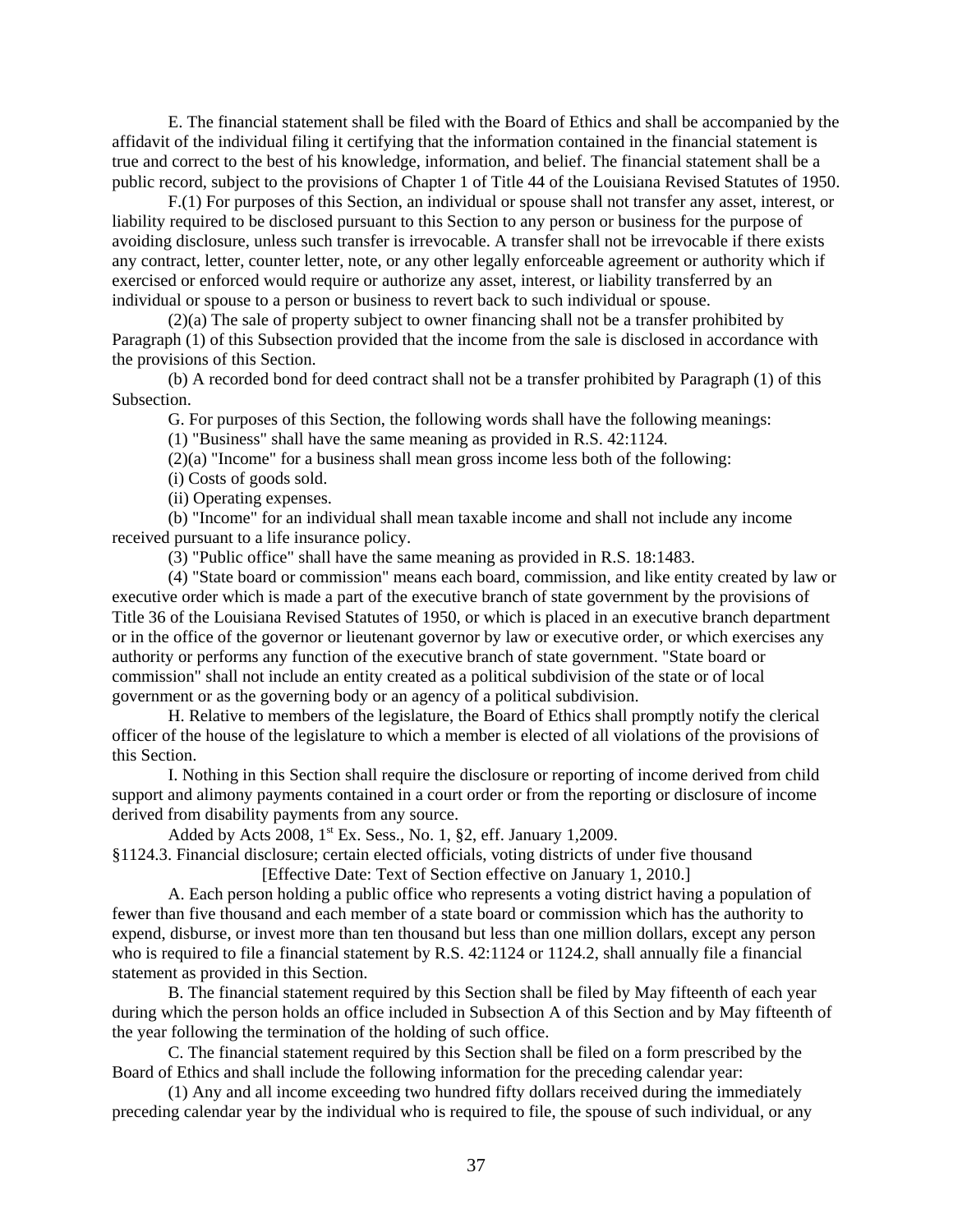business in which such individual or his spouse, individually or collectively, owns at least ten percent, which is received from any of the following:

(a) The state or any political subdivision as defined in Article VI of the Constitution of Louisiana.

(b) Services performed for or in connection with a gaming interest as defined in R.S.

 $18:1505.2(L)(3)(a)$ .

(2) A certification that such individual has filed his federal and state income tax return, or has filed for an extension of time for filing such tax return.

D. For purposes of this Section, the following words shall have the following meanings:

(1) "Business" and "income" shall have the same meanings as provided in R.S. 42:1124.

(2) "Public office" shall have the same meaning as provided in R.S. 18:1483.

Added by Acts  $20081^{st}$  Ex. Sess., No. 1, §1, eff. January 1, 2010.

#### §1124.4. Penalties

[Effective Date: Text of Section effective on January 1, 2009.]

A.(1) If a person fails to timely file a financial statement as required by R.S. 18:1495.7 or by R.S. 42:1124, 1124.2, or 1124.3, or a person omits any information required to be included in the statement, or the board has reason to believe information included in the statement is inaccurate, the board shall notify the person of such failure, omission, or inaccuracy by sending him by certified mail a notice of delinquency immediately upon discovery of the failure, omission, or inaccuracy.

(2) The notice of delinquency shall inform the person that the financial statement must be filed, or that the information must be disclosed or accurately disclosed, or that a written answer contesting the allegation of such a failure, omission, or inaccuracy must be filed no later than fourteen business days after receipt of the notice of delinquency. The notice shall include the deadline for filing the statement, filing the answer, or disclosing or accurately disclosing the information.

(3) The board shall inform the person in the notice of delinquency that failure to file the statement, to disclose or accurately disclose the information, or to file an answer contesting the allegation by the deadline shall result in the imposition of penalties as provided in Subsection C of this Section.

B.(1) If the person files the statement, provides the omitted information, or corrects the inaccurate information prior to the deadline contained in the notice of delinquency, no penalties shall be assessed against the person. If the person files a written answer contesting the allegations prior to the deadline contained in the notice of delinquency, no penalties shall be assessed until a determination is made by the board that a violation occurred.

(2) If the person fails to file the statement, fails to provide the omitted information, fails to correct the inaccurate information, or fails to file a written answer prior to the deadline contained in the notice of delinquency, he shall be subject to assessment of the penalties provided in Subsection C of this Section for each day until the statement, omitted information, corrected information, or written answer is filed.

(3) Upon a finding by the board in connection with a written answer that no violation has occurred, no penalties shall be assessed against the person. If the board finds in connection with a written answer that the person has failed to file the statement or failed to disclose or accurately disclose the required information, he shall be subject to assessment of the penalties provided in Subsection C of this Section for each day until the statement is filed, until the omitted information is filed, or until the inaccurate information is corrected.

C. Penalties shall be assessed as follows:

(1) Five hundred dollars per day for financial statements required by R.S. 42:1124.

(2) One hundred dollars per day for statements required by R.S. 42:1124.2.

(3) Fifty dollars per day for statements required by R.S. 42:1124.3.

(4) The penalties to be assessed candidates shall be assessed according to which financial statement the candidate is required to file as provided in R.S. 18:1495.7.

D.(1)(a) A finding by the board after the notice provided for in Paragraph (A)(1) of this Section that a person has willfully or knowingly failed to file a statement, willfully and knowingly failed to timely file a statement, willfully or knowingly omitted information from a statement, or willfully and knowingly provided inaccurate information in a statement shall subject the person to prosecution for a misdemeanor.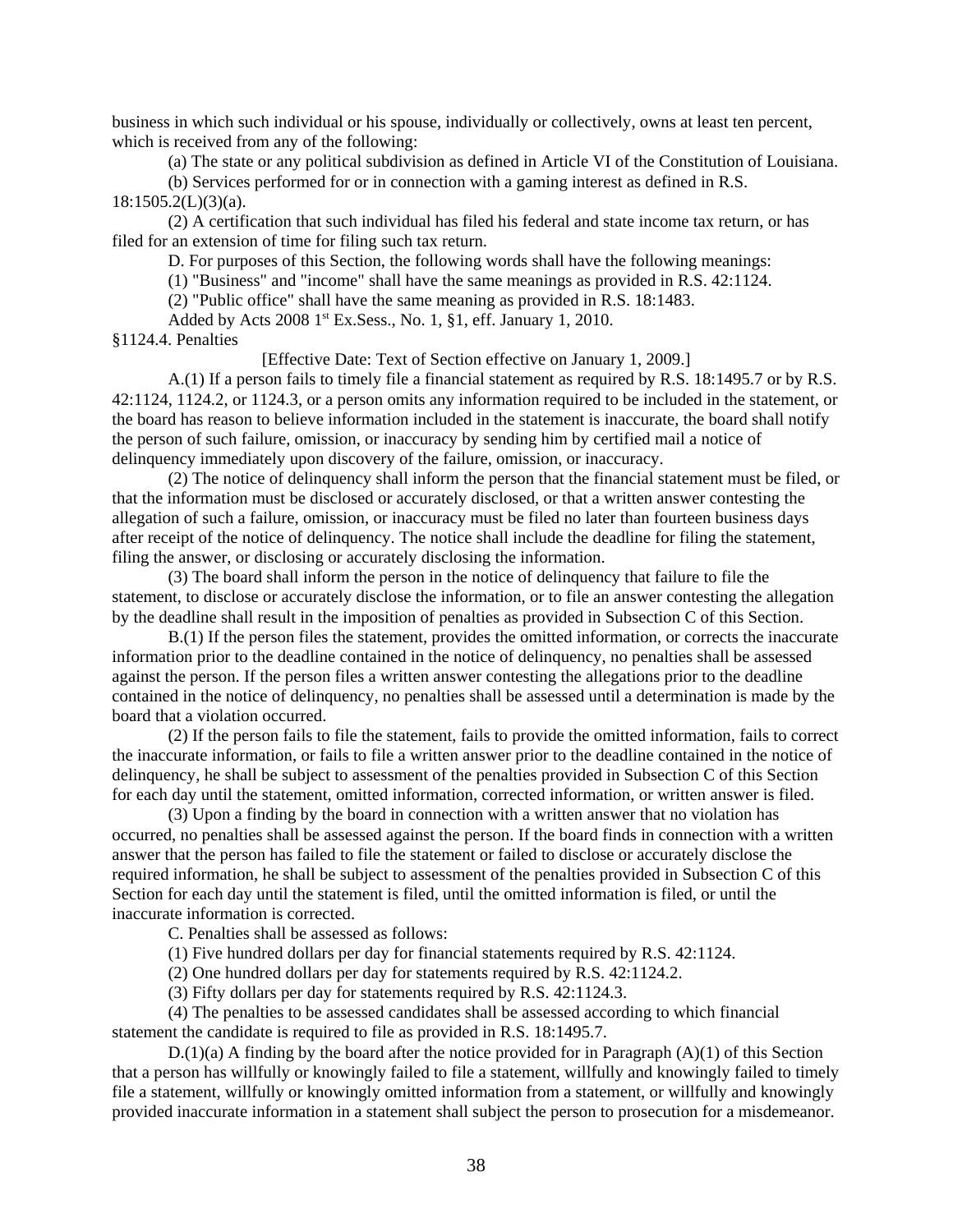(b)(i) Upon first conviction thereof, the person shall be fined not less than one thousand dollars nor more than five thousand dollars.

(ii) Upon a second or subsequent conviction for violation of the same reporting requirement, the person shall be fined not less than one thousand dollars nor more than ten thousand dollars.

(2) Any person prosecuted under this Subsection shall have a right to be tried before a jury of six persons, all of whom shall concur to render a verdict.

(3) Findings pursuant to this Section shall be made by the board at a public hearing conducted for that purpose.

(4) Upon finding at a public hearing a possible violation of Subsection D of this Section, the board shall forward its findings to the district attorney in the parish which is the domicile of the person who filed the report for appropriate action.

E.(1) The Board of Ethics shall post on its web site on the Internet a list of all persons who have failed to file, or failed to timely file, or who have failed to provide omitted information or failed to provide accurate information as required by this Section.

(2)(a) No person shall be included on the list unless he fails to file, to provide omitted information, or to provide accurate information by the deadline included in a notice of delinquency, nor shall he be included on the list if he has filed an answer contesting the allegations included in the notice of delinquency.

(b) A person shall be removed from the list within two business days after filing the statement or accurately disclosing the required information.

F. If a person who is required to disclose information required by R.S. 42:1124, 1124.2, or 1124.3 discovers an error or inaccuracy in the information he disclosed and files an amendment to such disclosure correcting such error or inaccuracy prior to the receipt of a notice of delinquency, no penalties shall be assessed against the person, and the board shall replace the initial disclosure with the amendment thereto in the official records of the board.

Added by Acts 2008 1st Ex. Sess., No. 1, §2, eff. January 1 2009.

§1124.5. Disclosure; Board of Ethics; ethics administrator

[Effective Date: Text of Section effective January 1, 2009.]

Each member of the Board of Ethics and the ethics administrator shall include on the statement required by R.S. 42:1124.2 the following information for the preceding calendar year unless the information is already included in the statement:

(1) The name, address, brief description of, and nature of association with and the amount of interest in each business in which the individual or spouse is a director, officer, owner, partner, member, or trustee, or in which the individual or spouse owns any interest, excluding a publicly traded corporation.

(2) The name, address, type, and amount of each source of income received by the individual or spouse, or by any business in which the individual or spouse owns an interest, excluding a publicly traded corporation, which is received from the state or any political subdivision as defined in Article VI of the Constitution of Louisiana.

(3) The name of each governmental entity from whom the individual or his spouse derives any thing of economic value through any contract or subcontract involving a governmental entity, including the Louisiana Insurance Guaranty Association, the Louisiana Health Insurance Guaranty Association, Louisiana Citizens Property Insurance Corporation, the Property Insurance Association of Louisiana, and any other quasi public entity; the nature of the contract or subcontract; and the value of thing of economic value derived.

Added by Acts 2008 1st Ex. Sess., No. 1, §2, eff. January 1, 2009.

§1125. Gubernatorial transition and inauguration; contribution limits; reports

A.(1) Any contribution received and accepted by the governor-elect or anyone on his behalf, following the date of his election and prior to the thirtieth day after his inauguration, shall be reported by the governor to the Board of Ethics as provided for in this Section. The report shall be accompanied by an affidavit by the governor certifying that the information contained in the report is true and correct to the best of his knowledge, information, and belief.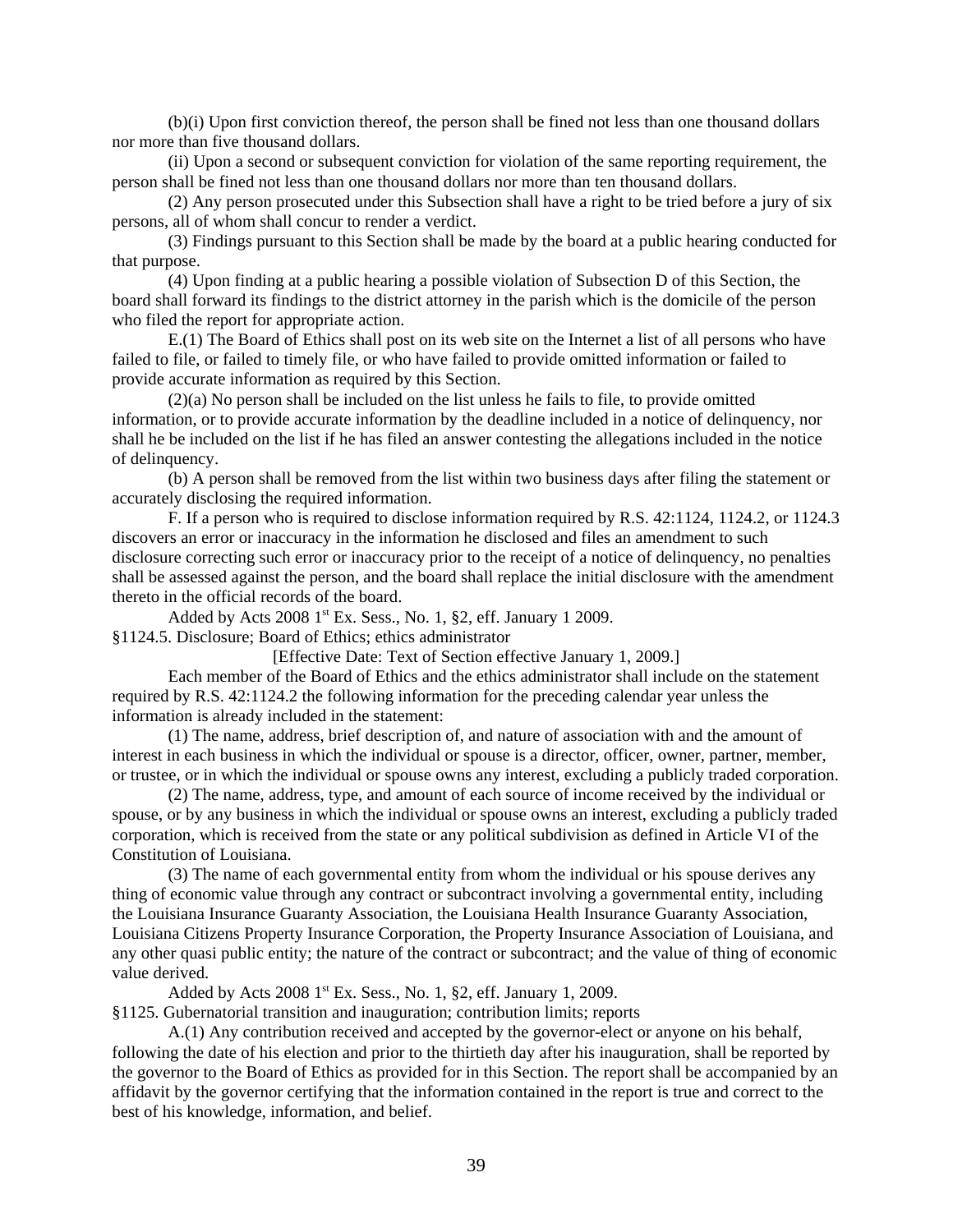(2) The governor-elect and anyone accepting contributions on his behalf shall not accept contributions totaling more than ten thousand dollars from any person.

B. As used in this Section:

(1) "Contribution" means a gift, loan, conveyance, payment, or deposit of money or anything of value, including an in-kind contribution, made for the purpose of supporting the transition and any event, activity, or fund associated with the inauguration of the governor-elect. However, "contribution" shall not include funds received pursuant to R.S. 49:209 or the receipt and acceptance of a campaign contribution as defined in R.S. 18:1483(6).

(2) "Transition" means the effort to organize the operations of the governor-elect and includes the acquisition of funds to cover necessary office expenses, including the rental of office space, the employment of clerical and other assistance, and office provisions such as stationery, postage, telephone service or other similar charges.

C. On or before the sixtieth day after the gubernatorial inauguration, the governor shall file one all-inclusive report with the Board of Ethics for which reporting is required by Subsection A which shall state:

(1) The name and address of each person, natural or legal, who has made a contribution.

(2) The date and amount of each contribution and a brief description and valuation of each inkind contribution.

D. The governor shall be immune from civil liability as a result of any disclosure made pursuant to this Section.

E. Notwithstanding any other provision of law to the contrary, all information required to be reported pursuant to this Section shall be public record.

Acts 1997, No. 1263, §1; Acts 2008, 1<sup>st</sup> Ex. Sess., No. 4, §1, eff. April 26, 2008.

# PART III. ADMINISTRATION, PROCEDURE AND ENFORCEMENT

## SUBPART A. ADMINISTRATION

§1131. Repealed by Acts 1996, 1st Ex. Sess., No. 64, §10, eff. Jan. 1, 1997.

§1132. Board of Ethics

A. Board established. There is hereby established in the Department of State Civil Service the Board of Ethics to be domiciled in the city of Baton Rouge.

B. Membership; terms; vacancies; qualifications. (1) The board shall consist of eleven members to be selected as follows:

(a) The governor shall appoint seven members, who shall be representative of the state's population as near as practicable and who shall be subject to Senate confirmation. At least one member shall be appointed from each congressional district. Of those seven, the governor shall appoint at least three members, each of whom shall have been licensed to practice law in this state for at least eight years at the time of his appointment.

(b) Two members shall be elected by the House of Representatives.

(c) Two members shall be elected by the Senate.

(2) The governor shall appoint and the House of Representatives and the Senate shall elect members to the board who shall be representative of the state's population as near as practicable and who shall be from nominees who are selected as follows:

(a)(i) The presidents of Centenary College of Louisiana, Dillard University at New Orleans, Louisiana College, Loyola University at New Orleans, Our Lady of Holy Cross College at New Orleans, Our Lady of the Lake College at Baton Rouge, Xavier University of Louisiana at New Orleans, and Tulane University shall constitute the nominating committee. The nominating committee shall, within sixty days of a vacancy on the board, submit no less than three names of three different eligible nominees for each position or vacancy to the governor, Senate, or House of Representatives, whichever is appropriate. A majority vote of the membership of the nominating committee shall be required to nominate persons to positions on the board.

(ii) The governor shall make an appointment and the Senate and the House of Representatives shall elect members no later than sixty days after the receipt of the names of the nominees. Should the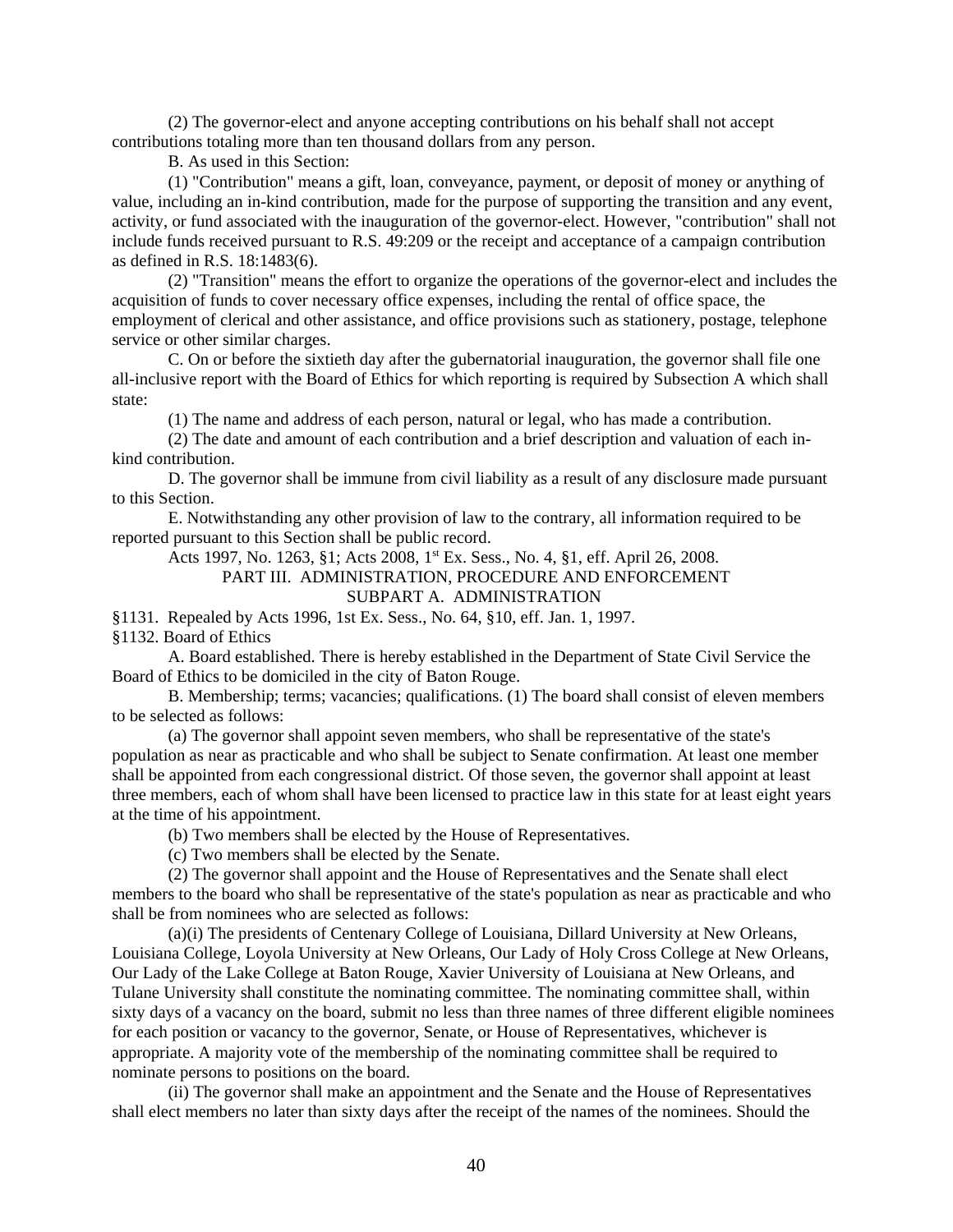governor fail to make an appointment in the sixty-day period, the nominee listed first on the list of nominees shall be deemed appointed to fill the vacancy. Should the Senate or House of Representatives, whichever is appropriate, fail to elect a member from the list of nominees in the sixty-day period, the nominee listed first on the list of nominees shall be deemed elected to fill the vacancy.

(b) A vacancy on the board for any cause shall be filled in the same manner as the original appointment and from the same source for the remainder of the original term. If the nominating committee fails to submit nominees in the time required, the governor shall make the appointment or the Senate or the House of Representatives shall elect a person to the board.

(3)(a) Members of the board shall serve for staggered terms. Initial service shall be as provided in this Section. Thereafter, all terms shall be for five years.

(b) Initial terms shall be as follows:

(i) Three members shall be appointed for a three-year term by the governor.

(ii) Three members shall be appointed for a four-year term by the governor.

(iii) One member shall be appointed for a five-year term by the governor.

(iv) Two members shall be elected for a five-year term by the Senate.

(v) Two members shall be elected for a five-year term by the House of Representatives.

(c) No member may serve more than two consecutive terms.

(4)(a) No former board member may qualify as a candidate for any elected office within six months of the termination of his term on the board.

(b) No elected official shall serve as a member of the board and no former elected official shall serve as a member of the board within six months of the termination of his term.

(c) No public employee, except a person who is a public employee solely because of his service as a member of the board, shall serve as a member of the board and no former public employee shall serve as a member of the board within six months of the termination of his employment.

(d) No person shall be eligible for selection who has been registered as a lobbyist within two calendar years of the date of selection. If any member serving on the board registers as a lobbyist, he shall immediately resign his position on the board.

(e) No member of the board and no officer or employee of the board shall participate or engage in an effort to support or oppose the election of a candidate for political office or to support a particular party or issue in an election; be a member of any national, state, or local committee of any political party or faction; make or solicit contributions for any political party, faction, candidate, or issue; or take active part in the management of the affairs of a political party, faction, candidate, or any political campaign, except to exercise his right as a citizen to express his opinion privately and to cast his vote as he desires.

(f) Notwithstanding any provision of law to the contrary, no member of the Board of Ethics shall serve at the same time on any other board or commission, the membership of which is appointed in whole or in part by the governor. If a member of the board is appointed to any such board or commission, he shall immediately resign his position on the board.

(g) No person who is a party to any contract with any agency, entity, or political subdivision of the state shall be eligible for selection. If a member of the board becomes a party to any contract with any agency, entity, or political subdivision of the state, he shall immediately resign his position on the board.

(h) If, at any time after being selected to serve on the board, a member of the board becomes aware that he was ineligible to serve on the board at the time of his selection, he shall immediately resign his position on the board.

(5) No member of the board appointed after the effective date of this Paragraph shall attend a meeting of the board in his official capacity or participate in any capacity as a member of the board, including but not limited to participating in deliberations or voting, until such member is publicly certified by the staff of the board as having completed a training program designed and administered by the staff of the board regarding all of the provisions of law under the jurisdiction of the board.

C. Jurisdiction. The board shall administer and enforce the provisions of this Chapter and the rules, regulations, and orders issued hereunder with respect to public employees and elected officials. In addition, the board, functioning as the Supervisory Committee on Campaign Finance Disclosure, shall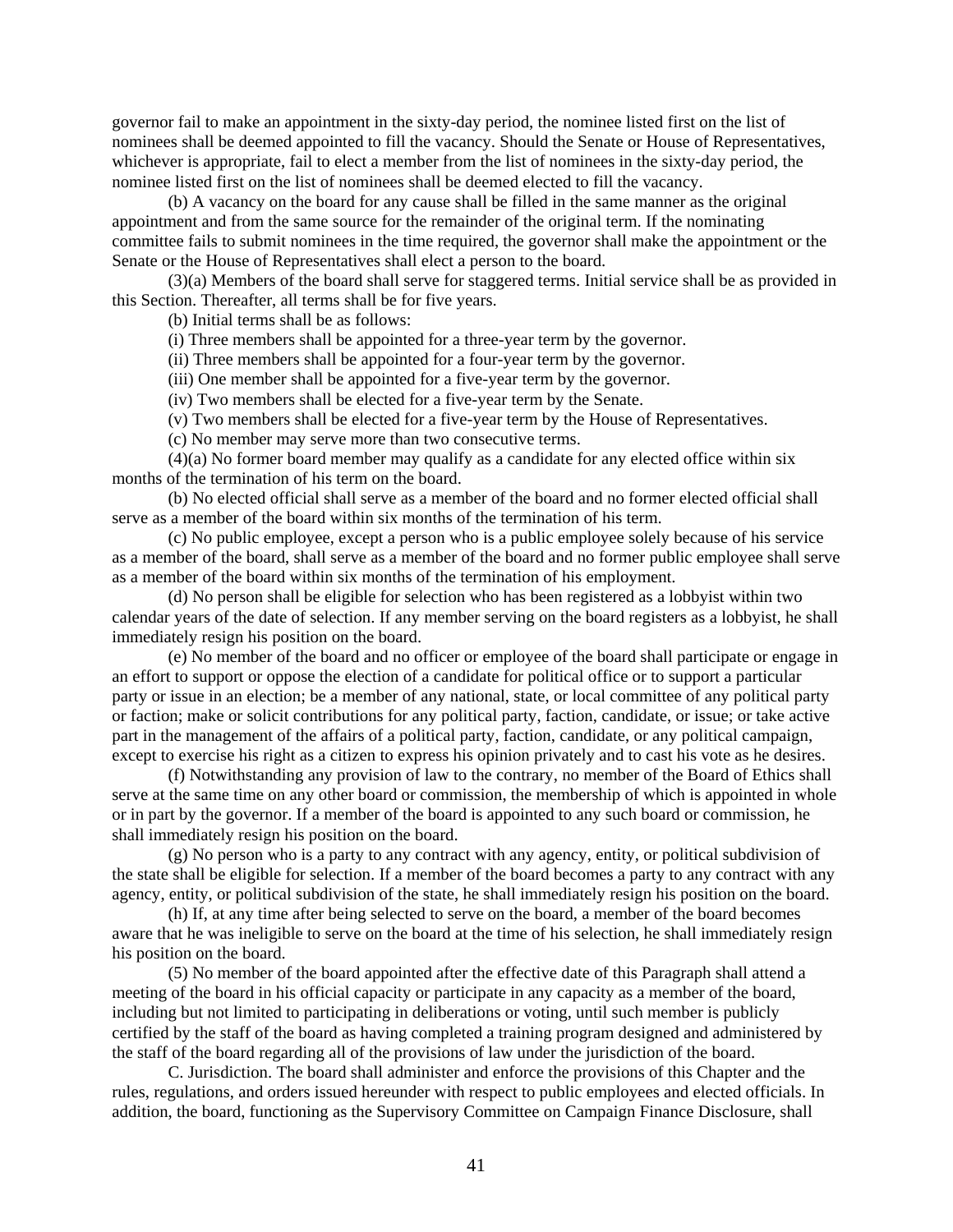administer and enforce the provisions of Chapter 11 of Title 18 of the Louisiana Revised Statutes of 1950, and the rules, regulations, and orders issued thereunder. In addition, the board shall administer the provisions of Part IV of Chapter 2 of Title 18 of the Louisiana Revised Statutes of 1950, relative to elections integrity.

D. Additional Jurisdiction. The board shall administer and enforce the provisions of R.S. 27:63, 96, 226, 261, and Part III of Chapter 1 of Title 24 of the Louisiana Revised Statutes of 1950, Part IV of Chapter 1 of Title 49 of the Louisiana Revised Statutes of 1950, R.S. 27:316, and R.S. 47:9072.

Acts 1979, No. 443, §1, eff. April 1, 1980. Amended by Acts 1981, No. 59, §2, eff. June 17, 1981; Acts 1989, No. 45, §2; Acts 1989, No. 721, §1, eff. July 8, 1989 until July 1, 1990; Acts 1991, No. 755, §1, eff. Jan. 1, 1992; Acts 1993, No. 965, §3, eff. August 15, 1993; Acts 1996, 1st Ex. Sess., No. 64, §6, eff. Jan. 1, 1997; Acts 2001, No. 291, §§1 & 2, eff. June 6, 2001; Acts 2001, No. 482, §1; Acts 2004, No. 116, §1, eff. January 1, 2005; Acts 2006, No. 334, §1, eff. July 1, 2006; Acts 2008, 1<sup>st</sup> Ex. Sess., No. 10, §1, eff. March 6, 2008.

§1133. Board of Ethics; quorum, recusal, compensation, officers

A. Quorum. Six members shall constitute a quorum for transacting the business of the board.

B. Recusal. Any member of the board who has a personal interest in or who becomes the subject of an investigation or hearing by the board shall recuse himself from participation in such investigation or hearing.

C. Compensation. Members of the board shall receive fifty dollars per diem for each day devoted to the work of the board. They shall also receive reimbursement for vouchered traveling, lodging, and other expenses at the rate established for state employees.

D. Officers. The board shall elect a chairman from among its members to serve a two-year term. The board shall select other necessary officers from among its membership.

Acts 1979, No. 443, §1, eff. April 1, 1980; Acts 1989, No. 721, §1, eff. July 8, 1989; Acts 1990, No. 1076, §1, eff. July 31, 1990; Acts 1996, 1st Ex. Sess., No. 64, §6, eff. Jan. 1, 1997.

NOTE: SEE ACTS 1989 NO. 721, §§2 AND 5.

NOTE: ACTS 1990, NO. 1076, §1, CHANGES THE TERMINATION OF ACTS 1989, NO. 721, §§1 AND 2, TO JULY 1, 1991. ALSO SEE NOTES IN LSA AT THIS SECTION.

NOTE: SEE ACTS 1996, 1ST EX. SESS., NO. 64, §14.

§1134. Powers, duties, and responsibilities of the board

A.(1) The board may adopt, amend, repeal, and enforce rules and regulations in the manner provided by the Administrative Procedure Act to carry out the provisions and purposes of this Chapter and any other law within its jurisdiction.

(2) The board shall provide for procedural rules governing the establishment and implementation of time periods for the dismissal of a complaint, the filing of a formal charge, the notification of the parties of the rendition of a decision, and the assessment of penalties.

[Effective Date: Text of Subsection effective until August 15, 2008.]

B. The board shall select an executive secretary who shall perform the necessary administrative and other functions that the board may delegate. The executive secretary shall be a full-time public employee and shall not engage in any employment with any other agency of the state or with a political subdivision or agency thereof or enter into any contract or subcontract with any other agency of the state or with a political subdivision or agency thereof. All investigations, normal staff functions, and legal services shall be conducted by the staff of the Department of State Civil Service, under the authority and direction of the board. The board may obtain investigative assistance from any agency.

[Effective Date: Text of Subsection effective on August 15, 2008.]

B.(1) The board shall select an executive secretary who shall perform the necessary administrative and other functions that the board may delegate. The executive secretary shall be a fulltime public employee and shall not engage in any employment with any other agency of the state or with a political subdivision or agency thereof or enter into any contract or subcontract with any other agency of the state or with a political subdivision or agency thereof. All investigations, normal staff functions,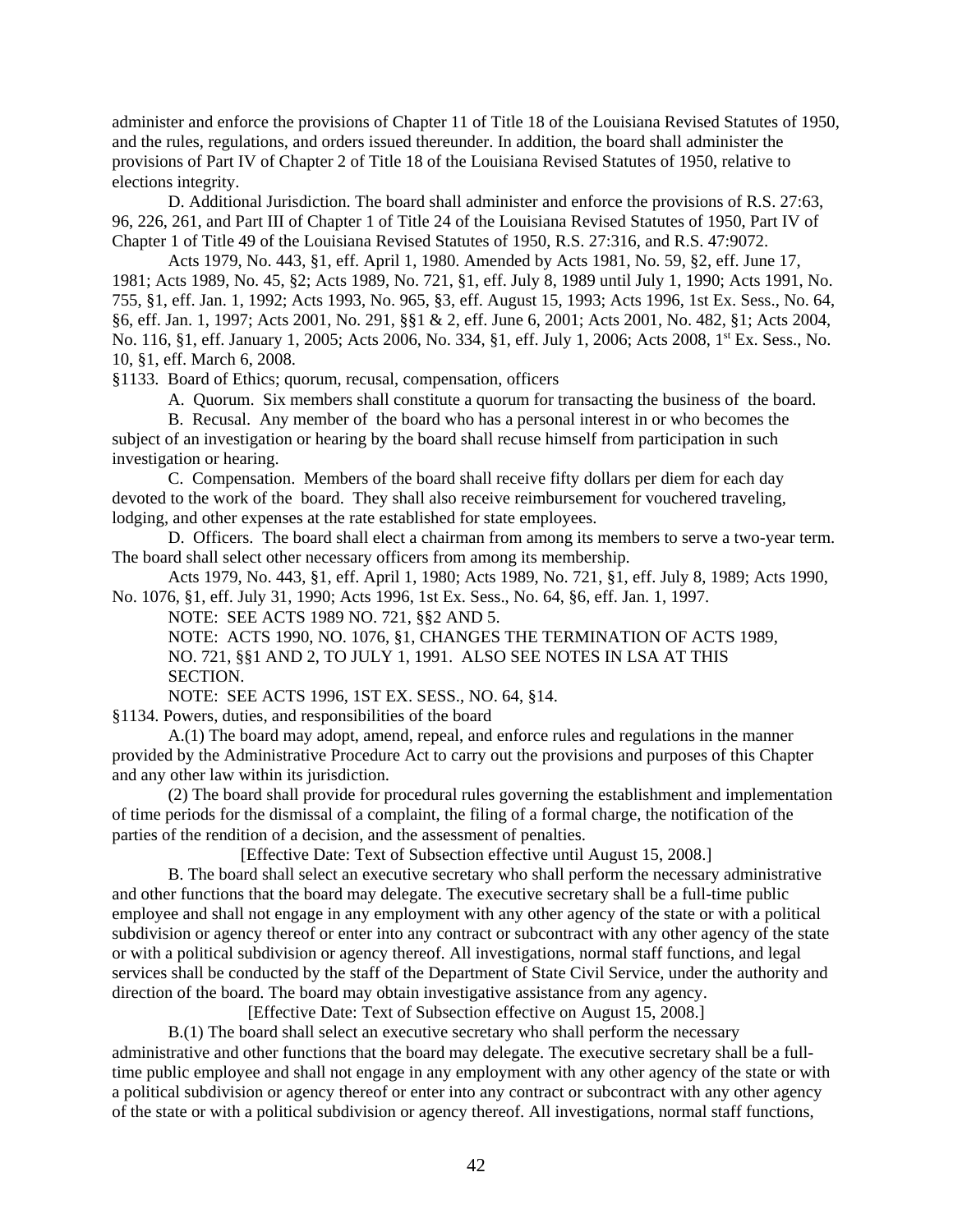and legal services shall be conducted by the staff of the Department of State Civil Service under the authority and direction of the board. The board may obtain investigative assistance from any agency.

(2)(a) The board shall select an ethics administrator to serve as general counsel to the board, to provide general office management, and to perform other functions that the board may delegate.

(b) The ethics administrator shall be a full-time public employee and shall not engage in any employment with any other agency of the state or with a political subdivision or agency thereof or enter into any contract or subcontract with any other agency of the state or with a political subdivision or agency thereof. In addition, the ethics administrator shall not engage in outside business activities requiring active participation as determined by the board. For purposes of this Subparagraph, "outside business activities requiring active participation" shall include but not be limited to the practice of any profession for compensation other than in performing his public duties and responsibilities as ethics administrator.

C. The board may conduct private investigations in carrying out the board's responsibilities and powers under this Chapter and in obtaining information to serve as a basis for recommending additional legislation related to the purposes of this Chapter.

D. The board or a panel thereof may conduct private and public hearings in the discharge of the board's responsibilities.

E. The board may render advisory opinions with respect to the provisions of this Chapter and any other law within its jurisdiction and rules and regulations issued by the board. To facilitate this process, the board may provide by rule, for a consent agenda of proposed decisions on advisory opinions which shall be researched and prepared by the board's staff. Such rules shall provide for removing from the consent agenda any proposed advisory opinion which a member objects to considering on the consent agenda. Only those advisory opinions which are based on and consistent with prior opinions rendered by the board or its predecessors or prior decisions made by the board shall be placed on the consent agenda. The board may review and revise any opinion prepared by staff which has been or shall be placed on the consent agenda.

F. The board shall receive reports from agencies and collect information with respect to, and conduct studies of, personal conflicts of interest of public servants within its jurisdiction.

G. The board may consult with appropriate officials with respect to conflict of interest matters affecting more than one public agency.

H. The board may consult with agency heads and with appropriate officers designated by them as to the administration of this Chapter, within the board's jurisdiction, within their respective agencies and the regulations issued hereunder applicable to their respective agencies.

I. The board shall provide reports and information to the governor, the legislature, and to governing authorities concerning the administration of this Chapter within its jurisdiction and conflict of interest matters generally.

J. The board shall make recommendations to the governor and the legislature for revisions in the Code of Governmental Ethics and other legislation relating to the conduct of public servants and other persons subject to the provisions of this Chapter who are within its jurisdiction.

K. The board shall do and perform such other acts, duties, and functions as are provided elsewhere in this Chapter as it shall deem appropriate in connection with the provisions of this Chapter within its jurisdiction.

L. The board shall establish and implement a policy to provide information and material, in booklet form, by seminar, or by other means to any individual appointed to a public board or commission, that is not a state board or commission, which would inform them of the provisions of the Code of Governmental Ethics which are applicable to such appointed positions. The board may adopt and charge a fee, in accordance with the Administrative Procedure Act, for any material or seminar provided pursuant to this Subsection.

M. The board shall establish a computerized data management system for the collection and dissemination of any material pursuant to the provisions of this Chapter and for the processing of any reports required to be filed with the board pursuant to the provisions of this Chapter, Chapter 11 of Title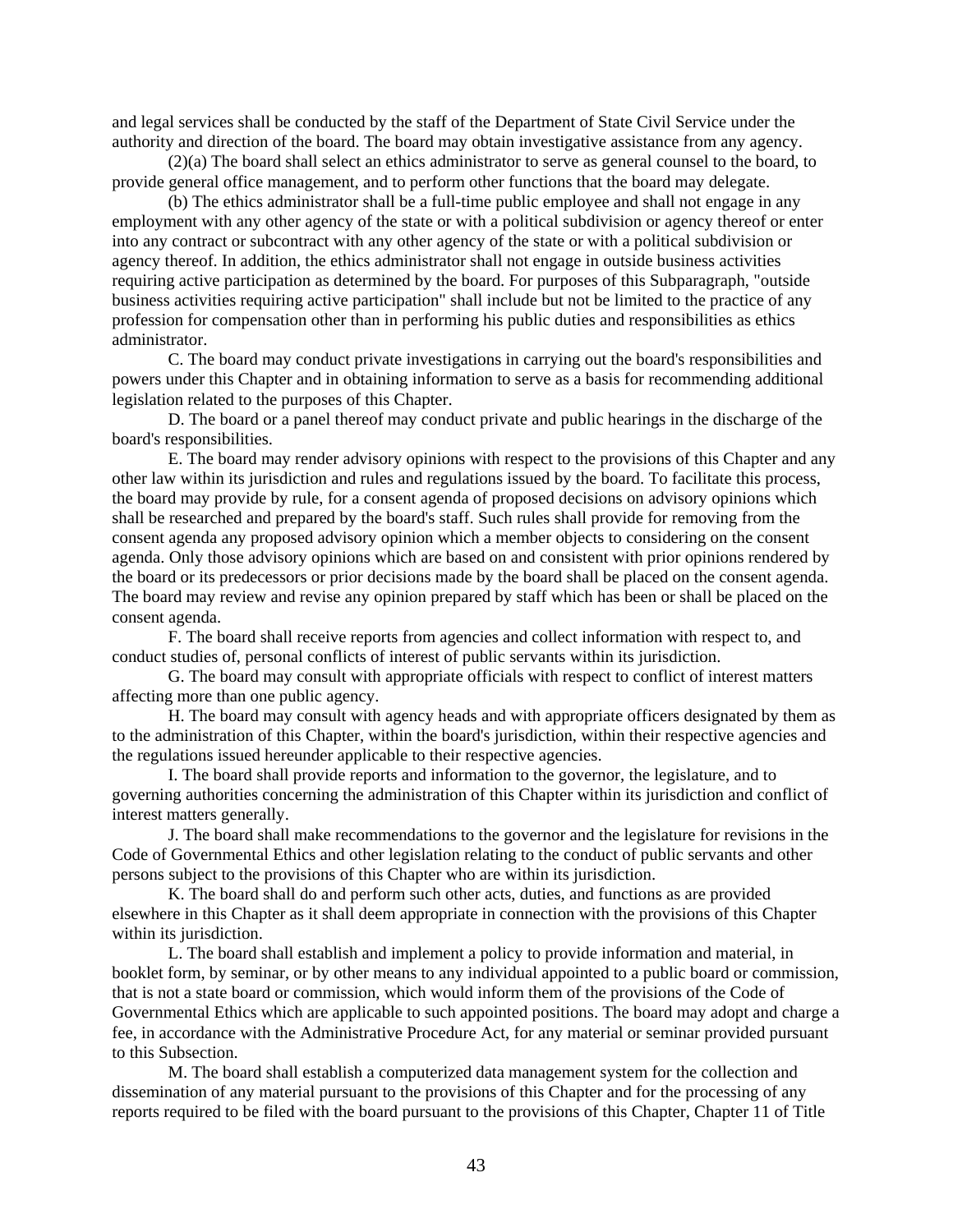18 of the Louisiana Revised Statutes of 1950, or any other provision of law. On a regular basis, the board shall offer training on the use of this system as well as educational materials detailing the procedures necessary to file such reports electronically.

N.(1) On a regular basis, the board shall conduct educational activities, seminars, and publish appropriate materials which provide instruction and information relative to the subjects of ethics and conflicts of interest concerning the following provisions: the Code of Governmental Ethics; the Campaign Finance Disclosure Act; the provisions of Part III of Chapter 1 of Title 24 relative to lobbying of the legislature; the provisions of Part IV of Chapter 1 of Title 49 of the Louisiana Revised Statutes of 1950 relative to lobbying of executive branch agencies; the Louisiana Riverboat Economic Development and Gaming Control Act; the Louisiana Economic Development and Gaming Corporation Act; the Louisiana Lottery Corporation Law; the Video Draw Poker Devices Control Law; and any other matter within the board's jurisdiction or as provided in this Chapter. Such activities, seminars, and materials shall explain the law in plain language and shall be open or available to public servants in all state and local agencies, persons who do business with such agencies, candidates, lobbyists, and any other interested persons.

(2) The board shall design and make available to all interested persons via the Internet training and educational materials pertaining to the Code of Governmental Ethics; the Campaign Finance Disclosure Act; the provisions of Part III of Chapter 1 of Title 24 relative to lobbying of the legislature; and the provisions of Part IV of Chapter 1 of Title 49 of the Louisiana Revised Statutes of 1950 relative to lobbying of executive branch agencies.

O. The board shall publish, both in hard copy format and via the Internet, all public charges, opinions, letters of advice, and decisions of the Board of Ethics and its predecessors, the Board of Ethics for Elected Officials and the Commission on Ethics for Public Employees, concerning all of the laws under the jurisdiction of the board. In addition, the Board of Ethics shall compile and publish, both in hard copy format and via the Internet, an index referencing each such charge, opinion, letter of advice, and decision of the Board of Ethics and its predecessors, the Board of Ethics for Elected Officials and the Commission on Ethics for Public Employees, to the specific citation or citations of law on which the charge, opinion, letter of advice, or decision is based.

Acts 1979, No. 443, §1, eff. April 1, 1980. Amended by Acts 1981, No. 59, §2, eff. June 17, 1981; Acts 1993, No. 909, §1; Acts 1996, 1st Ex. Sess., No. 64, §§6, 10, eff. Jan. 1, 1997; Acts 2004, No. 116, §1, eff. January 1, 2005; Acts 2007, No. 315, §1, eff. January 1, 2008; Acts 2007, No. 442, §1, eff. August 15, 2008.

§1135. Enforcement of regulation, decision, or order of the board

Any valid regulation, decision, or order of the board shall be enforceable in any court of competent jurisdiction in this state by a mandamus or injunction suit brought for that purpose. The district court for the parish wherein the board is domiciled shall have authority to convert a valid final decision or order of the board into a court order, upon receipt from the board of a rule to show cause for that purpose.

Acts 1979, No. 443, §1, eff. April 1, 1980; Acts 1987, No. 730, §1; Acts 1996, 1st Ex. Sess., No. 64, §6, eff. Jan. 1, 1997.

## SUBPART B. PROCEDURE

#### §1141. Procedure

A. Panels. (1) The board members shall sit en banc and in panels in such order and at such times as the board directs.

(2) The board shall authorize the hearing and determination of matters by separate panels, each consisting of not less than three members. Such panels shall sit at the times and places to hear matters assigned as the chairman directs. Such hearings shall be public except those provided for in Subsection C of this Section. Each panel shall be vested with specific subject matter jurisdiction. The board may determine by rule a procedure to rotate members among different subject matter panels to encourage the participation of each member of the board in, and the knowledge of each member of the board of, matters concerning the different provisions of law under the jurisdiction of the board.

(3) Matters shall be heard and determined by the board or panel of not less than three members,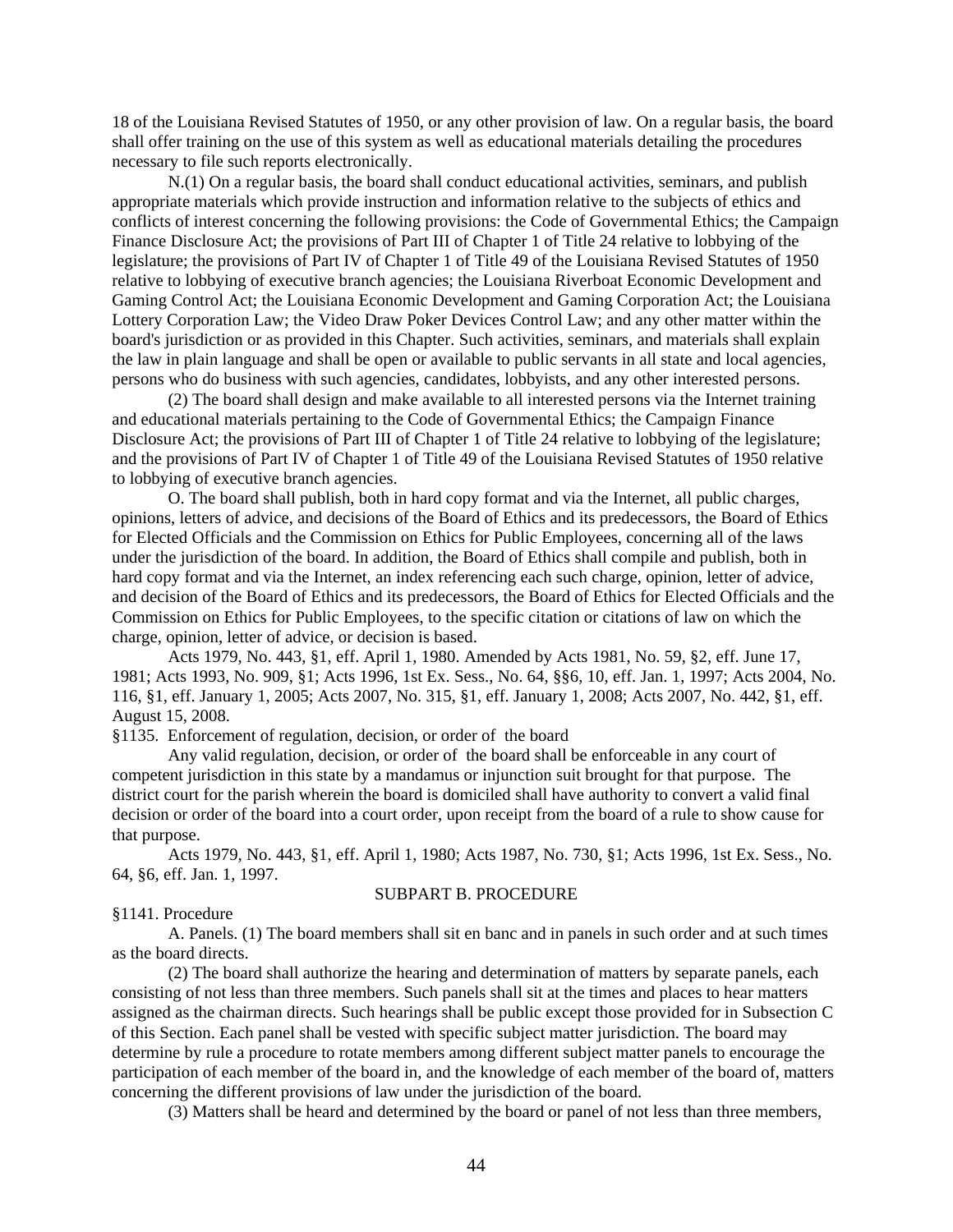unless a hearing before the board en banc is ordered by a majority of the members of the board. The presence of the three members of the panel shall be required to conduct the business of the panel.

(4) Notwithstanding any other provision of this Chapter, the presence of nine members shall be required to conduct the business of the board sitting en banc.

(5) The board shall promulgate procedural and jurisdictional rules relative to the establishment of the several panels. The rules shall specify procedures wherein the chairman may refer matters to the appropriate panel with proper subject matter jurisdiction.

(6) The board, by a majority vote of its membership, may review any opinion, decision, finding, or ruling of any panel.

B. Complaints. (1)(a) The board shall consider any signed sworn complaint from any elector, hereinafter referred to as complainant, concerning a violation of this Chapter which is within its jurisdiction or the regulations or orders issued by the board, or may by a two-thirds majority vote of its membership, consider any matter which it has reason to believe may be a violation of this Chapter. Additionally, the board may consider any matter which it has reason to believe may be a violation of any other provision of law within its jurisdiction as provided in this Subsection or as may be otherwise provided by law. A certified copy of the vote and explanation of the matter or a copy of the sworn complaint if one has been submitted to the board shall be sent by certified mail to the accused and the complainant within ten days after the vote occurs. The chairman of the board shall assign each such matter to the appropriate panel for investigation.

(b) The board shall provide a person who has filed a non-sworn complaint with only a notification stating the final disposition of the complaint.

(2) A notice or report sent to the board by the legislative auditor or the inspector general may be treated by the board as a matter for consideration in accordance with the provisions of this Subsection.

(3) If an elected official has tested positive for the use of illegal drugs or if an elected official has refused to submit to a drug test required pursuant to R.S. 42:1116.1, the board shall treat such conduct as a matter for consideration in accordance with the provisions of this Subsection.

[Effective Date: Text of Subsection C effective until August 15, 2008.]

C. Investigation and hearing. (1) Upon receiving a sworn complaint or voting to consider a matter as provided in Subsection B, a private investigation shall be conducted to elicit evidence upon which the panel as provided in this Section shall determine whether to recommend to the board to conduct a public hearing or that a violation has not occurred. The defendant and the complainant shall be given written notification of the commencement of the investigation not less than ten days prior to the date set for the investigation. All determinations in this Subsection shall be by a majority vote of the panel. However, in cases where the panel consists of three members, all determinations of such a panel shall require a unanimous vote of the members of the panel.

(2) After the investigation has been completed, the board shall determine whether to conduct a public hearing to receive evidence and to determine whether any violation of any provision of law within its jurisdiction has occurred, and if a violation has occurred, to prescribe authorized penalties. If a violation has not occurred, the defendant and the complainant shall be notified within ten days of the ruling.

[Effective Date: Text of Subsection C effective on August 15, 2008.]

C. Investigation and hearing. (1) Upon receiving a sworn complaint or voting to consider a matter as provided in Subsection B, a private investigation shall be conducted to elicit evidence upon which the panel as provided in this Section shall determine whether to recommend to the board that a public hearing be conducted or that a violation has not occurred. The defendant and the complainant shall be given written notification of the commencement of the investigation not less than ten days prior to the date set for the investigation. All determinations in this Subsection shall be by a majority vote of the panel. However, in cases where the panel consists of three members, all determinations of such a panel shall require a unanimous vote of the members of the panel.

(2)(a) After the investigation has been completed, the board shall determine whether a public hearing should be conducted to receive evidence and to determine whether any violation of any provision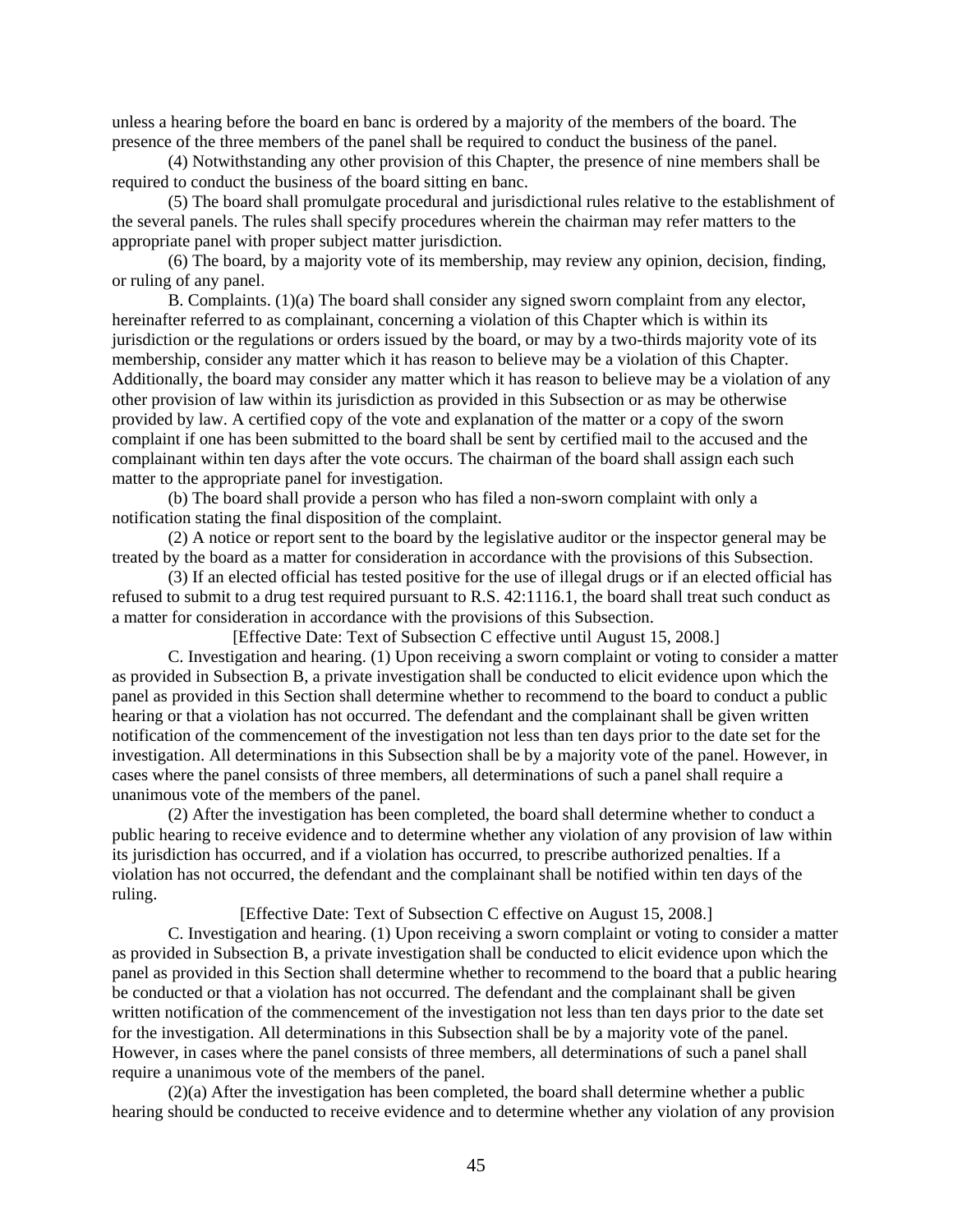of law within its jurisdiction has occurred. If a violation has not occurred, the defendant and the complainant shall be notified within ten days of the ruling.

(b) If the board does not issue charges within one year from the date upon which a sworn complaint is received or, if no sworn complaint was received, within one year from the date the board voted to consider the matter, the matter shall be dismissed.

(3) If the board determines following an investigation that a public hearing should be conducted to determine whether a violation of any provision of law within its jurisdiction has occurred, the board shall issue charges. The public hearing on such charges shall be conducted by the Ethics Adjudicatory Board in accordance with the Administrative Procedure Act and this Part.

(4)(a) The director of the division of administrative law shall randomly select seven administrative law judges from among those who meet the qualifications to comprise the Ethics Adjudicatory Board. Members of the board shall have not less that two years of experience as an administrative law judge or not less than ten years experience in the practice of law.

(b) Members of the Ethics Adjudicatory Board shall be subject to the same financial disclosure requirements as are provided by law for members of the Board of Ethics. Such members shall also be subject to the same limitations regarding contracting as are applicable to the members of the Board of Ethics as provided by law.

(c) The members of the Ethics Adjudicatory Board shall be randomly selected at a public meeting of the Board of Ethics, from among the names of all administrative law judges who meet the qualifications. The members of the first Ethics Adjudicatory Board will be selected by no later than August 14, 2008, or before the effective date of this Subparagraph. The initial Ethics Adjudicatory Board will serve until January 1, 2009. Thereafter, the board members will be selected annually to serve a oneyear term from January 1 through December 31. The board members for the years 2009 and beyond shall be randomly selected at a public meeting held by the Board of Ethics in December of the preceding year. Since selection to the board is random, there is no limitation on the number of times a qualified member may be selected to serve.

(d)(i) The Ethics Adjudicatory Board shall sit in rotating panels composed of three administrative law judges randomly selected from among the members of the board. The administrative law judge most senior in service who is present shall preside. The determination of the majority of the panel in a particular case shall be the determination of the Ethics Adjudicatory Board. After the hearing, the presiding administrative law judge shall assign authorship responsibility for the determination.

(ii) At the hearing, an ethics adjudicatory panel shall determine whether a violation of any provision of law within the jurisdiction of the board has occurred. If the ethics adjudicatory panel determines that a violation has occurred, it shall determine what authorized penalties or other sanctions, if any, should be imposed.

(iii) The ethics adjudicatory panel shall not conduct a public hearing until after the charged person's rights, if any, to rehearing and appellate review of any previous decision of the board have expired or have been exhausted.

(e) If the public hearing of the ethics adjudicatory panel fails to disclose clear and convincing evidence to support the charges, the ethics adjudicatory panel shall make an official determination of its findings, and thereupon the Board of Ethics shall close its file on the charges. The person charged and the complainant shall be notified in writing within ten days of the ethics adjudicatory panel's rendition of a final decision. The person charged may require the ethics adjudicatory panel to make an official determination of the validity of the charges against him.

(5) If the ethics adjudicatory panel determines that a violation has occurred and prescribes authorized penalties or other sanctions, the Board of Ethics shall, within forty-five days of the issuance of the determination by the ethics adjudicatory panel, issue a decision adopting the determination of the ethics adjudicatory panel.

(6) Any complainant who, with knowledge of its falsity, makes a false non-sworn complaint shall be subject to the penalties set forth in R.S. 42:1153.

[Effective Date: Text of Subsection D effective until August 15, 2008.]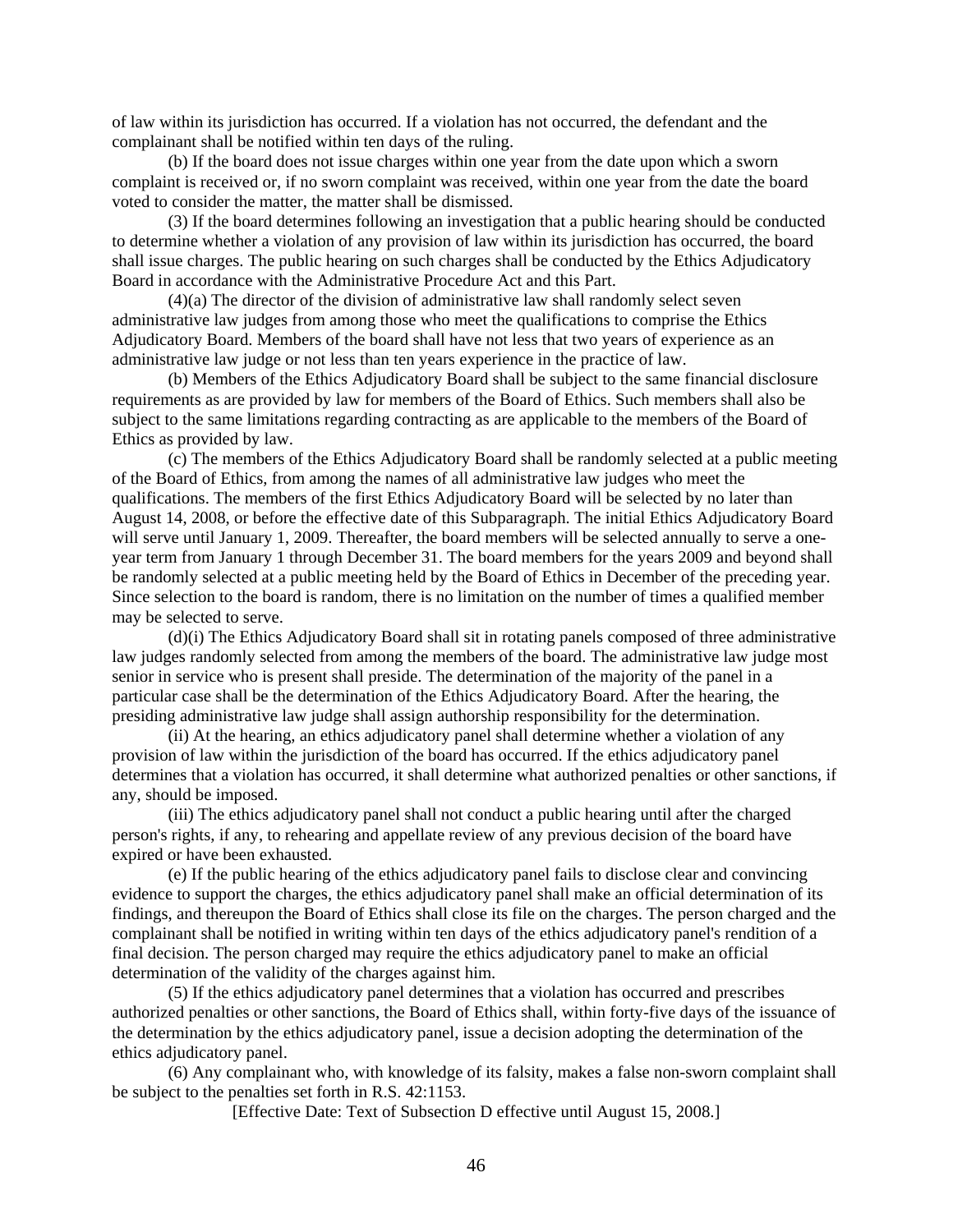D. Location of hearings. The board or panel may conduct any hearing provided in this Section in the parish wherein the public servant or person alleged to have violated any provision of law within the jurisdiction of the board resides, or in the parish of the official domicile of any office or employment held by the defendant, or in the parish of domicile of the board.

[Effective Date: Text of Subsection D effective on August 15, 2008.]

D. Location of hearings. The Board of Ethics, a panel thereof, or an ethics adjudicatory panel, may conduct any hearing provided in this Section in the parish wherein the public servant or person alleged to have violated any provision of law within the jurisdiction of the board resides, or in the parish of the official domicile of any office or employment held by the defendant, or in the parish of domicile of the board.

[Effective Date: Text of Subsection E effective until August 15, 2008.]

E. Procedure. (1) Any public servant or other person who is to be the subject of a public or private hearing and the complainant shall be given written notification of the pending charges and of the time and place such hearing is to be held. Such notification shall not be less than sixty days prior to the date set for the hearing. Upon the request of a public servant or other person charged, the hearing may be held sooner.

(2)(a) For purposes of an investigation or a hearing, the board or panel may administer oaths and affirmations, subpoena witnesses, compel their attendance, take evidence, and require the production of any records which the board deems relevant or material to the investigation or hearing. Such attendance of witnesses and the production of any such records may be required at any place designated by the board or panel at no cost to the public servant or other person charged as permitted by the rules of the board.

(b) The board shall adopt rules providing for discovery consistent with Chapter 3 of Title III of Book II of the Code of Civil Procedure, to the extent and in the manner appropriate to its proceedings.

(3) In case of contumacy or refusal to obey a subpoena issued to any public servant or other person, any district court of this state within the jurisdiction of which the inquiry is carried on, or within which said public servant or other person is found, resides, or transacts business, upon application by the board shall have jurisdiction to issue to such public servant or other person an order requiring him to appear before the board or panel and to produce evidence, if so ordered, or to give testimony touching on the matter under consideration. Any failure to obey such order of the court may be punished by the court as a contempt thereof.

(4)(a) If any public employee shall willfully refuse or fail to appear before the board or panel, or any court authorized to conduct any hearing or inquiry pertaining to the provisions of this Chapter, or having appeared shall refuse to testify or answer any question specifically, directly, and narrowly relating to the performance of his official duties on the ground that his testimony or answers would tend to incriminate him, or shall refuse to accept immunity from prosecution on account of any matter about which he may be asked to testify at any such hearing or inquiry, such action shall be grounds for dismissal or forfeiture of his office or position and if dismissed, he shall not be eligible thereafter for employment by the governmental entity for a period of five years, unless such reemployment is authorized by a majority vote of the membership.

(b) If any elected official shall willfully refuse or fail to appear before the board or panel, or any court authorized to conduct any hearing or inquiry pertaining to the provisions of this Chapter or having appeared shall refuse to testify or answer any question specifically, directly, and narrowly relating to the performance of his official duties on the ground that his testimony or answers would tend to incriminate him, or shall refuse to accept immunity from prosecution on account of any matter about which he may be asked to testify at such hearing or inquiry, such action shall be grounds for the board to prescribe the penalties provided in R.S. 42:1153 against such elected official.

(5) No disciplinary action shall be taken against a public servant or other person by the board or panel unless it is determined by a majority vote of the membership of the board or panel that such public servant or other person has violated a provision of law within its jurisdiction at a public hearing conducted for that purpose. However, in cases where the panel consists of three members, all determinations of such a panel shall require a unanimous vote of the members of the panel.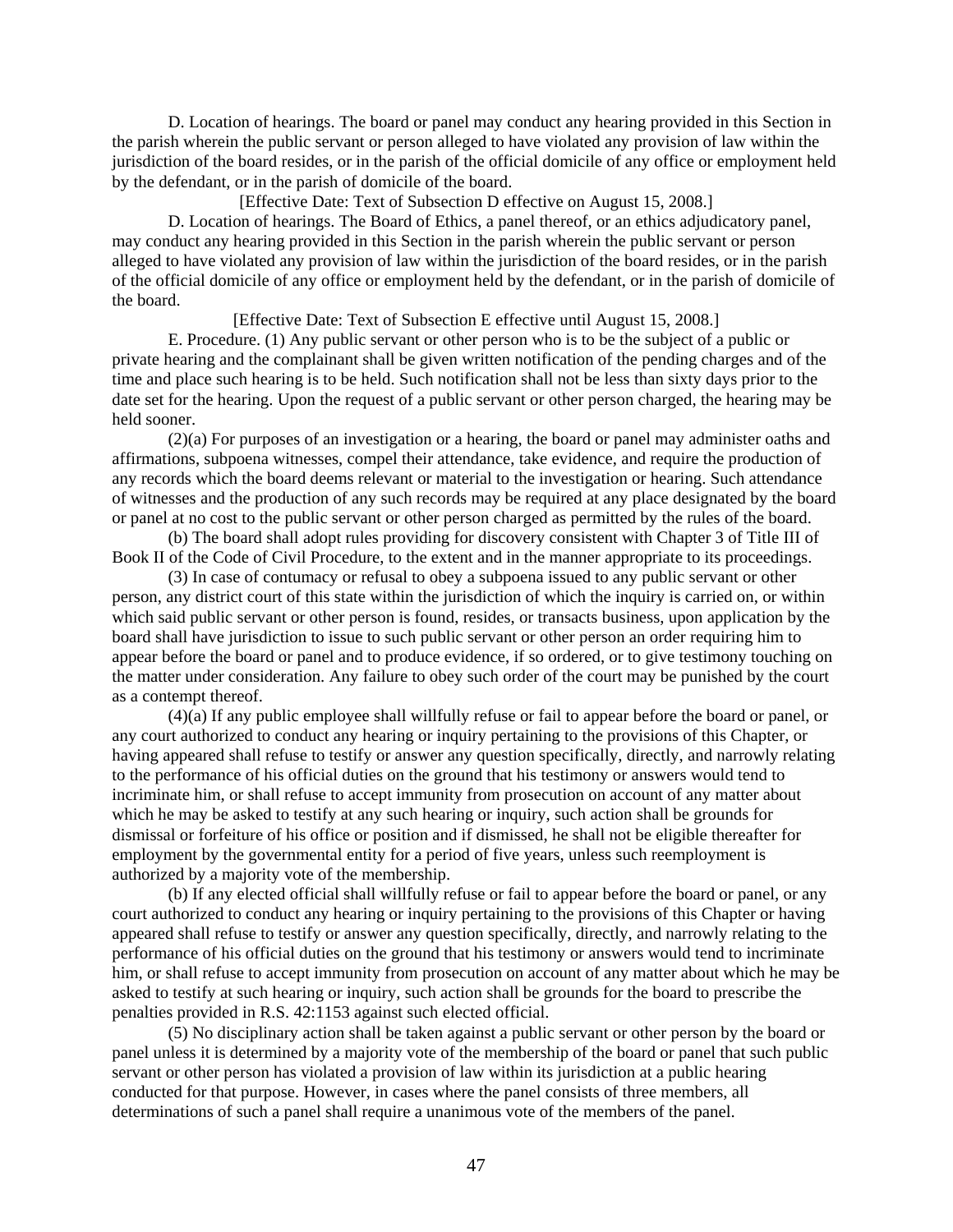(6) Any public servant or other person who is the subject of any hearing may have legal counsel, cross examine witnesses, call witnesses, and present evidence in his own behalf.

(7) Any public servant or other person who is the subject of any investigation shall be advised of his right to have an attorney present.

(8) Any witness may be accompanied by counsel at investigations or hearings, which counsel may advise the witness of his rights, subject to reasonable limitations to prevent obstruction of or interference with the orderly conduct of the investigation or hearing. His counsel may also submit proposed questions to be asked for his client.

(9) Any witness at any investigation or hearing, subject to rules and regulations promulgated by the board, shall be entitled to a copy of his testimony when the same becomes important and relevant in a criminal proceeding or subsequent investigation or hearing provided that the furnishing of such copy will not prejudice the public safety or security.

(10) In making any official determination of whether any provision of law within the jurisdiction of the board has been violated, the board or panel may only consider testimony given under oath and transcribed verbatim by a reporter.

(11)(a) If the public hearing of the board or panel fails to disclose any substantial evidence to support the charges, the board or panel shall make an official determination of its findings and thereupon close its file on the charges. The public servant or other person charged and the complainant shall be notified in writing within ten days of the board's or panel's rendition of a final decision. The public servant or other person charged may require the board or panel to make an official determination of the validity of the charges against him.

(b) Any public servant or other person who is aggrieved by any action taken by a panel may request a review of the panel's decision by the board. The board shall determine whether or not to review the panel's action within fourteen days of the request for review.

(12) The records of the board prepared or obtained in connection with investigations and private hearings conducted by the board, including all extracts of minutes and votes to take any manner under consideration in connection therewith, shall be deemed confidential and privileged, except that such records shall be available to each member of the board upon request. Except as provided in this Paragraph and in R.S. 42:1111(E)(2)(c), all records, including the results and conclusions reached in connection with any investigation or hearing, shall be public.

(13)(a) It shall be a misdemeanor, punishable by a fine of not more than two thousand dollars or imprisonment for not more than one year, or both, for any member of the board, its executive secretary, other employee, or any other person, to make public the testimony taken at a private investigation or private hearing of the board or to make any public statement or give out any information concerning a private investigation or private hearing of the board without the written request of the public servant or other person investigated.

(b) Upon receipt of a written request by the public servant or person charged, the board shall furnish the requestor with a certified copy of the entire proceedings of a private hearing, including a verbatim transcript of all testimony considered at such hearing, and make public the findings of any private investigation or hearing in connection with the charges.

[Effective Date: Text of Subsection E effective on August 15, 2008.]

E. Procedure. (1)(a) Any public servant or other person who is to be the subject of a public or private hearing and the complainant shall be given written notification of the pending charges and of the time and place such hearing is to be held. Such notification shall not be less than sixty days prior to the date set for the hearing. Upon the request of a public servant or other person charged, the hearing may be held sooner.

(b) The board shall give public notice of each hearing to be conducted by the Ethics Adjudicatory Board pursuant to this Section.

(2)(a) For purposes of an investigation or a hearing, the board or panel may administer oaths and affirmations, subpoena witnesses, compel their attendance, take evidence, and require the production of any records which the board deems relevant or material to the investigation or hearing. Such attendance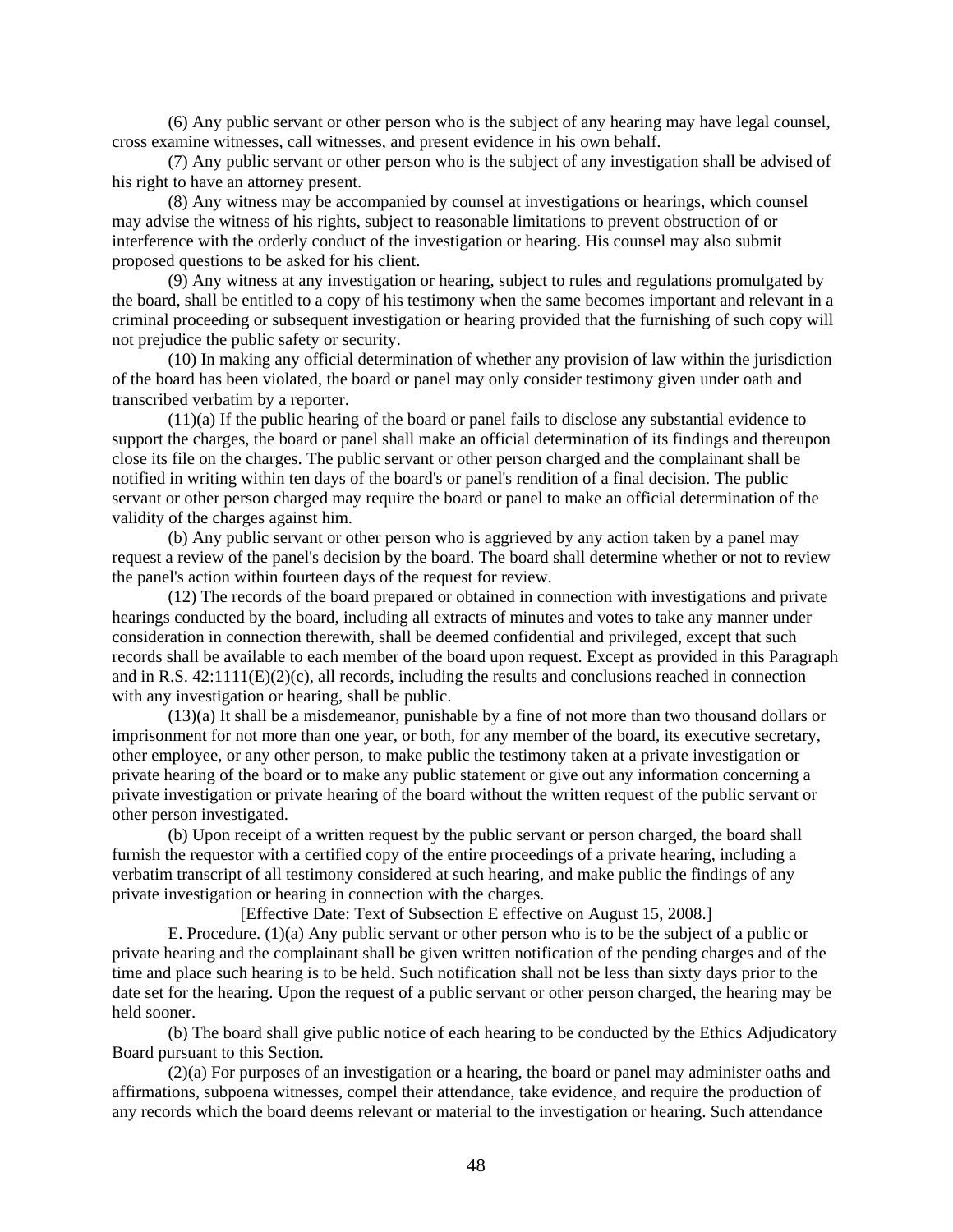of witnesses and the production of any such records may be required at any place designated by the board or panel at no cost to the public servant or other person charged as permitted by the rules of the board.

(b) The board shall adopt rules providing for discovery consistent with Chapter 3 of Title III of Book II of the Code of Civil Procedure, to the extent and in the manner appropriate to its proceedings.

(3) In case of contumacy or refusal to obey a subpoena issued to any public servant or other person, any district court of this state within the jurisdiction of which the inquiry is carried on, or within which said public servant or other person is found, resides, or transacts business, upon application by the board shall have jurisdiction to issue to such public servant or other person an order requiring him to appear before the board or panel and to produce evidence, if so ordered, or to give testimony touching on the matter under consideration. Any failure to obey such order of the court may be punished by the court as a contempt thereof.

(4)(a) If any public employee shall willfully refuse or fail to appear before the board or panel, or any court authorized to conduct any hearing or inquiry pertaining to the provisions of this Chapter, or having appeared shall refuse to testify or answer any question specifically, directly, and narrowly relating to the performance of his official duties on the ground that his testimony or answers would tend to incriminate him, or shall refuse to accept immunity from prosecution on account of any matter about which he may be asked to testify at any such hearing or inquiry, such action shall be grounds for dismissal or forfeiture of his office or position and if dismissed, he shall not be eligible thereafter for employment by the governmental entity for a period of five years, unless such reemployment is authorized by a majority vote of the membership.

(b) If any elected official shall willfully refuse or fail to appear before the board or panel, or any court authorized to conduct any hearing or inquiry pertaining to the provisions of this Chapter or having appeared shall refuse to testify or answer any question specifically, directly, and narrowly relating to the performance of his official duties on the ground that his testimony or answers would tend to incriminate him, or shall refuse to accept immunity from prosecution on account of any matter about which he may be asked to testify at such hearing or inquiry, such action shall be grounds for the board to prescribe the penalties provided in R.S. 42:1153 against such elected official.

(5) Any public servant or other person who is the subject of any hearing may have legal counsel, cross-examine witnesses, call witnesses, and present evidence in his own behalf.

(6) Any public servant or other person who is the subject of any investigation shall be advised of his right to have an attorney present.

(7) Any witness may be accompanied by counsel at investigations or hearings, which counsel may advise the witness of his rights, subject to reasonable limitations to prevent obstruction of or interference with the orderly conduct of the investigation or hearing. His counsel may also submit proposed questions to be asked for his client.

(8) Any witness at any investigation or hearing, subject to rules and regulations promulgated by the board, shall be entitled to a copy of his testimony when the same becomes important and relevant in a criminal proceeding or subsequent investigation or hearing, provided that the furnishing of such copy will not prejudice the public safety or security.

(9) In making any official determination of whether any provision of law within the jurisdiction of the board has been violated, the Ethics Adjudicatory Board or panel thereof may only consider testimony given under oath and transcribed verbatim by a reporter.

(10) Any public servant or other person who is aggrieved by any action taken by a panel may request a review of the panel's decision by the board. The board shall determine whether or not to review the panel's action within fourteen days of the request for review.

(11) The records of the board prepared or obtained in connection with investigations and private hearings conducted by the board, including all extracts of minutes and votes to take any matter under consideration in connection therewith, shall be deemed confidential and privileged, except that such records shall be available to each member of the board upon request. Except as provided in this Paragraph and in R.S.  $42:1111(E)(2)(c)$ , all records, including the results and conclusions reached in connection with any investigation or hearing, shall be public.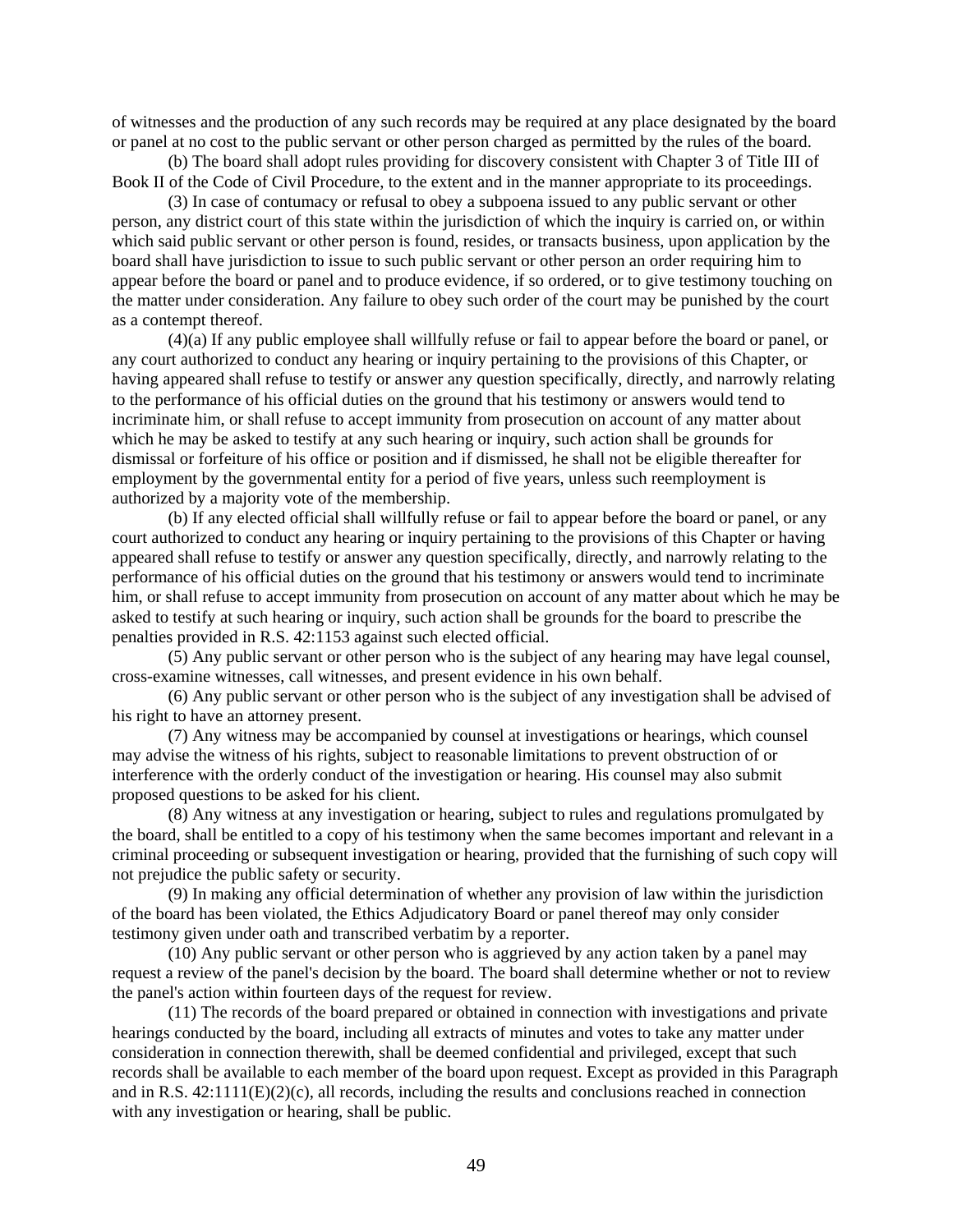(12)(a) It shall be a misdemeanor, punishable by a fine of not more than two thousand dollars or imprisonment for not more than one year, or both, for any member of the board, its executive secretary, other employee, or any other person, to make public the testimony taken at a private investigation or private hearing of the board or to make any public statement or give out any information concerning a private investigation or private hearing of the board without the written request of the public servant or other person investigated.

(b) Upon receipt of a written request by the public servant or person charged, the board shall furnish the requestor with a certified copy of the entire proceedings of a private hearing, including a verbatim transcript of all testimony considered at such hearing, and make public the findings of any private investigation or hearing in connection with the charges.

[Effective Date: Text of Subsection F effective until August 15, 2008.] F. Exception. The provisions of R.S. 42:4.1 et seq. shall not apply to investigations and hearings conducted by the board.

[Effective Date: Text of Subsection F effective on August 15, 2008.]

F. Exception. The provisions of R.S. 42:4.1 et seq. shall not apply to investigations and private hearings conducted by the board.

Acts 1979, No. 443, §1, eff. April 1, 1980. Amended by Acts 1980, No. 579, §1; Acts 1980, No. 580, §1; Acts 1987, No. 730, §1; Acts 1996, 1st Ex. Sess., No. 64, §6, eff. Jan. 1, 1997; Acts 1997, No. 1303, §1; Acts 2001, No. 384, §1; Acts 2008, 1st Ex. Sess., No. 23, §1, eff. August 15, 2008. §1141.1. Declaratory opinions

A. Upon application of a public servant, other person, or agency, the board may declare rights, status, and other legal relations established by the provisions of this Chapter or by any other law within its jurisdiction or under opinions issued by the board, either before or after there has been a breach thereof. The applicant may seek to have the board determine any question of construction or validity arising under the provisions of this Chapter or by any other law within its jurisdiction.

B. The board's power to declare rights, status, or legal relations established by the provisions of this Chapter or by any other law within its jurisdiction or under opinions issued by the board, or the construction of said laws or opinions, is not limited or restricted to any proceeding where a declaratory opinion is sought in order to terminate a controversy or remove an uncertainty.

C. The purpose of a declaratory opinion is to settle and afford relief from uncertainty and insecurity with respect to rights, status, and other legal relations established by the provisions of this Chapter or by any other law within the board's jurisdiction or under opinions issued by the board, or the construction of said laws and opinions.

D. A declaratory opinion is a decision of the board. The decision of the board on an application for a declaratory opinion shall be rendered after a public hearing and only after the requesting party, all other interested parties, and the board's staff have been afforded full and complete opportunity to present evidence, testimony, and argument. A declaratory opinion of the board shall be considered a final decision and shall be reviewable by the Court of Appeal, First Circuit, pursuant to R.S. 42:1142.

E. The board may refuse to render a declaratory opinion where such opinion, if rendered, would not terminate the uncertainty or controversy giving rise to the proceeding.

F. When a declaratory opinion is sought, the public servant, other person, or agency, as necessary and appropriate for the rendition of a declaratory opinion, who has or claims any interest which would be affected by the opinion shall be made a respondent and given notice of the request and of all public hearings conducted pursuant to the request.

G. The procedures for seeking a declaratory opinion and for the public hearing on such request shall be provided by rule adopted by the board pursuant to the Administrative Procedure Act.

Added by Acts 2008, 1<sup>st</sup> Ex. Sess., No. 24, §1, eff. March 14, 2008.

#### §1142. Appeals

A. Whenever action is taken against any public servant or person by the board or panel or by an agency head by order of the board or panel, or whenever any public servant or person is aggrieved by any action taken by the board or panel, he may appeal therefrom to the Court of Appeal, First Circuit, if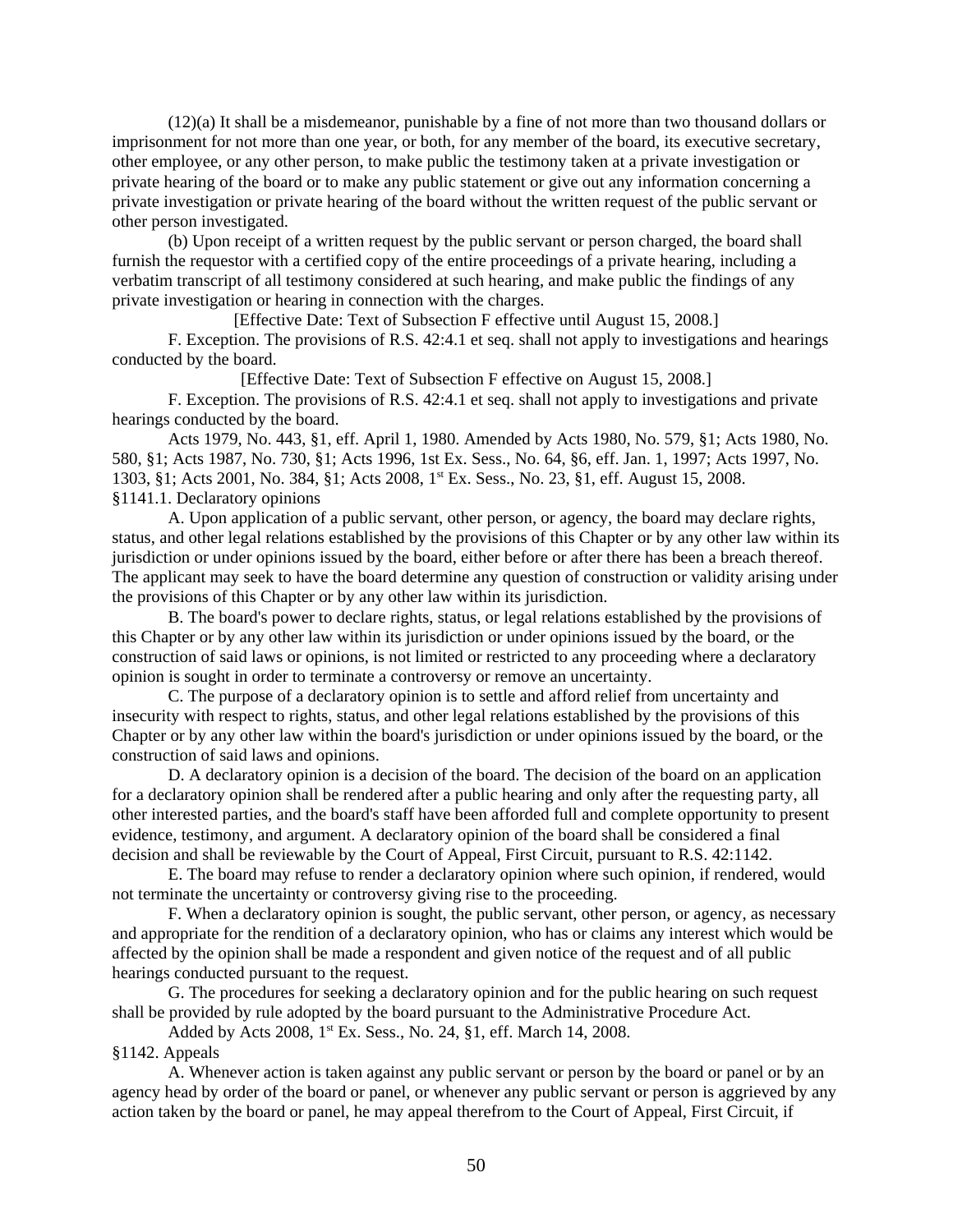application to the board is made within thirty days after the decision of the board becomes final. Any refusal by the board or panel to issue a declaratory opinion or any preliminary, procedural, or intermediate action or ruling by the board or panel is subject to the supervisory jurisdiction of the appellate court as provided by Article V, Section 10 of the Constitution of Louisiana. The Court of Appeal, First Circuit, shall promulgate rules of procedure to be followed in taking and lodging such appeals.

B. In the event that any public employee suspended or dismissed by order of the board or panel, or any public employee suspended or dismissed by an appointing authority at order of the board or panel expressly for violation of any provision of law within the jurisdiction of the board is ordered reinstated by court order upon appeal, the public employee shall be entitled to receive his back pay for the period of his suspension or improper dismissal less any earnings by him during the period from other sources, provided, however, that there shall be excluded from the mentioned deduction costs of court and reasonable attorney fees which shall be fixed by the court.

C. Notwithstanding the provisions of this Section, a public employee who has attained permanent status in the classified state or city service, as provided in Article X, Section 1 of the Constitution of Louisiana, may, whenever any disciplinary action is taken against him by the board or panel or by an appointing authority by order of the board or panel, appeal therefrom to the appropriate civil service commission, if application to the board is made within thirty days after the decision of the board or panel becomes final. Any decision of a civil service commission may be appealed to the Court of Appeal, First Circuit, either by the board or the public employee, upon application to the civil service commission within thirty days after the decision of such civil service commission becomes final.

D. Notwithstanding the provisions of this Section, any tenured public employee of a public institution of higher education in this state may, whenever any disciplinary action is taken against him by the board or panel or by the appointing authority by order of the board or panel, appeal therefrom to the appropriate higher education management board, if application to the board is made within thirty days after the decision of the board or panel becomes final. Such appeal shall be solely on the record of the board or panel hearing and the board shall adopt rules and regulations to effectuate the preparation of such record. If appeal is timely filed, the appropriate higher education management board shall review the record and decision shall be rendered thereon within one hundred twenty days of the receipt of the record from the board. Any decision of a higher education management board may be appealed to the Court of Appeal, First Circuit, as provided in this Chapter, either by the board or by the tenured public employee, upon application to the appropriate higher education management board within thirty days after the decision of such higher education management board is rendered.

Acts 1979, No. 443, §1, eff. April 1, 1980; Acts 1996, 1st Ex. Sess., No. 64, §6, eff. Jan. 1, 1997; Acts 1999, No. 252, §1; Acts 2008, 1<sup>st</sup> Ex. Sess., No. 24, §1, eff. March 14, 2008.

§1143. Procedure and rules of evidence

Except as otherwise provided in this Chapter, all proceedings conducted by the board or panel shall be subject to and in accordance with the Administrative Procedure Act.

Acts 1979, No. 443, §1, eff. April 1, 1980; Acts 1996, 1st Ex. Sess., No. 64, §6, eff. Jan. 1, 1997. SUBPART C. ENFORCEMENT AND PENALTIES

§1151. Administrative enforcement

A. Enforcement as to current public employees. An agency head and any other public servant having the authority to appoint a person to a position of public service, regardless of whether or not such appointment requires the approval of the Senate or any other body, employee, or person, shall take such action as may be ordered by the board or panel with respect to any public employee within his agency or any such appointee, upon a finding by the board or panel that such employee or appointee has violated any provision of law within the jurisdiction of the board or any order, rule, or regulation promulgated thereunder. Such action may include the imposition of the conditions described in Subsection B of this Section.

B. Enforcement as to former public servants and other persons. Upon a finding by the board or panel or a court of competent jurisdiction, that a former public servant or other person has violated any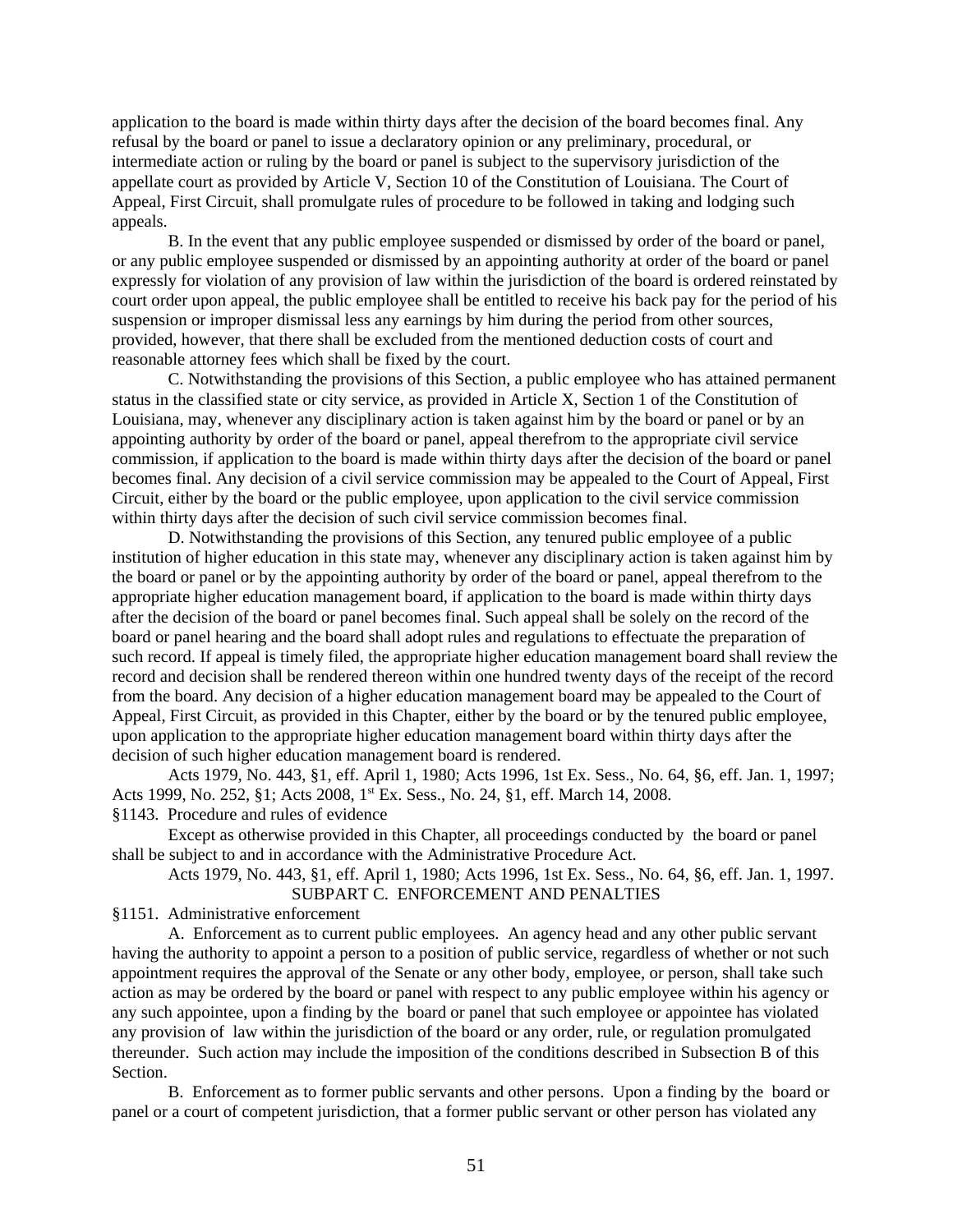provision of law within the jurisdiction of the board or any order, rule, or regulation promulgated hereunder, the agency head or the board or panel shall bar or impose reasonable conditions upon:

(1) The appearance before such agency of such former public servant or other person.

(2) The conduct of, or negotiation or competition for, business with such agency by such former public servant or other person, for such period of time as may be necessary or appropriate to effectuate the purposes of this Chapter.

Acts 1979, No. 443, §1, eff. April 1, 1980; Acts 1996, 1st Ex. Sess., No. 64, §6, eff. Jan. 1, 1997. §1152. Rescission of action of a governmental entity

A. Subject to the limitations hereinafter set forth, the board or panel may cancel or rescind any contract of or permit or license issued by a governmental entity without liability to the governmental entity when:

(1) The board or panel has found that a violation of law within the jurisdiction of the board has influenced the issuing of the permit or license or the making of such contract.

(2) The board or panel finds under all of the circumstances that the interests of the governmental entity so require; however, such rescission is to be limited so as to not adversely affect the interests of innocent third parties.

B. The finding referred to in Subsection A of this Section shall be made in accordance with the procedures set forth in R.S. 42:1141 and shall be subject to judicial review in accordance with the provisions of R.S. 42:1142, provided that the board or panel may suspend the contract, permit, or license of the governmental entity subject to the limitations in Paragraph A(2) of this Section pending the determination of the merits of the controversy.

Acts 1979, No. 443, §1, eff. April 1, 1980; Acts 1988, No. 581, §1; Acts 1996, 1st Ex. Sess., No. 64, §6, eff. Jan. 1, 1997.

§1153. Penalties

A. Upon finding that any elected official or other person has violated any provision of any law within the jurisdiction of the board except violations of the Campaign Finance Disclosure Act which shall be governed by Chapter 11 of Title 18 of the Louisiana Revised Statutes of 1950, the board by a majority vote of the membership, may censure the elected official or person, or impose a fine of not more than ten thousand dollars, or both.

B. Upon finding that any public employee or other person has violated any provision of any law within the jurisdiction of the board except violations of the Campaign Finance Disclosure Act which shall be governed by Chapter 11 of Title 18 of the Louisiana Revised Statutes of 1950, the board by a majority vote of the membership, may remove, suspend, or order a reduction in pay, or demotion of the public employee or other person, or impose a fine of not more than ten thousand dollars, or both.

Acts 1979, No. 443, §1, eff. April 1, 1980; Acts 1996, 1st Ex. Sess., No. 64, §6, eff. Jan. 1, 1997; Acts 1996, 1st Ex. Sess., No. 66, §3, eff. Jan. 1, 1997.

§1154. Civil penalties for illegal payments

When the results of a board investigation pursuant to R.S. 42:1141 indicates that a violation of R.S. 42:1117 has occurred, the board may order the payment of a penalty by any person who violates R.S. 42:1117. The penalty shall be limited to an amount not in excess of ten thousand dollars. Any appeal of such order by the board shall be to the Court of Appeal, First Circuit, pursuant to R.S. 42:1142.

Acts 1979, No. 443, §1, eff. April 1, 1980; Acts 1996, 1st Ex. Sess., No. 66, §§3, 5, eff. Jan. 1, 1997.

§1155. Penalties for illegal gain; forfeiture of gifts, payments

A. If an investigation pursuant to R.S. 42:1141 reveals that any public servant or other person has violated any law within the jurisdiction of the board to his economic advantage, the board may order the payment of penalties. Recovery may include, in addition to an amount equal to such economic advantage, penalties not to exceed one half of the amount of the economic advantage. Any appeal of such order shall be to the Court of Appeal, First Circuit, pursuant to R.S. 42:1142.

B. The board is authorized to order the forfeiture of any gifts or payments made in violation of this Chapter.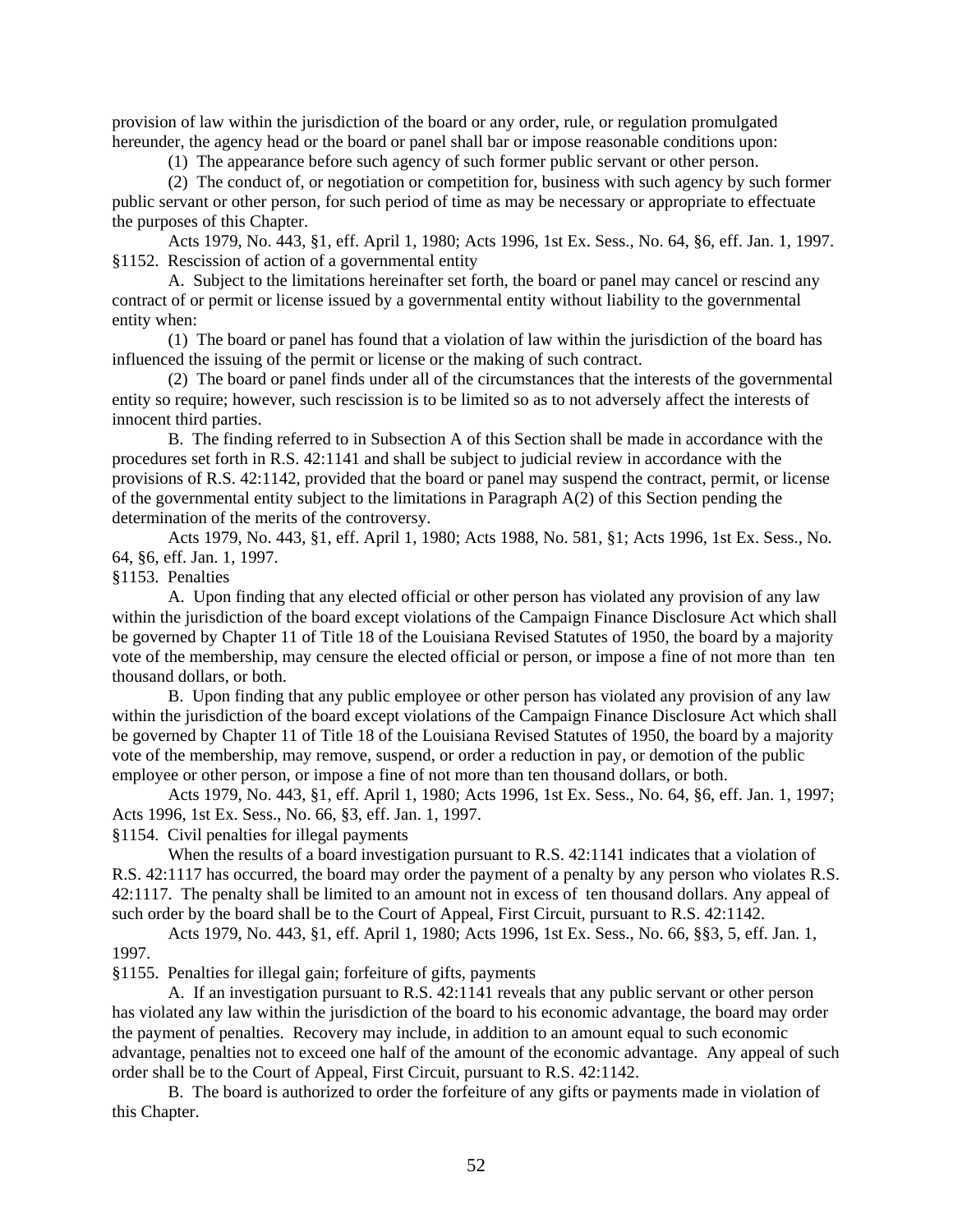Acts 1979, No. 443, §1, eff. April 1, 1980; Acts 1996, 1st Ex. Sess., No. 64, §6, eff. Jan. 1, 1997; Acts 1996, 1st Ex. Sess., No. 66, §3, eff. Jan. 1, 1997.

§1156. Finding of possible criminal violation

Upon finding at a public hearing that there is probable cause to believe that any public servant or other person has violated any criminal law of this state, the board or panel shall forward a copy of its findings to the district attorney of the parish in which the violation occurred, for appropriate action. Thereafter, notwithstanding any other provision of this Chapter, such district attorney shall have access to all records of the board relative to such charges.

Acts 1979, No. 443, §1, eff. April 1, 1980; Acts 1996, 1st Ex. Sess., No. 64, §6, eff. Jan. 1, 1997. §1157. Late filing fees

A.(1) The staff of the board may automatically assess and order the payment of late filing fees, in accordance with rules adopted by the board, for any failure to timely file any report or statement due under any law under its jurisdiction as provided in R.S. 42:1132(C), R.S. 24:50 et seq., or R.S. 49:71 et seq. The board shall promulgate rules to facilitate the carrying out of the provisions of this Chapter regarding order for and payment of late fees. Any appeal of such order for the payment of late fees shall be to the board, which shall promulgate rules governing the procedure for appeals of late filing fees.

(2) The late filing fees for election campaign finance reports shall be as provided in R.S. 18:1505.4.

(3) The late filing fees for any lobbyist required to register and file reports under the provisions of R.S. 24:50 et seq., shall be as provided in R.S. 24:58(D). The late filing fees for any lobbyist required to register and file reports under the provisions of R.S. 49:71 et seq., shall be as provided in R.S. 49:78(D).

[Effective Date: Text of Paragraph (4)(a) effective until January 1, 2009.]

(4)(a) The late filing fees for any violation of R.S. 42:1114, 1114.1, and 1124 shall be as provided in R.S. 42:1124.1(A).

[Effective Date: Text of Paragraph (4)(a) effective on January 1, 2009.]

 $(4)(a)i$ ) The late filing fees for any violation of R.S.  $42:1114$  shall be as provided in R.S. 42:1124.1(A).

(ii) The late penalties for any violation of R.S. 42:1124, 1124.2, or 1124.3 shall be as provided in R.S. 42:1124.4.

(b) The late filing fees for any violation of R.S. 42:1114.2 shall be as provided in R.S. 42:1114.2(G).

(5) Any late filing fees assessed by the board or the staff of the board, for any failure to timely file any report or statement due, shall not exceed the following:

(a) If the fee is forty dollars per day, the maximum shall be one thousand dollars.

(b) If the fee is fifty dollars per day, the maximum shall be one thousand five hundred dollars.

(c) If the fee is sixty dollars per day, the maximum shall be two thousand dollars.

(d) If the fee is one hundred dollars per day, the maximum shall be two thousand five hundred dollars.

(e) If the fee is two hundred dollars per day, the maximum shall be three thousand dollars.

B. The staff of the board shall mail by certified mail a notice of delinquency within four days after the due date of which the staff knows or has reason to know, for any report or statement due under the laws within its jurisdiction which has not been timely filed.

C. All funds collected by the staff of the board as provided in Subsection A of this Section shall be deposited upon receipt in the state treasury.

Acts 1996, 1st Ex. Sess., No. 66, §§3, 5, eff. Jan. 1, 1997; Acts 1999, Nos. 2; 1349, §§2, No. 417, §1; Acts 2001, No. 293, §1; Acts 2004, No. 116, §1, eff. January 1, 2005; Acts 2004, No. 868, §1, eff. January 1, 2005; Acts 2008 1<sup>st</sup> Ex. Sess., No. 1, §2, eff. January 1, 2009.

§1157.1. Timely filing of reports and statements due; presumption

A. The filing of reports and statements shall be deemed timely in the following cases:

(1) The papers are hand-delivered, mailed, or deposited for delivery with a commercial delivery service, on or before the due date. If the papers are received by mail or delivered by a commercial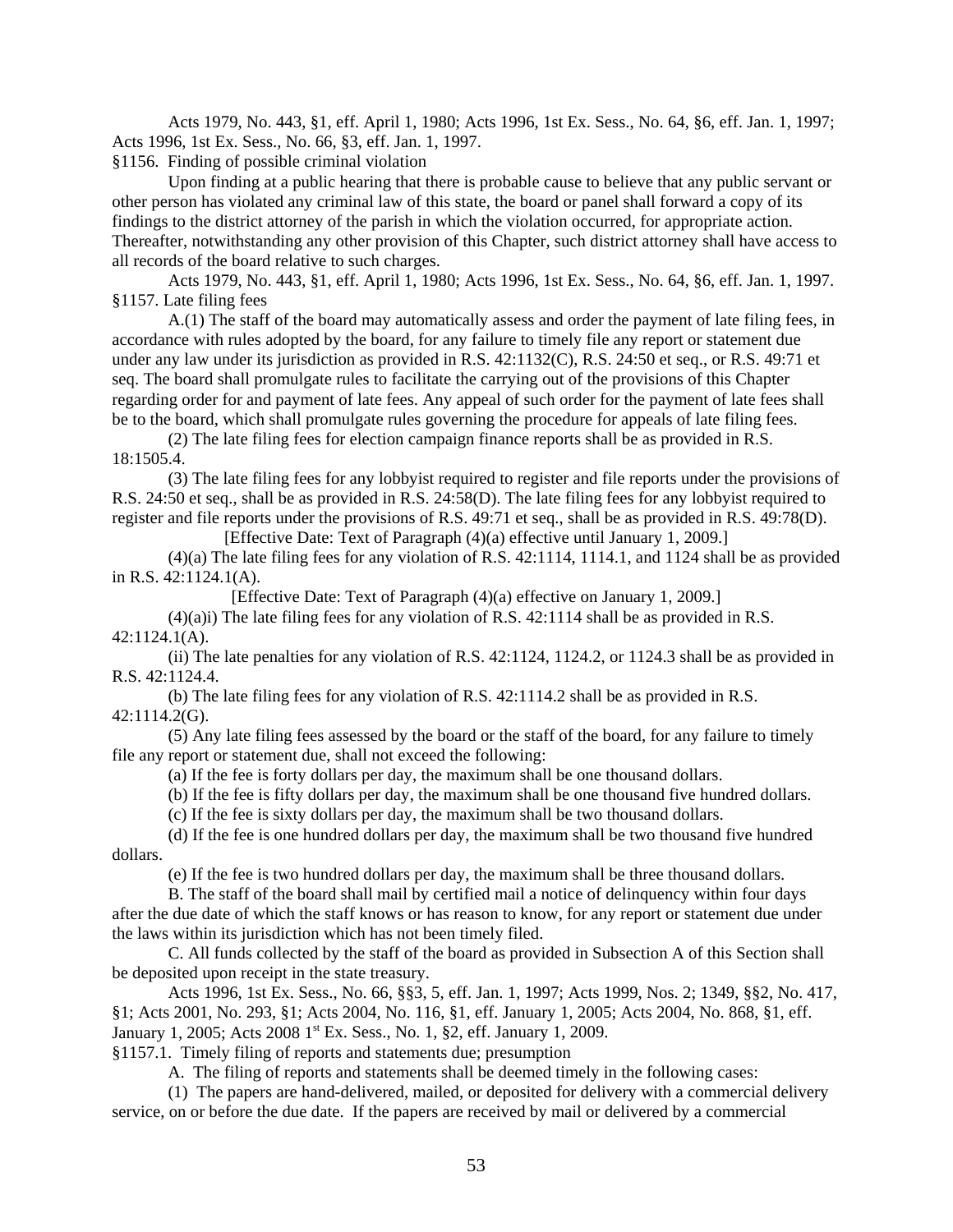delivery service on the first day following the due date, there shall be a rebuttable presumption that the papers were timely filed. In all cases where the presumption does not apply, the timeliness of the filing shall be shown only by an official U.S. postmark, official receipt or certificate from the U.S. Postal Service, or by receipt or invoice of a commercial delivery service made at the time of mailing or deposit for delivery which indicates the date thereof. For purposes of this Section, "by mail" applies only to the U.S. Postal Service.

(2) The report or statement due is transmitted by facsimile transmission or electronic transfer and received by the board on or before the due date. Any report or statement transmitted by facsimile transmission or electronic transfer and received by the board shall be considered as if filed in the original. However, in the case where the staff of the board discovers that a facsimile transmission or electronic transfer is illegible upon receipt, the staff shall immediately give notice to the party whose report or other statement is illegible that a legible copy of such facsimile transmission or electronic transfer shall be mailed, transmitted by a commercial delivery service, or hand-delivered within twenty-four hours to the offices of the board. The filing date shall be deemed to be the date of receipt of the facsimile transmission or electronic transfer of the report or statement.

B. If the date on which a report or statement is required to be filed occurs on a weekend or a federal or state holiday, the report shall be filed no later than the first working day after the date it would otherwise be due that is not a federal or state holiday.

Acts 1996, 1st Ex. Sess., No. 66, §§3, 5, eff. Jan. 1, 1997; Acts 1999, No. 164, §2. §1157.2. Waiver of late filing fee; rules; good cause

The board shall promulgate rules to provide for waiver of late filing fees for "good cause" shown. "Good cause" shall be defined for purposes of this Section as any actions or circumstances which, in the considered judgment of the board, were not within the control of the late filer and which were the direct cause of the late filing or any provision specified in R.S. 18:1511.5(B).

Acts 1996, 1st Ex. Sess., No. 66, §§3, 5, eff. Jan. 1, 1997.

§1157.3. Outside counsel; contingency fee; enforcement and collection authority

The board may contract with outside counsel on a contingency fee basis to enforce judgments that may arise under this Part. Any such firm or attorney shall be selected pursuant to a request for proposals in accordance with Chapter 16 of Title 39 of the Louisiana Revised Statutes of 1950.

Acts 1999, No. 850, §1.

#### SUBPART D. COMPUTER DATA MANAGEMENT SYSTEM

§1158. Board of Ethics Computerized Data Management System; purpose; goals

A.(1) To enhance the board's ability to govern and enforce the Code of Governmental Ethics and to provide efficient and economical dissemination of information, the board shall establish the Board of Ethics Computerized Data Management System.

(2) The following basic specifications shall be designed into the board's computerized data management system:

(a) The system shall be capable of handling each type of report required to be filed with the board.

(b) The system shall permit electronic filing of all reports required to be filed with the board or as provided for by this Chapter.

(c) The system shall provide for in-house review of all reports filed with the board.

(d) The system's data base shall be categorized to provide for citizen's access of all reports filed with the board.

B. The computerized data system shall be used to aid in the distribution of materials to state and local agencies as provided in R.S. 42:1170.

C. Notwithstanding any contrary provision of this Section, any material or information which is confidential as provided by law shall be excluded from such public access.

D. The Board of Ethics Computerized Data Management System shall commence basic operations no later than May 1, 1997, with total implementation of the system as provided for in this Subpart by May 1, 1998.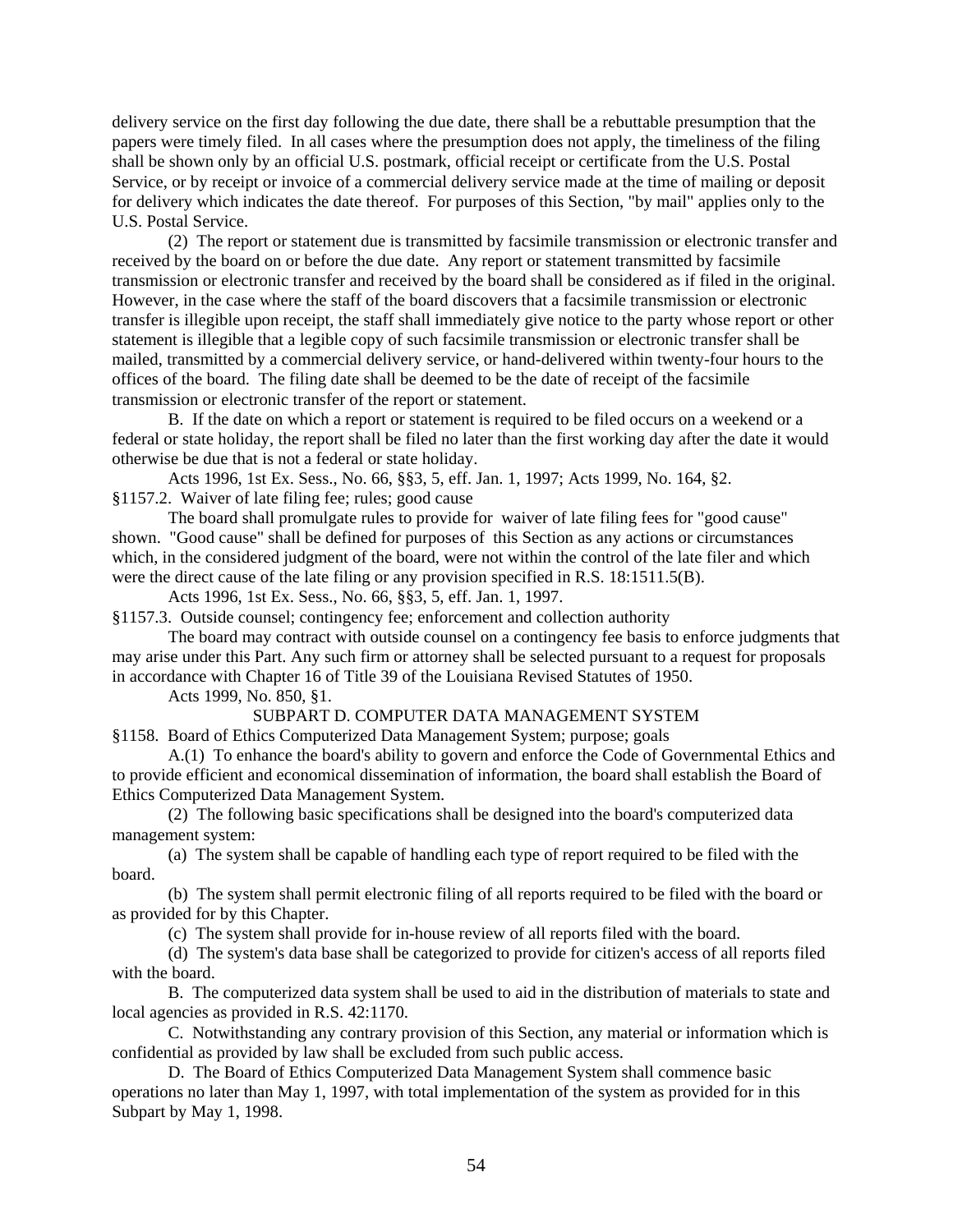Acts 1996, 1st Ex. Sess., No. 64, §6, eff. Jan. 1, 1997.

§1159. Access; Internet; restrictions

A. To enhance the public's ability to gather information easily regarding the conduct of elected officials, public employees, and other persons regulated by the board, the board shall maintain a website which allows the public to quickly and easily review disclosure reports filed with the board, agendas of board meetings, and opinions and decisions rendered by the board.

B. The board shall regularly review and update its website to improve access to its public information.

C. The board shall not reduce or impair in any manner the level of the public's access via the Internet to the information provided by the board on its website from the level of access that exists on June 5, 2003.

D. The board shall exclude from the website any material or information which is confidential as provided by law.

Added by Acts 2003, No. 203, §1, eff. June 5, 2003.

#### PART IV. MISCELLANEOUS PROVISIONS

§1161. Preventive measures by agency heads

A. Filing of reports. Every agency head shall file confidential reports with the board or panel on any matters that come to his attention which he believes may constitute a violation of this Chapter which is within the board or panel's jurisdiction.

B. Cooperation with board. Every agency head shall cooperate in every possible manner in connection with any investigation or hearing which may be lawfully conducted by the board or panel.

C. Compliance with order of board or panel. Every agency head shall forthwith comply with any lawful order received from the board or panel and shall immediately take disciplinary action against any employee under his supervision when ordered to do so by the board or panel.

D. Failure to comply with order of board or panel. Failure on the part of any agency head who is not an elected official to comply promptly with any lawful order received from the board or panel shall subject him to all penalties provided for elsewhere in this Chapter and shall cause the immediate suspension of all salary and other benefits which he otherwise would be entitled to receive. Such suspension shall remain in effect during the period in which he fails or refuses to comply, and all public employees are hereby directed to refuse to honor any drafts or other documents which would violate this provision.

E. Agency employment lists. Every agency head shall furnish the board or panel, upon request, a list showing the names, positions, compensation, if any, and the time actually spent earning such compensation of all agency employees. The list shall be prepared at the expense of the agency furnishing it out of funds available to such agency.

F. Screening of employees. Every agency head shall constantly screen all employees under his supervision to ascertain that such employees are needed to perform the work of the agency and shall promptly take the necessary steps to reduce the number of the employees of the agency to a sufficient or satisfactory number required. Knowingly having one or more employees on the payroll who are not rendering service for which they are being paid or having one or more employees on the payroll that violate the provisions of R.S. 42:1119 shall subject the agency head, a public employee having the authority to hire and fire the employee, and the immediate supervisor of the employee, as well as such employee, to the disciplinary action and penalties provided by this Chapter.

Acts 1979, No. 443, §1, eff. April 1, 1980; Acts 1996, 1st Ex. Sess., No. 64, §§6, 11, eff. Jan. 1, 1997.

§1162. Copy of ethics code to be furnished by the secretary of state

Whenever the secretary of state shall issue a commission to a public servant, he shall include therewith a copy of this Chapter in pamphlet or other form convenient to the secretary, and the public servant shall acknowledge receipt thereof when filing his oath of office with the secretary of state.

Acts 1979, No. 443, §1, eff. April 1, 1980.

§1163. Prescription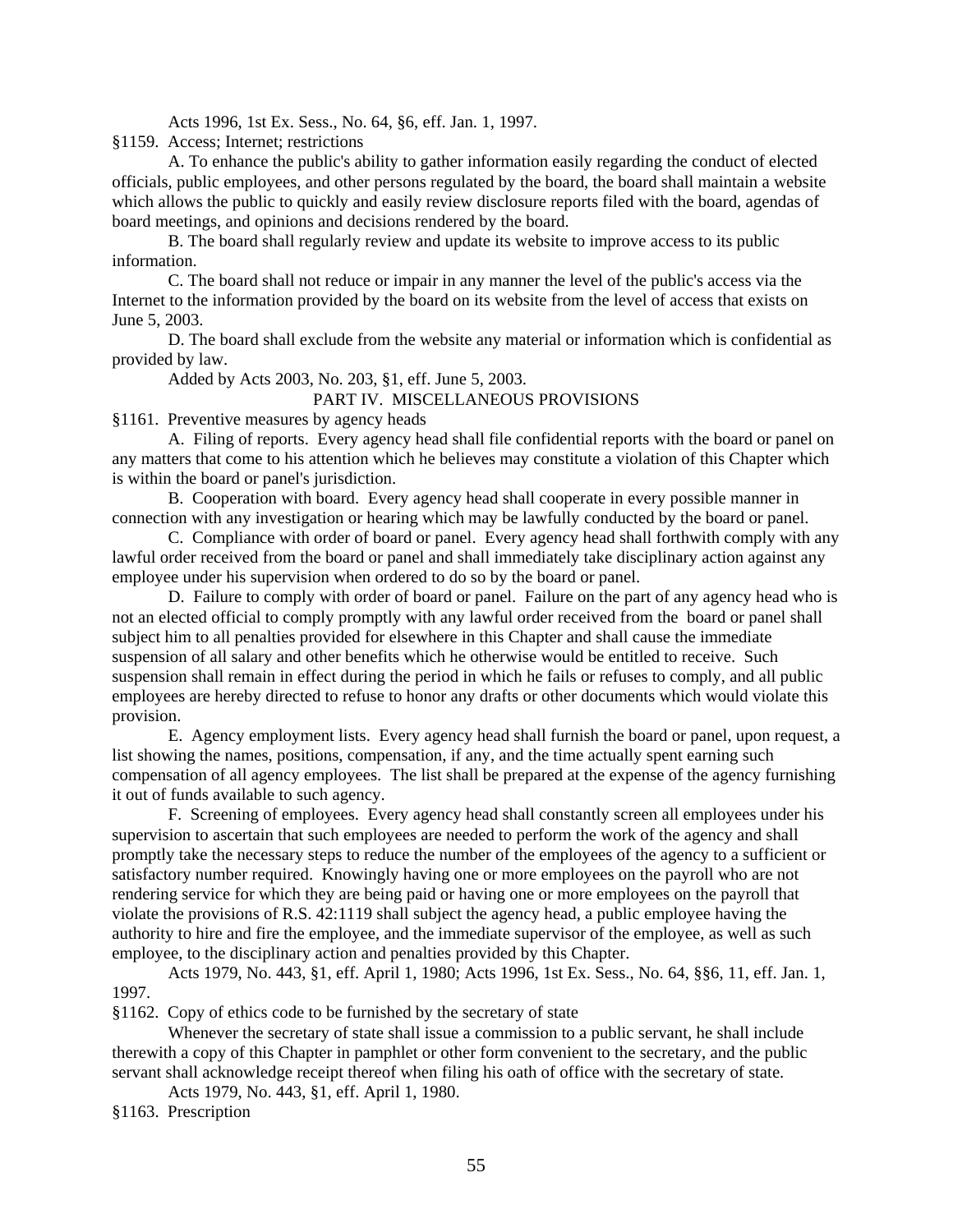No action to enforce any provision of this Chapter shall be commenced after the expiration of two years following the discovery of the occurrence of the alleged violation, or four years after the occurrence of the alleged violation, whichever period is shorter.

Acts 1979, No. 443, §1, eff. April 1, 1980.

§1164. Criminal laws not affected

Nothing in this Chapter is intended to nor is to be construed as repealing, amending, or modifying in any way any provision of any criminal law of this state.

Acts 1979, No. 443, §1, eff. April 1, 1980.

§1165. Authority of school boards to administer tenure laws not affected

A. Nothing in this Chapter is intended nor shall it be construed to have the effect of repealing, amending, or modifying in any way any state tenure statutes pertaining to the rights of probationary or permanent teachers or other public employees of any parish or city school board of this state nor the authority of any such school board to administer the state tenure statutes, relative to teachers and other public employees of the school board, when such teachers and other public employees are serving in their official capacities. All job actions based upon the causes for disciplining or dismissal of teachers or other school public employees, as may be now or hereafter set forth in the state tenure statutes, shall remain under the exclusive jurisdiction of the appropriate parish or city school board.

B. Subject to the provisions of Subsection A, the board or panel may order that any public employee of a parish or city school board of this state be disciplined or dismissed as provided in this Chapter whenever the board or panel has determined that the public employee has violated any provision of law within the jurisdiction of the board.

Acts 1979, No. 443, §1, eff. April 1, 1980; Acts 1996, 1st Ex. Sess., No. 64, §6, eff. Jan. 1, 1997. §1166. Violation of code by tenured public employee of a state public higher education institution

Any final determination that a tenured public employee of a public higher education institution in this state has violated any provision of law within the jurisdiction of the board, except as otherwise exempted therefrom, may be grounds for disciplining or dismissing the tenured public employee by the appropriate higher education management board, or by the appointing authority by order of the board or panel in accordance with applicable tenure law, rule, or policy.

Acts 1979, No. 443, §1, eff. April 1, 1980; Acts 1996, 1st Ex. Sess., No. 64, §6, eff. Jan. 1, 1997. §1167. Judges

All judges, as defined by the Code of Judicial Conduct, shall be governed exclusively by the provisions of the Code of Judicial Conduct, which shall be administered by the Judiciary Commission provided for in Article V, Section 25 of the Constitution of Louisiana.

Acts 1979, No. 443, §1, eff. April 1, 1980.

§1168. Perjury; malfeasance in office

A. Perjury. Any person who intentionally and knowingly either files a false sworn complaint with the board or who gives false sworn testimony before the board or panel shall, upon conviction by a court of competent jurisdiction, be guilty of the crime of perjury and subject to the penalty set forth in R.S. 14:123.

B. Malfeasance by member of the board. Any member of the board who knowingly and intentionally initiates action by the board or panel against any public servant, or person knowing such action to be false shall, upon conviction by a court of competent jurisdiction, be guilty of the crime of malfeasance in office and subject to the penalty set forth in R.S. 14:134.

Acts 1979, No. 443, §1, eff. April 1, 1980; Acts 1996, 1st Ex. Sess., No. 64, §6, eff. Jan. 1, 1997. §1169. Freedom from reprisal for disclosure of improper acts

A. Any public employee who reports to a person or entity of competent authority or jurisdiction information which he reasonably believes indicates a violation of any law or of any order, rule, or regulation issued in accordance with law or any other alleged acts of impropriety related to the scope or duties of public employment or public office within any branch of state government or any political subdivision shall be free from discipline, reprisal, or threats of discipline or reprisal by the public employer for reporting such acts of alleged impropriety. No employee with authority to hire, fire, or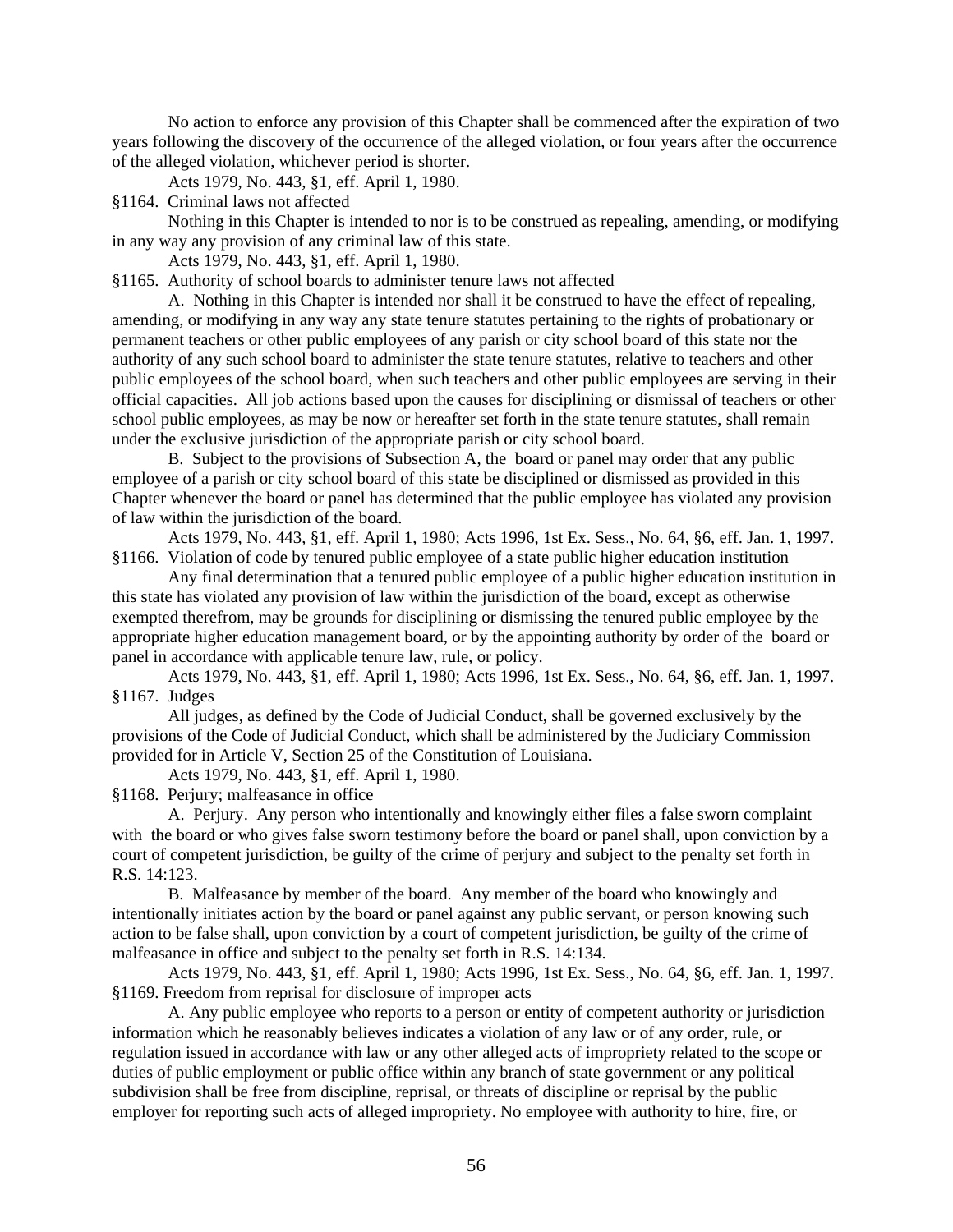discipline employees, supervisor, agency head, nor any elected official shall subject to reprisal or threaten to subject to reprisal any such public employee because of the employee's efforts to disclose such acts of alleged impropriety.

B.(1) If any public employee is suspended, demoted, dismissed, or threatened with such suspension, demotion, or dismissal as an act of reprisal for reporting an alleged act of impropriety in violation of this Section, such employee shall report such action to the board.

(2) An employee who is wrongfully suspended, demoted, or dismissed shall be entitled to reinstatement of his employment and entitled to receive any lost income and benefits for the period of any suspension, demotion, or dismissal.

C. The board shall provide written notice of the commencement of an investigation of a report of a violation of this Section to the agency head of the employee, or if the agency head is the defendant, then to an agency head of the governmental entity that supervises the agency, or if none, then to the governing authority of the governmental entity not less than ten days prior to the date set for the investigation. If the board determines, following an investigation, that it shall offer a consent opinion or conduct a public or private hearing to receive evidence and determine whether any violation of this Section has occurred, the board shall provide written notice of the hearing or consent opinion to the agency head of the employee, or if the agency head is the defendant, then to an agency head of the governmental entity that supervises the agency, or if none, then to the governing authority of the governmental entity not less than sixty days prior to the date set for the action by the board. The employee's agency shall cooperate in every possible manner in connection with any investigation conducted by the board. The agency shall be considered to be an indispensable party to any investigation, hearing, or consent opinion and may have legal counsel, cross-examine witnesses, call witnesses, and present evidence on its behalf.

D. Any employee with the authority to hire, fire, or discipline employees, supervisor, agency head, or elected official who violates this Section shall be subject to the same fines and penalties provided for other violations of this Chapter. In addition, if the board, following a public hearing, finds there is probable cause to believe that a person has violated a criminal law of this state, pursuant to R.S. 42:1156, the board shall forward a copy of its findings to the district attorney of the parish in which the violation occurred for appropriate action. Thereafter, notwithstanding any other provision of this Chapter, such district attorney shall have access to all records of the board relative to such findings.

E. Upon notification by the employee, the employee's agency, the defendant, or the defendant's agency that the employee has commenced a civil action in a district or federal court or with a federal agency with adjudicatory authority over employment complaints against his agency pursuant to R.S. 23:967(B) or other relevant state or federal statutes at any time prior to the board's final determination as to whether a violation of this Section has occurred, the board shall stay any action pending before the board until a final order in the civil or adjudicatory action is issued, and the prescriptive period provided for in R.S. 42:1163 for action shall be suspended while such civil or adjudicatory action is pending and shall resume when such final order is issued. The final order of the court in the civil action or agency in an adjudicatory action, except if the action is dismissed by the plaintiff, shall resolve all matters the employee has pending before the board regarding this Section.

F. Each agency head shall ensure that a notice containing an explanation in plain language of the rights of employees under this Section is posted and maintained at some convenient and conspicuous point in each building where more than ten public employees are employed. The specific content of this notice shall be determined by the board.

Acts 1979, No. 443, §1, eff. April 1, 1980; Acts 1995, No. 1115, §1; Acts 1996, 1st Ex. Sess., No. 64, §6, eff. Jan. 1, 1997; Acts 1999, No. 327, §1; Acts 2006, No. 373, §1, eff. June 15, 2006; Acts 2007, No. 148, §1, eff. August 15, 2007; Acts 2008, 1<sup>st</sup> Ex. Sess., No. 5, §1, eff. April 26, 2008. §1170. Ethics education; mandatory requirements; ethics designee

A.(1) Commencing with terms of office beginning January 1, 2008, and thereafter, each statewide elected official, legislator, and public service commissioner shall receive a minimum of one hour of education and training on the Code of Governmental Ethics during each year of his term of office. All newly elected officials shall receive the required one hour of education training on the Code of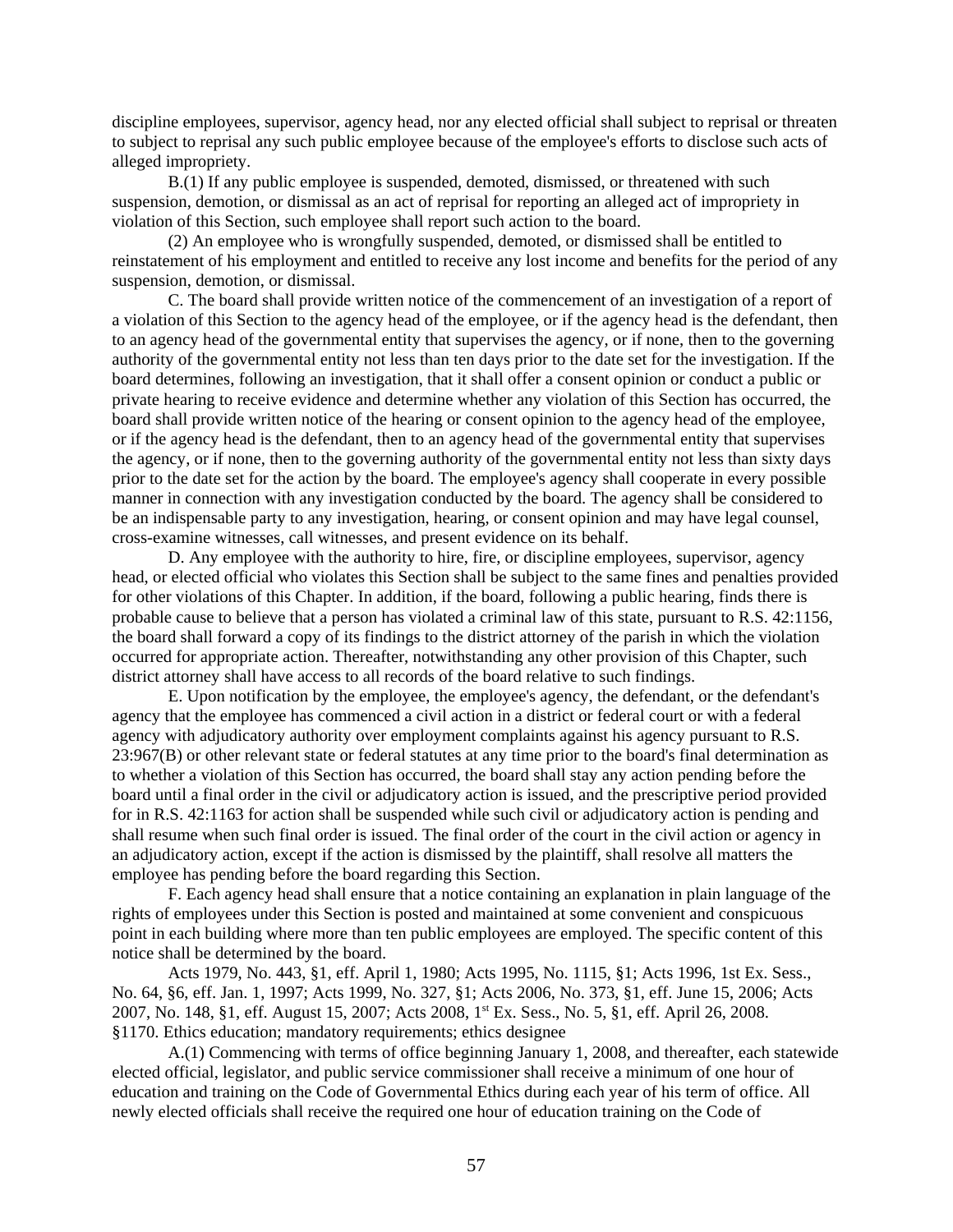Governmental Ethics within the first ninety days after taking the oath of office. In addition, each statewide elected official, legislator, and public service commissioner shall receive a minimum of one hour of education and training on the Campaign Finance Disclosure Act during his term of office.

(2) Commencing with the terms of office beginning January 1, 2010, and thereafter, each elected official who was not required to complete education and training on the Code of Governmental Ethics pursuant to Paragraph (1) of this Subsection shall receive a minimum of one hour of education and training during each year of his term of office. All newly elected officials shall receive the required one hour of education training on the Code of Governmental Ethics within the first ninety days after taking the oath of office. In addition, each such elected official who was not required to complete education and training pursuant to Paragraph (1) of this Subsection shall receive a minimum of one hour of education and training on the Campaign Finance Disclosure Act during his term of office.

(3) Commencing on January 1, 2012, each public servant who was not required to complete education and training pursuant to Paragraph (1) or (2) of this Subsection shall receive a minimum of one hour of education and training on the Code of Governmental Ethics during each year of his public employment or term of office, as the case may be.

(4)(a) Commencing on January 1, 2009, each lobbyist registered pursuant to the provisions of Part III of Chapter 1 of Title 24 of the Louisiana Revised Statutes of 1950 relative to lobbying of the legislature shall receive a minimum of one hour of education and training on such provisions and on the provisions of the Code of Governmental Ethics which the Board of Ethics determines are relevant to such a lobbyist during each year the lobbyist is registered.

(b) Commencing on January 1, 2009, each lobbyist registered pursuant to the provisions of Part IV of Chapter 1 of Title 49 of the Louisiana Revised Statutes of 1950 relative to lobbying of executive branch agencies shall receive a minimum of one hour of education and training on such provisions and on the provisions of the Code of Governmental Ethics which the Board of Ethics determines are relevant to such a lobbyist during each year such lobbyist is registered.

B. The education and training required pursuant to this Section may be received either in person or via the Internet through the training and education materials designed by the board pursuant to R.S. 42:1134.

C.(1) Each agency head of a state agency shall designate at least one person who shall, with the assistance of the board, provide all public servants of that agency information and instruction relative to ethics and conflicts of interest concerning the following provisions: the Code of Governmental Ethics and, if appropriate or applicable to the functions of the agency or the public servants within the agency, information concerning the Campaign Finance Disclosure Act, the provisions of Part III of Chapter 1 of Title 24 relative to lobbying of the legislature, the provisions of Part IV of Chapter 1 of Title 49 of the Louisiana Revised Statutes of 1950 relative to lobbying of executive branch agencies, the Louisiana Riverboat Economic Development and Gaming Control Act, the Louisiana Economic Development and Gaming Corporation Act, the Louisiana Lottery Corporation Law, and the Video Draw Poker Devices Control Law. The agency shall also provide instruction and information to such public servants intended to educate them about the particular ethics laws to which they are subject and the procedures by which such laws are enforced. On and after January 1, 2009, no agency head shall designate a person to provide information and instruction relative to ethics and conflicts of interest pursuant to this Subsection unless the person has received a minimum of two hours of education and training regarding the provisions of the Code of Governmental Ethics and, if appropriate or applicable to the functions of the agency or the public servants within the agency, any other provision of law within the jurisdiction of the Board of Ethics. In addition, on and after January 1, 2009, each designee shall be required to have at least two hours of ethics education and training annually.

(2) Each agency head of a state agency shall ensure that each public servant in the agency is notified of the current name and contact information of each designee and that the current name and contact information of each designee is posted and maintained in a convenient and conspicuous manner which makes the information easily accessible to each public servant in the agency. He shall also submit the name and contact information of each such designee to the Board of Ethics no later than July first of